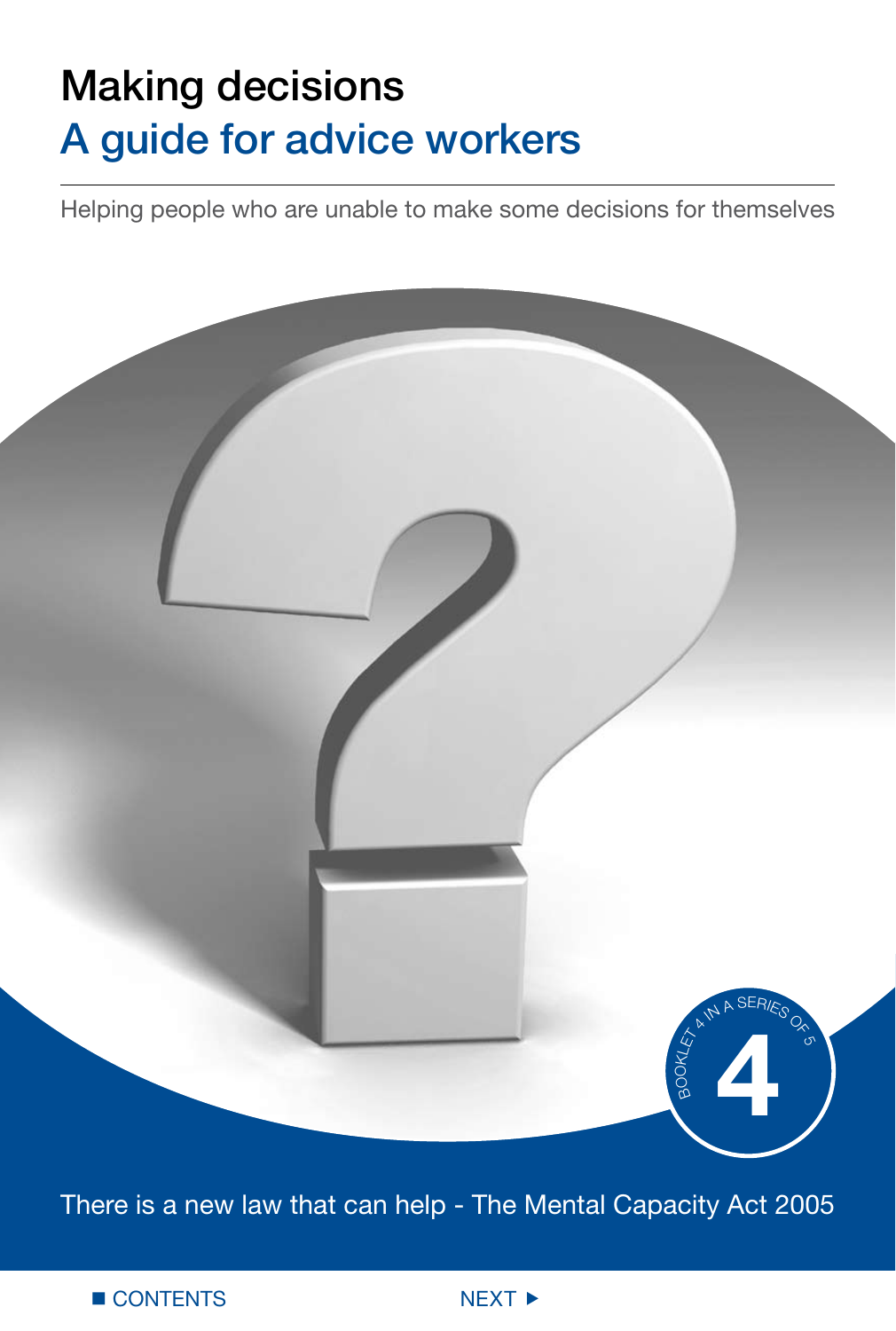## Making decisions A guide for advice workers

Helping people who are unable to make some decisions for themselves

This booklet provides information on the Mental Capacity Act 2005 and how it will affect you. It is not a statutory Code of Practice issued under the Mental Capacity Act 2005 and is not a guide to how the law will apply to specific situations.



CONTENTS BACK NEXT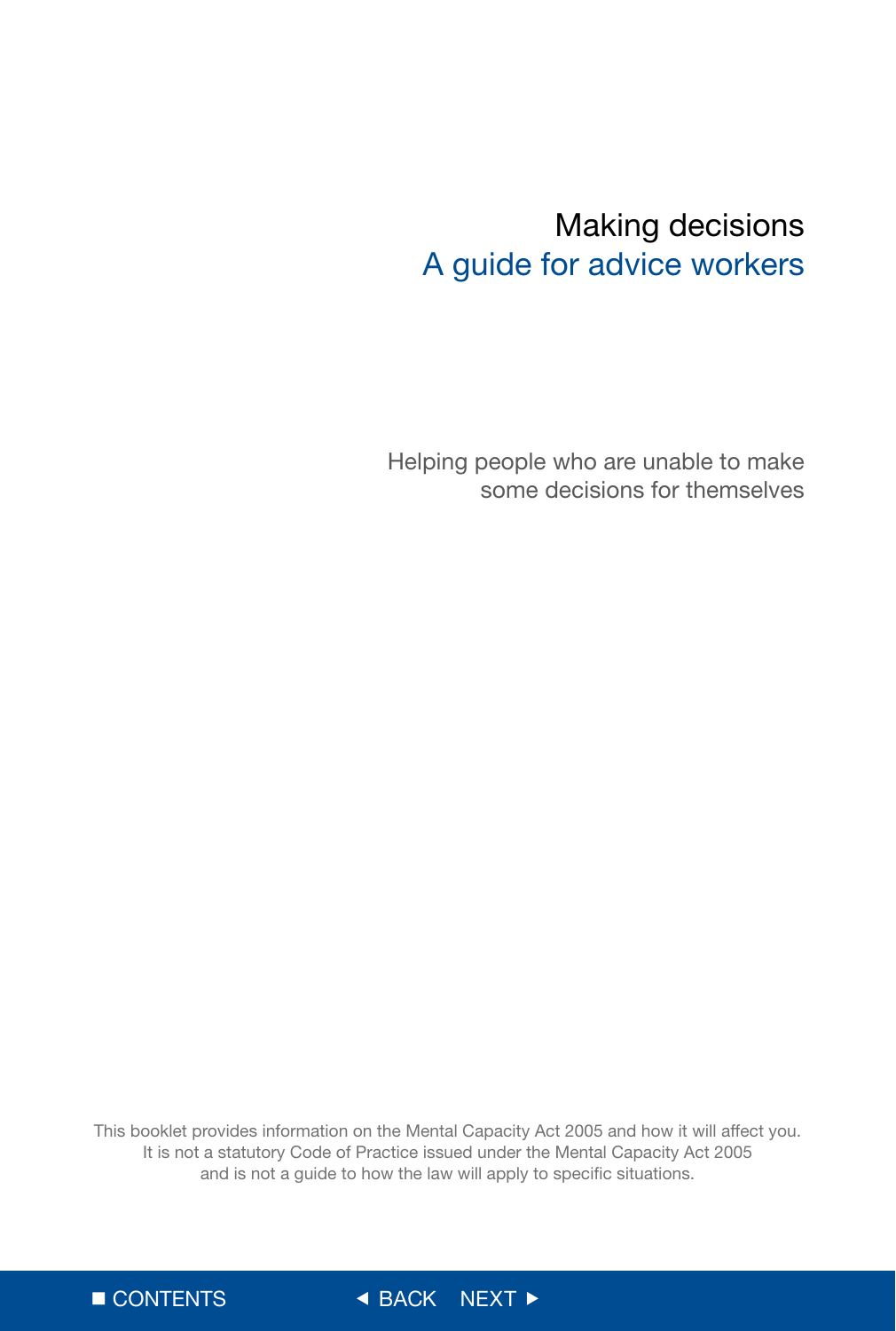## This document has been produced by:









Llywodraeth Cynulliad Cymru Welsh Assembly Government

## It was written by:

## advicenow.org.uk



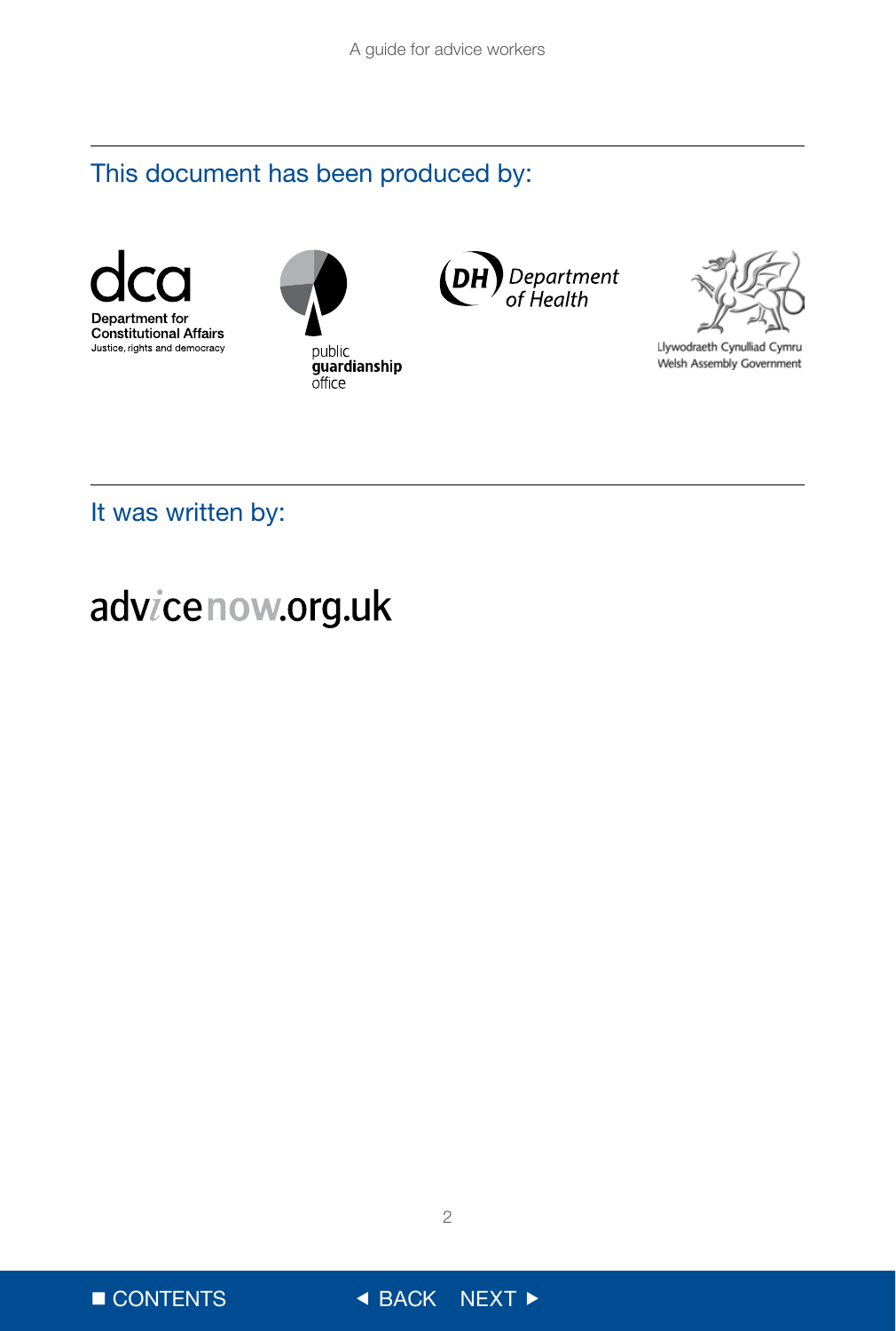## Acknowledgements

The Mental Capacity Implementation Programme (MCIP) published this booklet. MCIP is a joint government programme between the Department for Constitutional Affairs, the Department of Health, the Public Guardianship Office and the Welsh Assembly Government that has been established to implement the organisation, process and procedures to launch the Mental Capacity Act in 2007.

This booklet was written by Jana Elles with material from Penny Letts. We are grateful to them and the rest of the team at Advice Services Alliance Advicenow.

We are also very grateful to all those who provided feedback on drafts of the booklet and took part in the pilot. They played an important role in sharing their views and perspectives on the booklet and helped us to reflect on our work.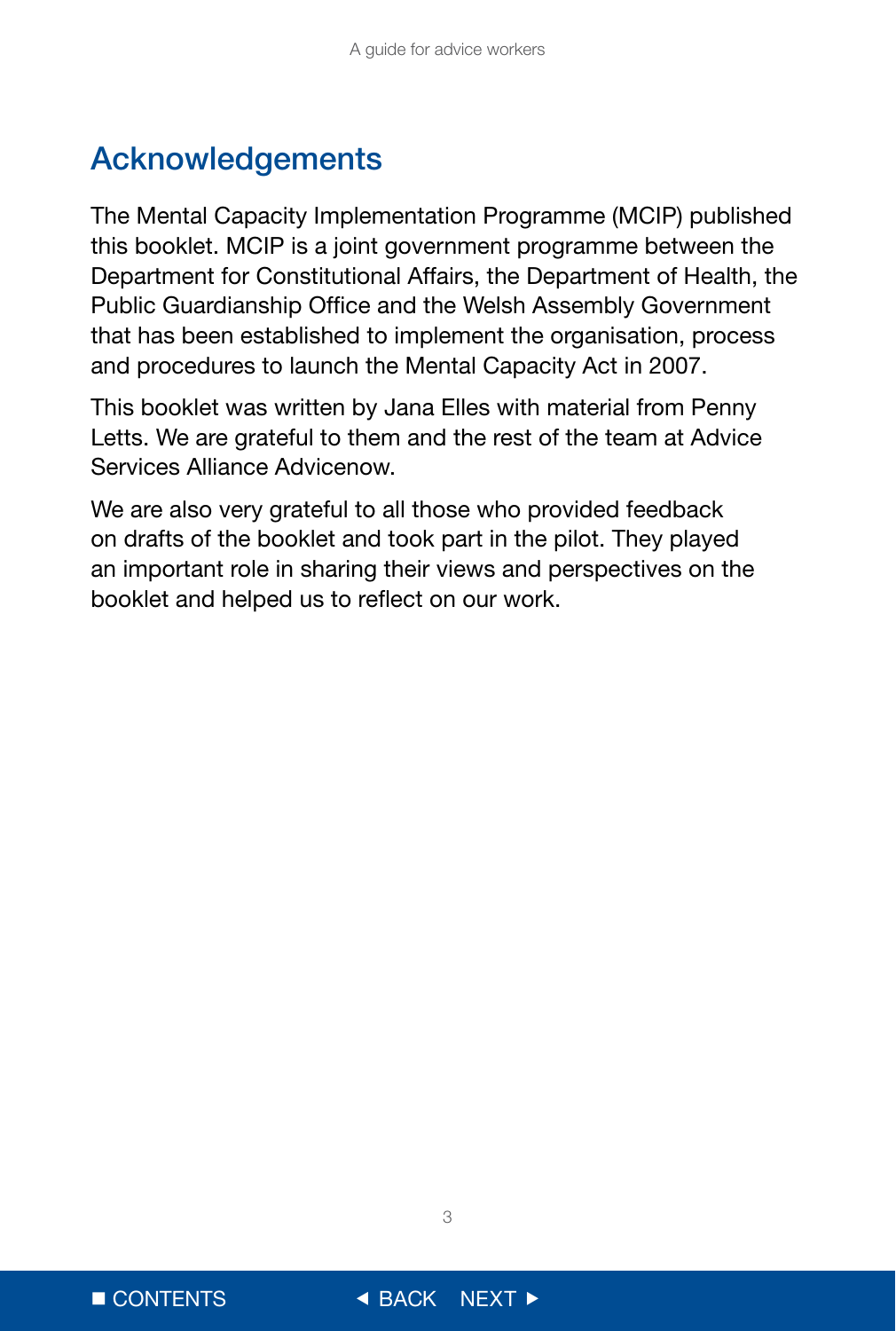

## **Contents**

| 1              | Introduction                                                                                                                                                                                                                       | 6                      |
|----------------|------------------------------------------------------------------------------------------------------------------------------------------------------------------------------------------------------------------------------------|------------------------|
|                | Who is this booklet for?<br>How will the Mental Capacity Act affect my work?<br>The Code of Practice for the Mental Capacity Act<br>What does the Mental Capacity Act cover?<br>When does the Mental Capacity Act come into force? | 6<br>6<br>8<br>9<br>13 |
| $\overline{2}$ | How do I know if someone lacks capacity?                                                                                                                                                                                           | 14                     |
|                | Assessing capacity: Principles 1, 2 and 3<br>The test to assess capacity<br>Who can assess capacity?<br>What does this mean for me?                                                                                                | 15<br>16<br>17<br>18   |
| 3              | Helping people who lack capacity to make decisions                                                                                                                                                                                 | 19                     |
|                | Principle 4 – best interests<br>Principle $5$ – the less restrictive option                                                                                                                                                        | 19<br>21               |
| 4              | Advising people on planning for the future                                                                                                                                                                                         | 22                     |
|                | Lasting Powers of Attorney                                                                                                                                                                                                         | 22                     |
|                | Advance decisions to refuse treatment                                                                                                                                                                                              | 24                     |
|                | Wishes and feelings about treatment and care                                                                                                                                                                                       | 25                     |

*Continued next page*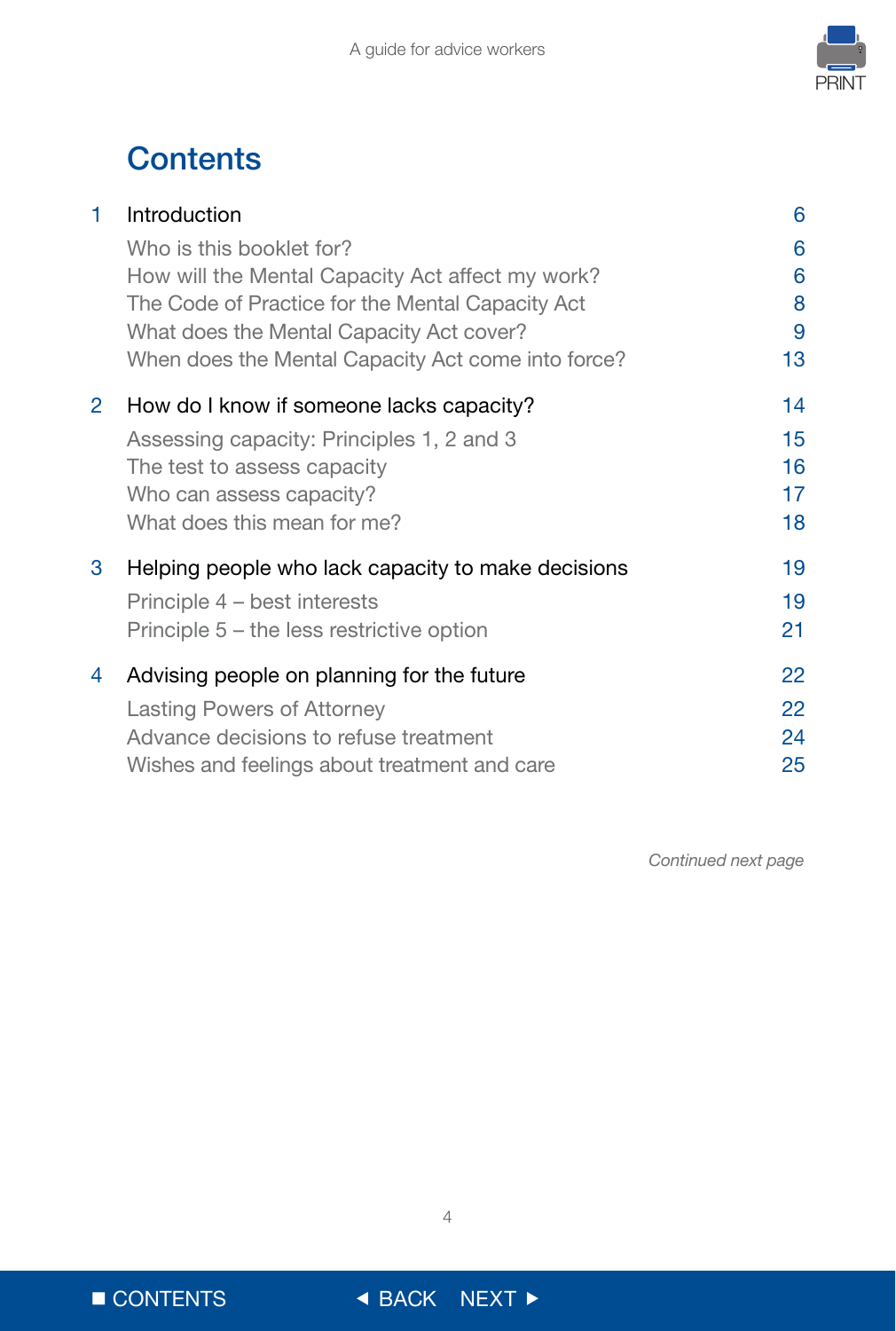

| 5 | How else might the new Mental Capacity Act affect my work?     | 26 |
|---|----------------------------------------------------------------|----|
|   | Ill-treatment or wilful neglect of a person who lacks capacity | 26 |
|   | Protection from liability for carers and professionals         | 26 |
|   | Taking part in research                                        | 27 |
|   | Resolving disputes and rights of appeal                        | 27 |
| 6 | Who can help?                                                  | 30 |
|   | The Office of the Public Guardian (OPG)                        | 30 |
|   | The Court of Protection                                        | 30 |
|   | Court of Protection deputies                                   | 31 |
|   | Court of Protection visitors                                   | 32 |
|   | The Independent Mental Capacity Advocate (IMCA) service        | 32 |
| 7 | Jargon buster                                                  | 34 |
| 8 | What if I want to know more about the Mental Capacity Act?     | 37 |
| 9 | Some useful contacts                                           | 38 |



 $\blacksquare$  CONTENTS  $\blacksquare$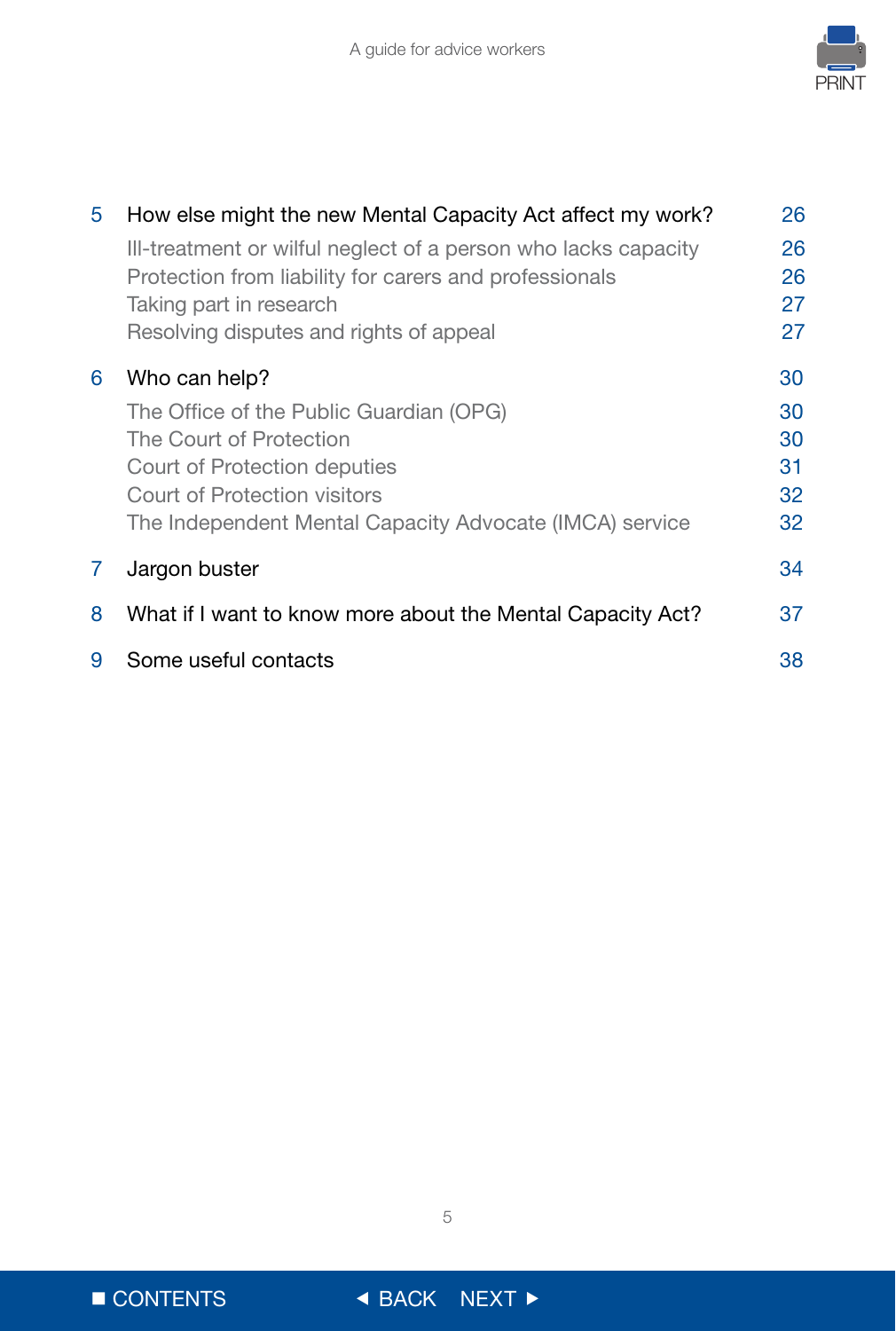## <span id="page-6-0"></span>1. Introduction

### Who is this booklet for?

This booklet is for advice workers and others who give advice as part of their job. It tells you about the new Mental Capacity Act and how it will affect your work.

The Mental Capacity Act (also referred to as 'the Act' in this guide) will come into force in England and Wales during 2007. It will help and support people who are unable to make some decisions for themselves, because, for instance, of a stroke or brain injury, dementia, a learning disability or mental health problems. It will help people to plan ahead in case they are unable to make decisions in the future.

If you are unsure of any of the terms in this guide, please refer to the Jargon buster on page 34.

Although this booklet should give you a broad overview of the Act and its main implications for you in your work, you may find you need more information. See page 37 for a list of useful contacts and sources of further help at the back of this booklet.

## How will the Mental Capacity Act affect my work?

You will need to know about the Mental Capacity Act if you give advice to:

- people who may lack the mental capacity to make some decisions for themselves
- people who care for, help, or work with people who lack capacity
- anyone who wants to know more about the law and how it could affect them, for example if they want to prepare for a time when they might lack capacity.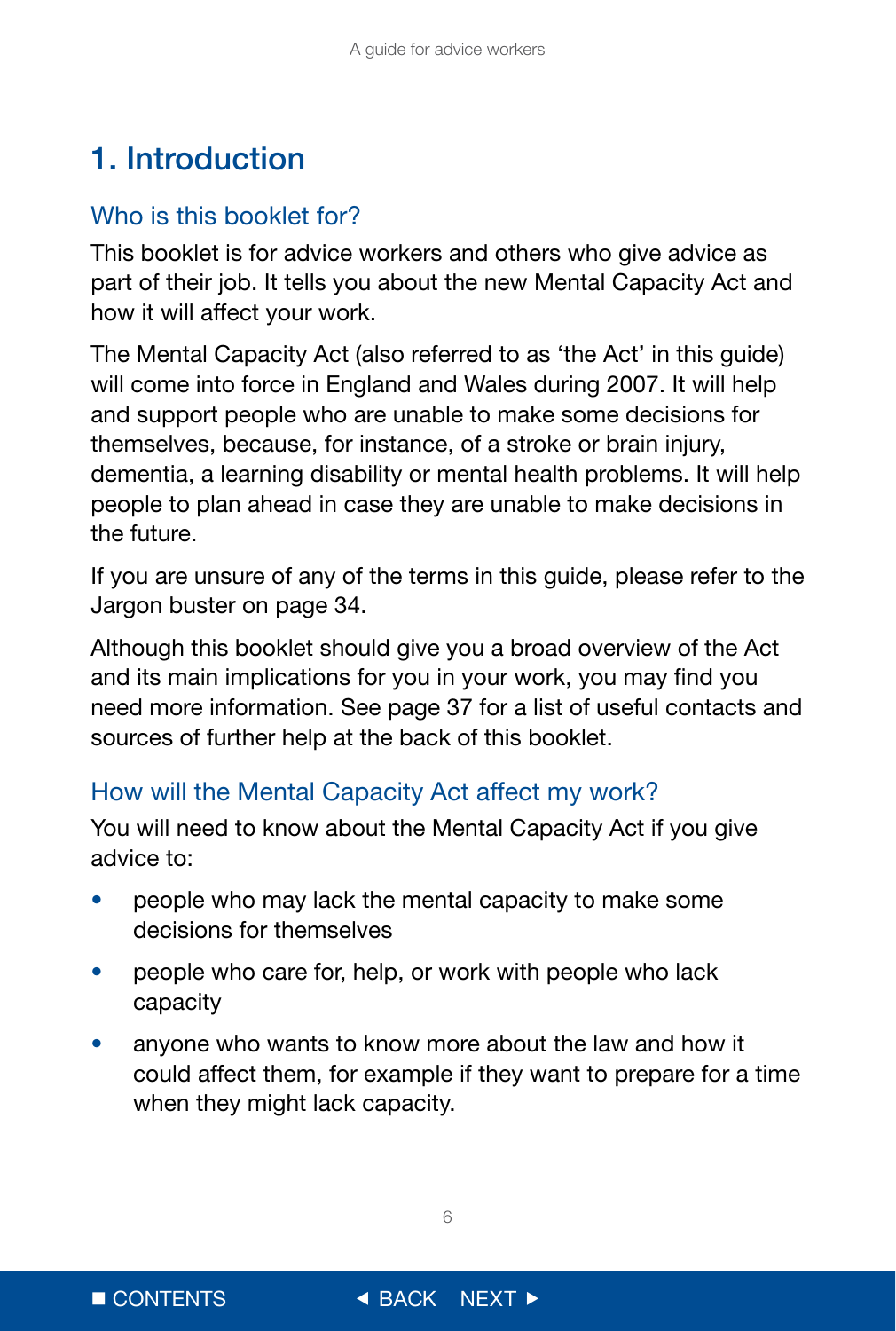#### Lacking mental capacity

If a person lacks mental capacity then they can't make a particular decision at the time it needs to be made, because the way their mind or brain works is affected. The inability could be because of, for instance, a stroke, brain injury, mental health problem, dementia, or a learning disability. In this guide 'lacking capacity' means the same as 'lacking mental capacity'.

#### An adviser's story

After Marie had gone I thought about what she'd asked me. She'd seemed genuinely concerned about Ruby and it was nice to see a young woman looking out for her neighbour, but I'd felt a bit uneasy about giving advice to her without meeting the person we were talking about.

Marie told me that Ruby's doctor said she needed to move to a care home. He thinks she's not managing on her own now her dementia is so advanced. Marie came in to see if we could suggest anywhere. It all seemed a bit odd, as Marie thinks Ruby is managing ok. Apparently Ruby is very unhappy about the idea of a care home but because a doctor says she should move they feel they have to go along with it.

I'd advised Marie that rather than heading straight into sorting out a move, we could go back a step and check what is really in Ruby's best interests. I wanted to meet Ruby so that I could try to explain things clearly enough for her to make her own choice. I'd had to shuffle things around to get an appointment sorted: Marie reckoned Ruby would be more 'with it' after eating lunch. Apparently Ruby sometimes gets agitated with new people, so we had to find a time when Marie could be there too, so that she could help me to explain. But hopefully after the visit I'd be sure that Ruby was ok about whatever we ended up helping her to do.

 $\overline{7}$ Find out what happened when the adviser visited Ruby later in this booklet.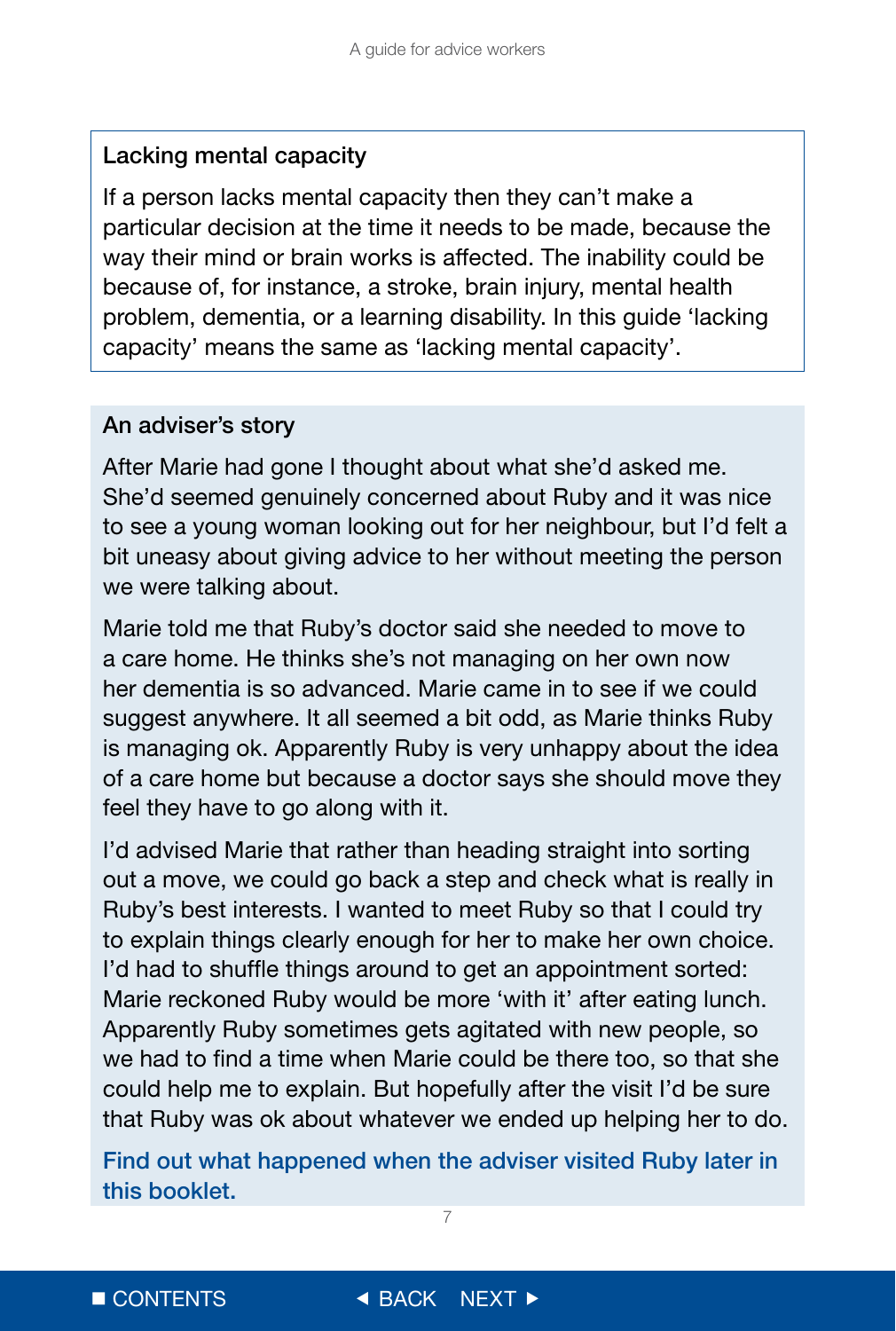<span id="page-8-0"></span>The Mental Capacity Act has the potential to affect everyone. As well as having clients who themselves lack capacity you may get their friends, relatives or carers, like Marie in the story above, walking through your door. When you help them you will need to ask 'does my client have the mental capacity to make this decision?' or 'is what my client asking me to advise them on really in the best interests of the person they care for?' If there is, or could be, any question about the capacity of your client, or someone your client helps, you should ensure that your actions and your case records reflect the requirements set out in the Mental Capacity Act.

### The Code of Practice for the Mental Capacity Act

There will be a Code of Practice alongside the Act, which will provide guidance on how the Act should work on a day to day basis. It will give case studies and explain in more detail what the key features of the new law are. Professionals and anyone who is paid for the work they do with someone who lacks capacity will have a duty to 'have regard' to the Code. Having regard involves paying attention to the Code of Practice and being able to show that you are familiar with the guidance in it and have followed it. If you don't follow the Code you should be able to give convincing reasons as to why not.

This will include advice and advocacy workers (paid or unpaid), as well as other professionals who may be involved in your cases, such as doctors, housing or health advisers, youth workers and the police. Remember that the involvement does not have to be a formal or paid role, as it includes those who work as volunteer support workers as well as attorneys (page 22) or deputies (page 31).

Family, friends and other unpaid carers won't have a duty to 'have regard' to the Code but will still find the guidance useful. It is a good idea for you to draw their attention to relevant parts of the Code.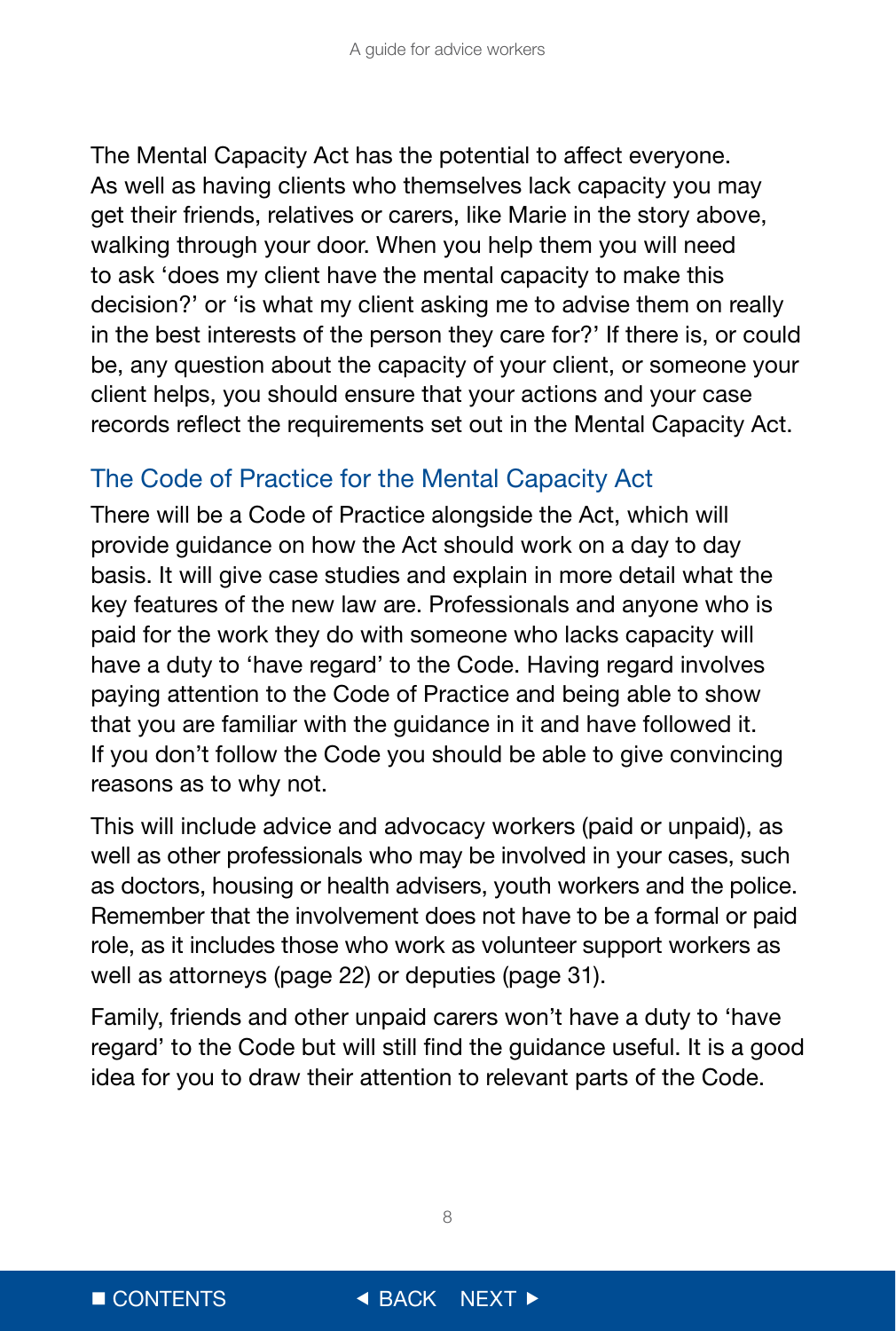<span id="page-9-0"></span>The Code will be available from April 2007, and can then be downloaded for free from the DCA website: www.dca.gov.uk/legal-policy/mental-capacity/index.htm

#### What does the Mental Capacity Act cover?

The Act pulls together many best practice principles and case law decisions which help people who don't always have the capacity to make decisions for themselves. Although much of what is in the Act is not new, it means that you can now find the law as it affects people who may lack capacity in one place without having to piece it together from other sources. The Act will also introduce some changes and new safeguards which you need to know about.

The Act aims to make sure that people who lack capacity to make decisions and are therefore vulnerable are given all the help and support possible to enable them to make their own decisions, or are as involved as much as possible in decision making.

The Act lays down five key principles which underpin everything else in the Act and the way it is used. In particular the principle of acting in a person's 'best interests' is crucial. The five principles are described on page 14.

#### Best interests

If anything is done or any decision is made for people who lack capacity to make a decision for themselves it must be in their best interests. This means thinking about what is best for the person, not about what anyone else wants. See page 19 for more details.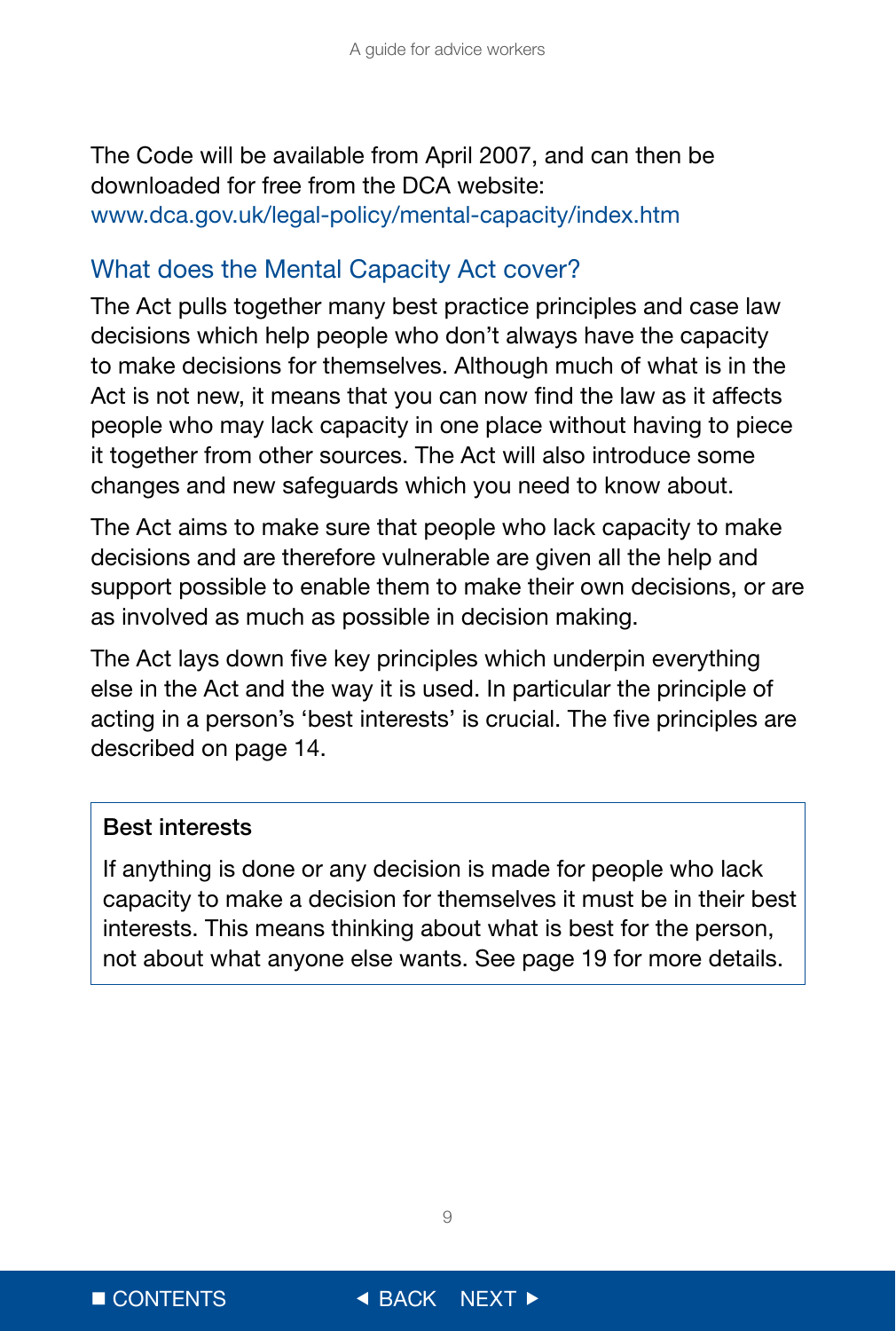The Act explains how to work out when someone may lack mental capacity and when this may be important:

- It defines a lack of mental capacity, setting out a basic capacity test and makes clear that someone's capacity may vary depending on the time and type of decision that has to be made (see page 14).
- This includes people whose capacity fluctuates, for example because they have mental health problems, which means that they might be able to make a particular decision on one day but not the next.
- It also includes those who lack the capacity to make some decisions but not all. For example, someone who has dementia may be able to make decisions about what to wear but may lack the capacity to decide whether they are able to live safely in their own home.

The Mental Capacity Act makes it easier for someone to plan ahead for a time when they may lack capacity to make some decisions affecting their lives:

- Enduring Powers of Attorney (EPAs) will be replaced by Lasting Powers of Attorney (LPAs). These will enable people to appoint a representative (an 'attorney') to make personal welfare or health decisions, or decisions about their property and affairs, should they lack capacity to make these decisions for themselves at some time in the future (see page 22).
- It also formalises rules on making advance decisions to refuse medical treatment, and sets out additional requirements for advance decisions that refuse life sustaining treatment (see page 24).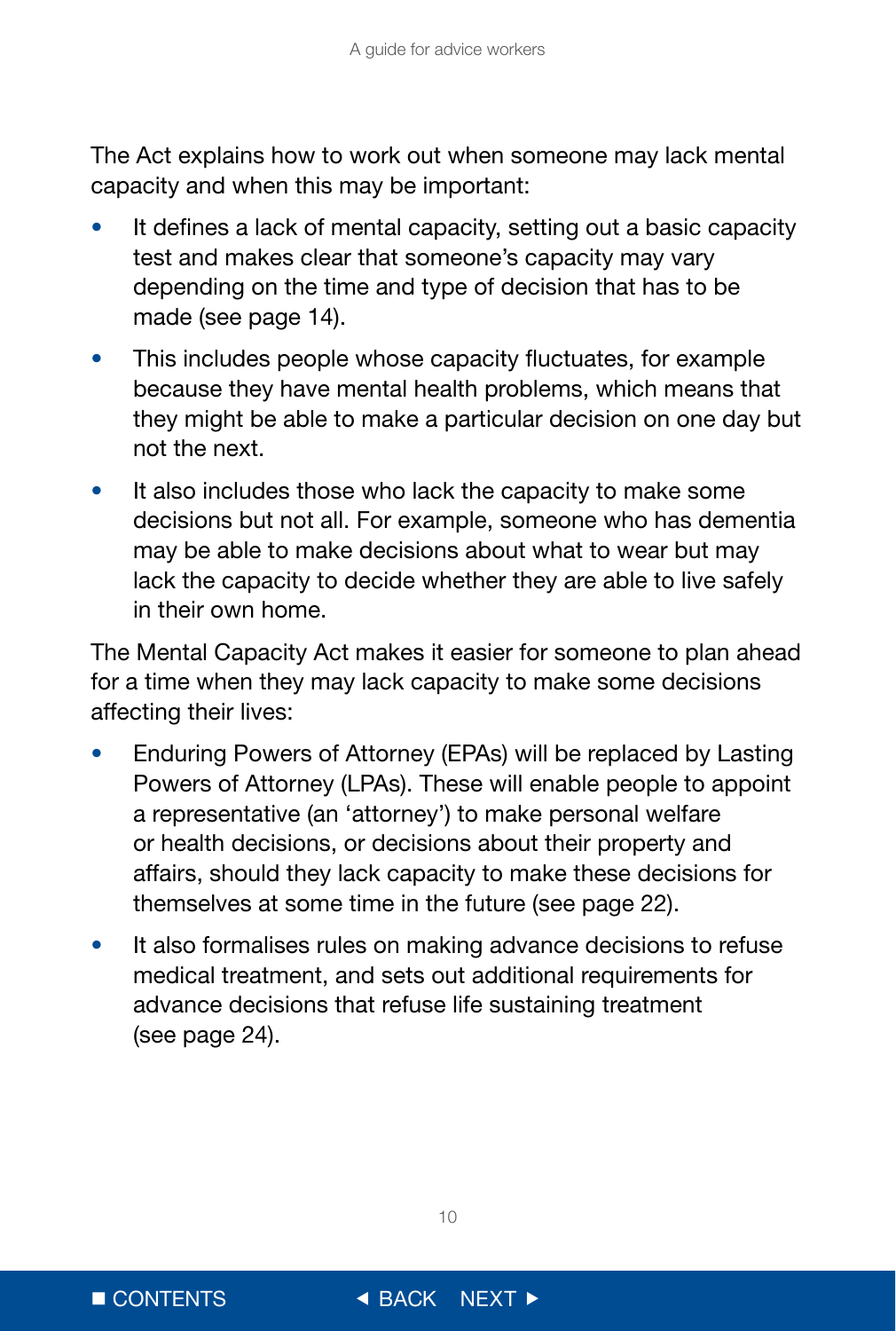In order to protect vulnerable people, the Act:

- Clarifies how people should act when helping someone who lacks capacity to make a decision. In particular this includes ensuring that any help given to them is in their 'best interests' (see page 19).
- Creates a new Court of Protection with High Court status which will deal with cases relating to mental capacity issues (see page) 30).
- Creates a new Independent Mental Capacity Advocate (IMCA) service (see page 32).
- Creates the role of Public Guardian who will keep a register of LPAs and EPAs, supervise deputies (see page 30) and provide general information and advice on the Act. The Public Guardian will be supported by the Office of the Public Guardian.
- Introduces a new offence of ill-treatment or wilful neglect of someone who may lack capacity to take decisions to protect themselves (see page 26).
- Sets out the rules for when people without capacity to consent can still take part in research (see page 27).

#### Decisions that are not covered by the new law

Some types of decisions (such as consenting to sex, marriage, divorce, adoption and voting etc) can never be made by another person on behalf of someone who lacks capacity, even if they are an 'attorney' or a 'deputy' and the Mental Capacity Act does not change this.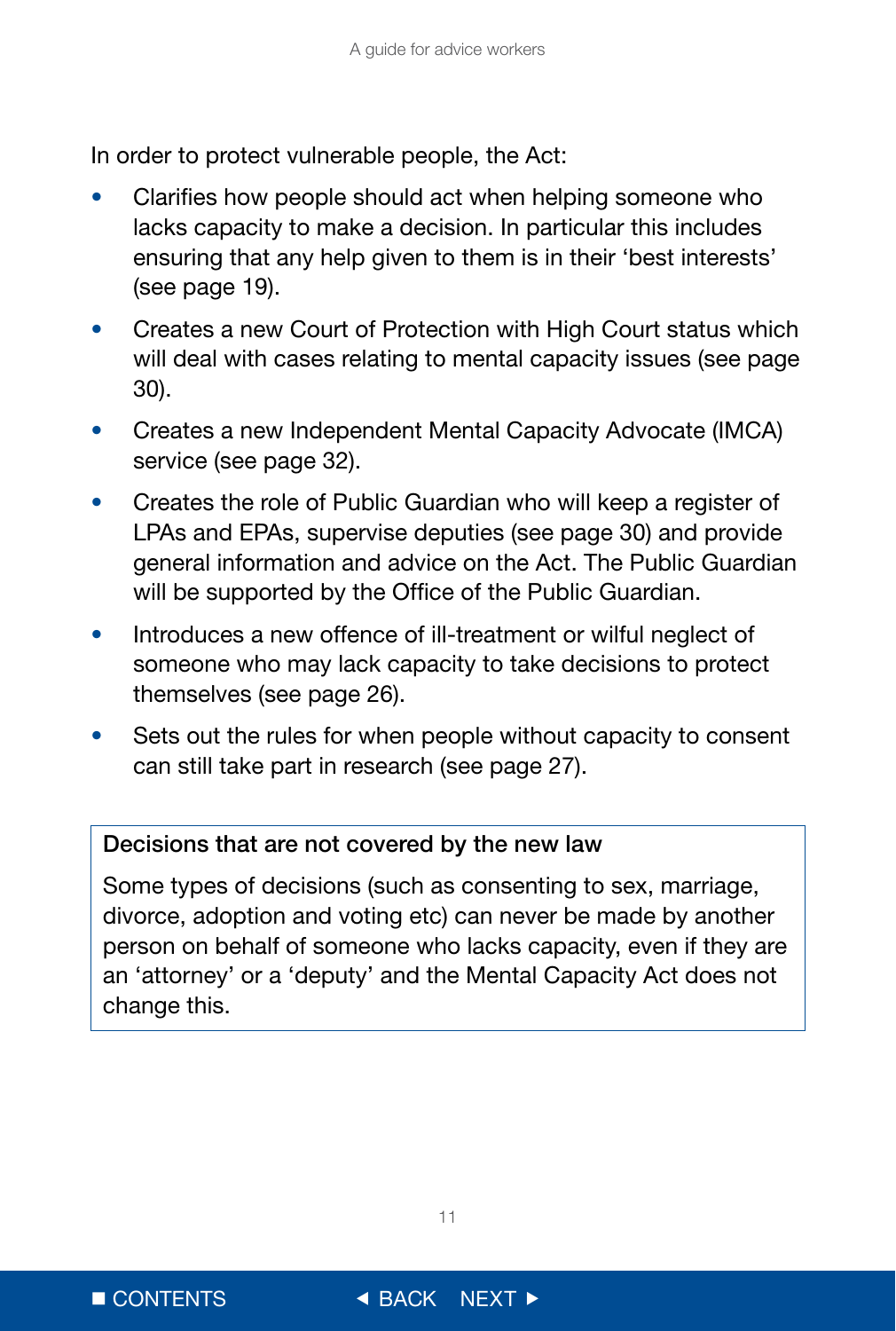Most of the Mental Capacity Act does not apply to under 16 year olds. There are two exceptions:

- The Court of Protection can make decisions about property for under 16s,
- The new offence of ill-treatment or wilful neglect (see page 26) will also apply to situations involving under 16s who lack capacity.

Most of the provisions of Mental Capacity Act do apply to young people aged 16-17 although under 18s will not be able to make a Lasting Power of Attorney, or an advance decision to refuse treatment under the new law.

For more detail on how young people will be affected by the Act and how it will interact with other relevant legislation such as the Children Act, check the Code. Get expert help if you need to advise on this.

#### The Mental Health Act

The 1983 Mental Health Act (MHA) is primarily about people who are diagnosed as having a mental health problem which means that, in the interests of their own health or safety or to protect other people, they have to be compulsorily detained or treated.

The MHA is not changed by the Mental Capacity Act, but the two Acts may affect the same people. The Mental Capacity Act will apply to everyone who lacks capacity, including patients who have been detained in hospital ('sectioned') under the Mental Health Act. However, these people won't be covered by the Mental Capacity Act in regard to compulsory mental health treatment which can be given without consent under the Mental Health Act itself. The new Mental Capacity Act will, however, apply to most other situations where someone who has been detained lacks capacity to make a decision, such as consenting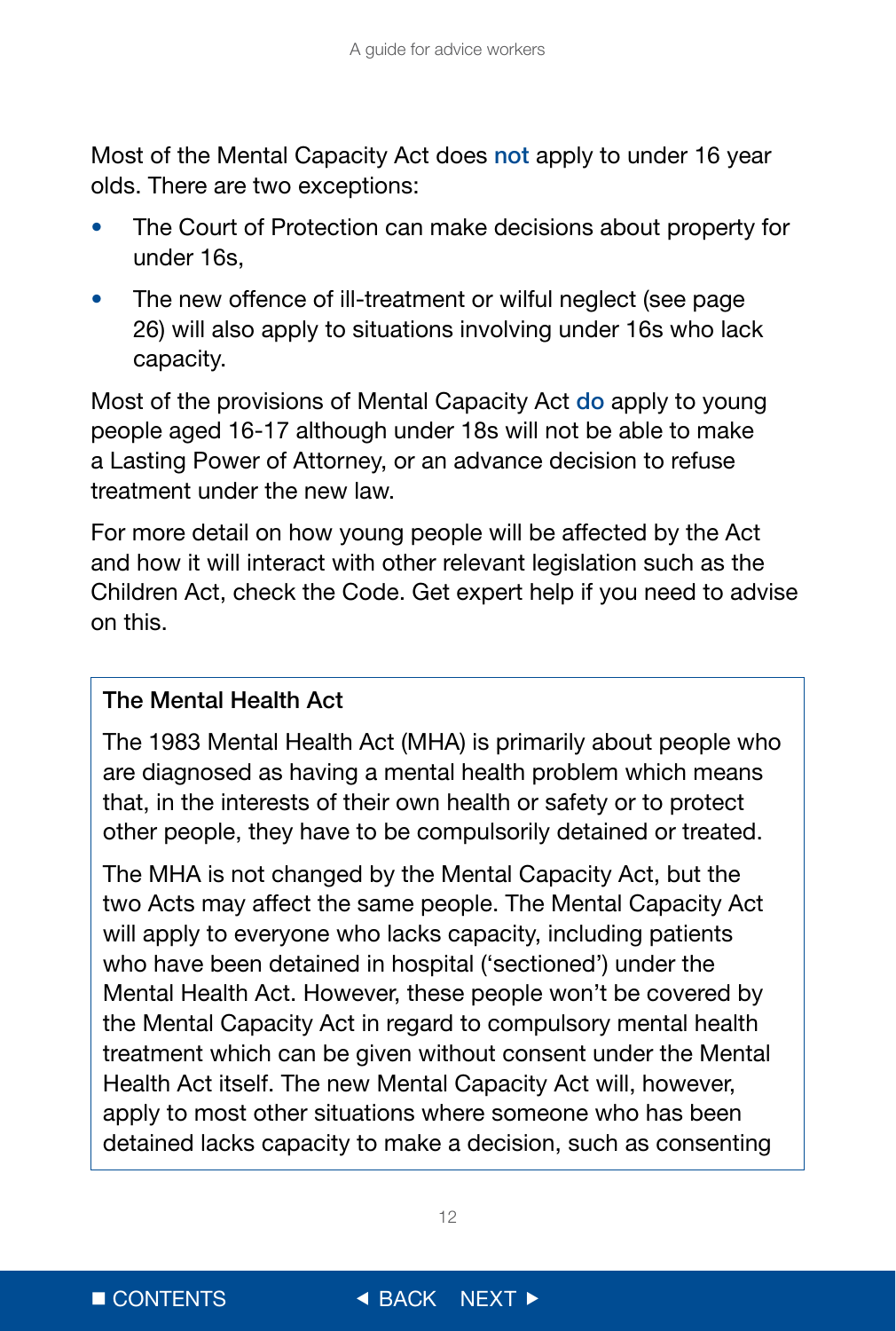<span id="page-13-0"></span>to treatment for anything else, for example a physical condition, or making financial decisions.

The Government is working on updating the Mental Health Act. For more information visit the Department of Health website at: www.dh.gov.uk.

## When does the Mental Capacity Act come into force? April 2007

- The Independent Mental Capacity Advocate service (IMCAs) will become operational in England (see page 32).
- The new criminal offence of ill-treatment or wilful neglect will come into force in England and Wales (see page 26).
- Sections 1-4 of the Act (the principles, assessing capacity and determining best interests – see pages 14-20) which are essential to how IMCAs operate will also come into force but only in situations where an IMCA could be involved, and for the purposes of the criminal offence. Sections 1-4 of the Act will not apply in any other situations until October 2007.
- The Code of Practice for the Act will be published and should be followed by those who must have regard to it in situations where an IMCA could be involved.

#### October 2007

• All other parts of the Act will come into force including the IMCA service in Wales.

If you need more information please see page 37 for a list of useful contacts and other sources of information.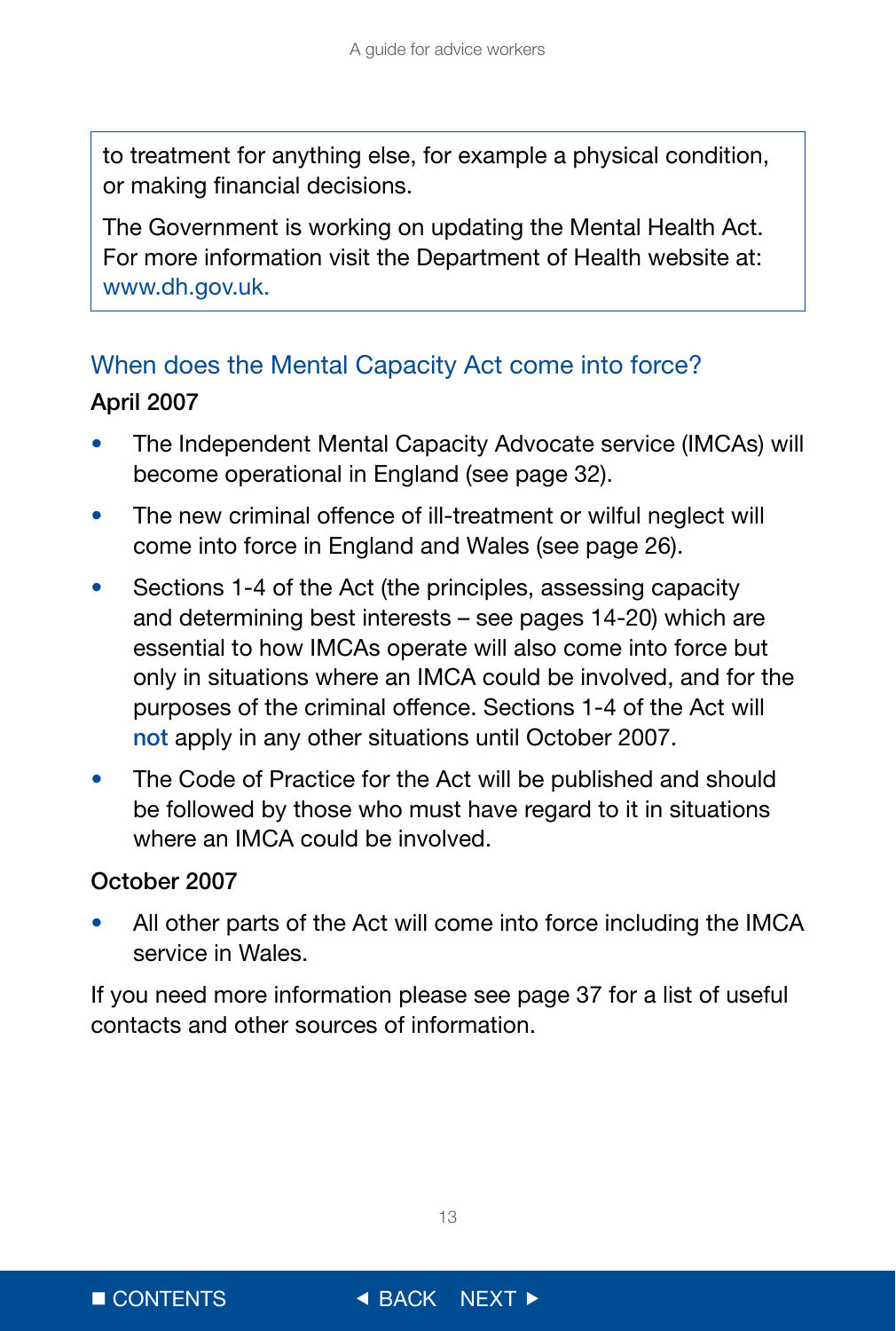## <span id="page-14-0"></span>2. How do I know if someone lacks capacity?

As part of your work you may be asked for advice by a client who is worried about their relative's ability to make decisions because, for example, they keep giving money they can't afford to a neighbour. To deal with cases like this you will need to be sure that the person concerned has the mental capacity to make those kinds of decisions. This means that you will have to know how to carry out a capacity assessment, either to apply the test yourself or to explain it to relatives and carers.

To help with this, the Act begins by setting out five key principles which must underlie everything you do in relation to someone who may lack capacity to make some decisions. It also defines what 'mental capacity' is and explains how you assess whether someone has mental capacity to act in any given situation.

The five principles:

#### Principle 1

It should be assumed that everyone can make their own decisions unless it is proved otherwise.

#### Principle 2

A person should have all the help and support possible to make and communicate their own decision before anyone concludes that they lack capacity to make their own decision.

#### Principle 3

A person should not be treated as lacking capacity just because they make an unwise decision.

#### Principle 4

Actions or decisions carried out on behalf of someone who lacks capacity must be in their best interests.

#### Principle 5

Actions or decisions carried out on behalf of someone who lacks capacity should limit their rights and freedom of action as little as possible.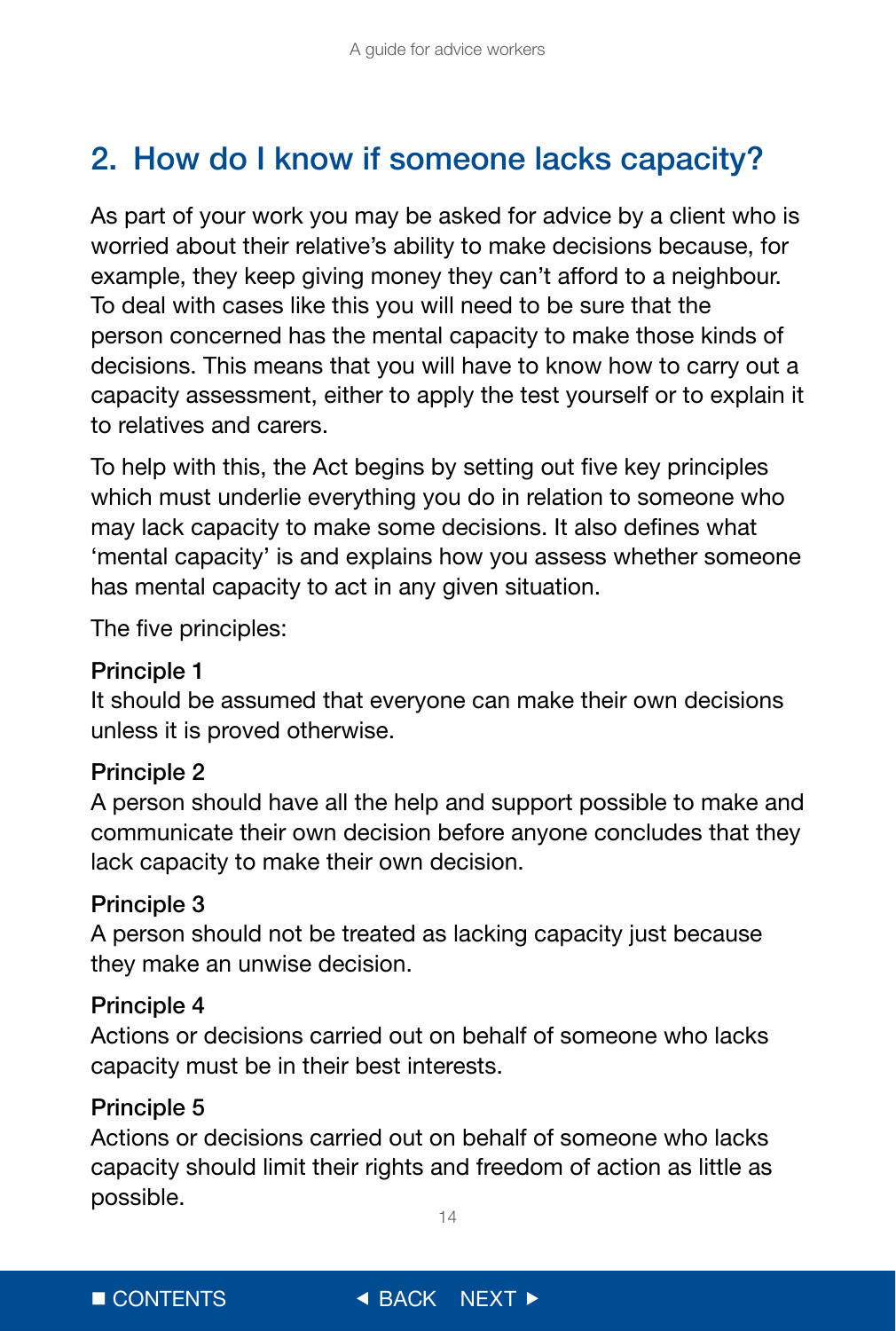<span id="page-15-0"></span>For more detail it is important that you refer to the Mental Capacity Act and the Code of Practice.

The first three principles should be used to work out what decisions a person can make for themselves. We look at this in more detail in the section 'Assessing capacity', below.

The last two principles set out how decisions should be made and actions taken on behalf of a person who lacks capacity. This is explained in more detail on pages 19-21.

### Assessing capacity: principles 1, 2 and 3

The law sets out how you can assess someone's capacity to make a particular decision. Anyone carrying out an assessment must apply principles 1, 2 and 3:

Principle 1 says that every adult has the right to make their own decisions. You must assume that someone is capable of making a decision unless it's shown that they aren't. You should not assume that someone can't make a decision just because they have a particular disability or condition.

Principle 2 says that before applying the capacity test you must be sure that someone you think may lack capacity has had all the help and support they need to encourage and enable them to make and communicate their own decision. The person should be given all the information they need to make the decision, which should be presented to them in a way which makes it as easy to understand as possible.

This may mean, for example, having the information explained to them by someone they understand and trust, and using pictures, Braille or audio tape. The person's decision does not have to be conveyed in any particular way (for example, it doesn't have to be spoken or written or grammatical) so long as it is clear what they have decided. In some instances this could, for example, mean that blinking or squeezing a hand may be enough to communicate a decision. If, after all the help and support has been given, their capacity is still in doubt then it should be assessed.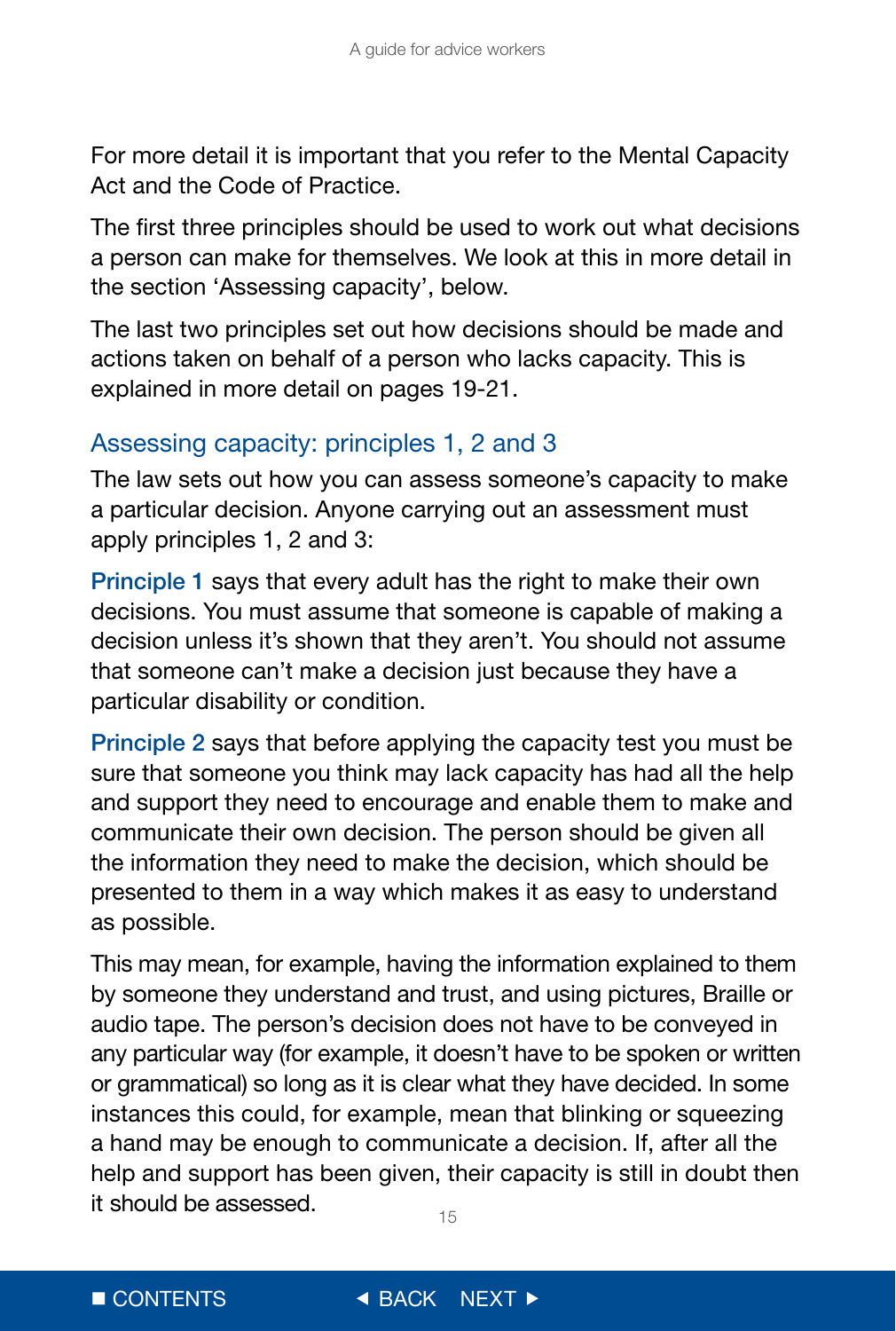<span id="page-16-0"></span>Principle 3 says that you should not treat a client as lacking capacity just because they choose to make a decision which you or someone else thinks is unwise. The capacity test concerns the ability to make a decision, not how sensible it is. Deciding to spend up to the limit on two or three credit cards is not a wise thing to do, but it isn't suggested that anyone who gets into debt in this way should have their capacity to make that decision assessed.

#### The test to assess capacity

The new law says that a person should not be assumed to lack capacity just because of their age, behaviour, any condition they have, or because they couldn't make a particular decision in the past. The new law makes clear that assessing if someone can make a decision should be about whether they can make a particular decision at a particular time and not about their capacity to make decisions in general. A lack of capacity may be temporary, for example when someone is depressed, or it may just concern some types of issues, for example, a person with a learning disability may have capacity to decide what they should wear each day, but they may lack capacity to choose how to invest their money.

There are four key questions you must consider to help you determine whether someone is able to make a decision:

- Can the person understand information relevant to the decision, including understanding the likely consequences of making, or not making the decision?
- Can they retain this information for long enough to make the decision?
- Can they use and weigh the information to arrive at a choice?
- Can they communicate their decision in any way?

If you believe that the answer to any of these questions is 'no', then you can find that they lack capacity to make that decision at that time.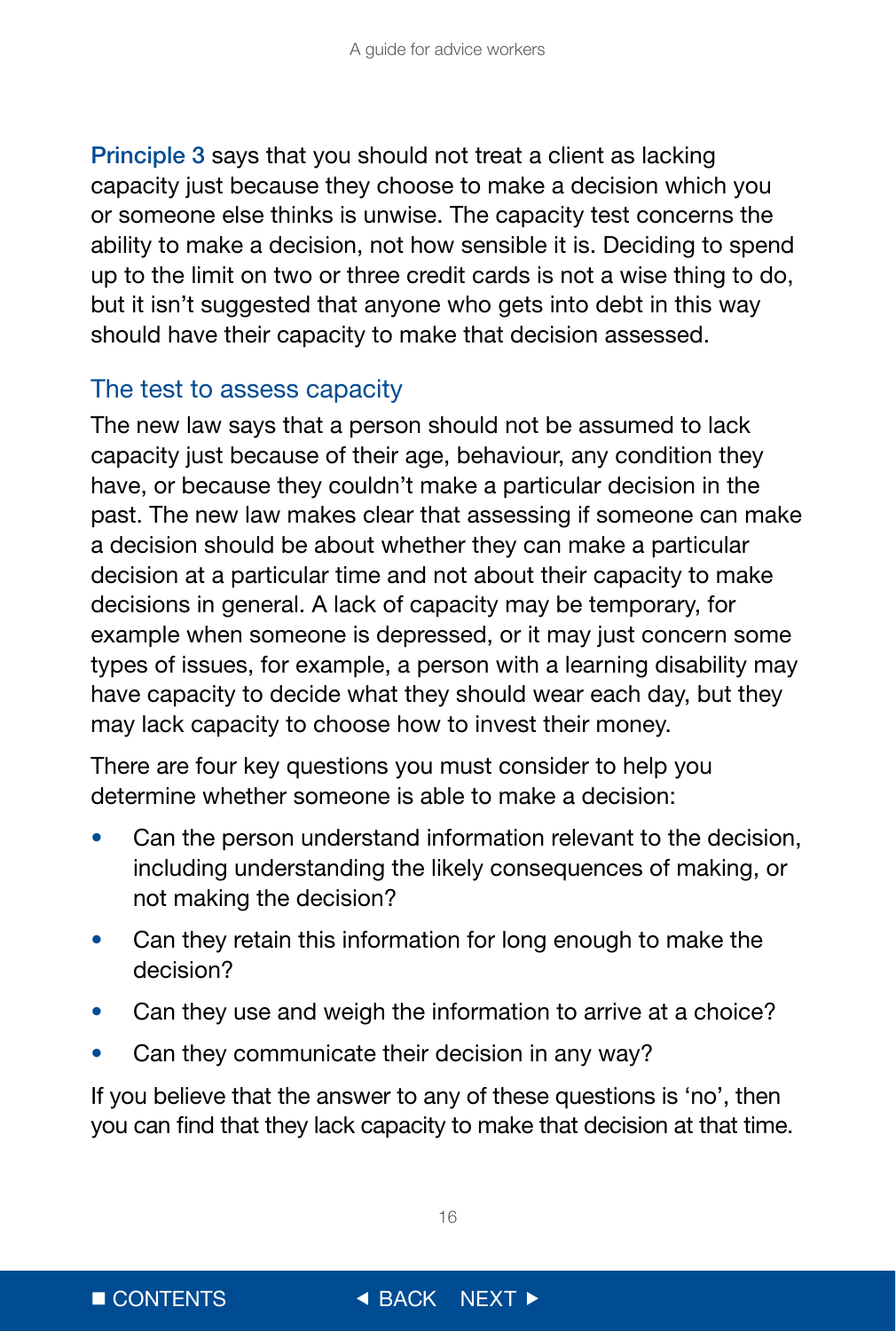<span id="page-17-0"></span>It can be difficult to assess capacity as the test relies on the discretion of the person applying it. However, as long as you have a 'reasonable belief' that your assessment is correct, you should be protected by the law.

#### Reasonable belief

The Act says that you must have a reasonable belief that your assessment of someone's capacity is correct before you can act on their behalf. This means that any other reasonable person would come to a similar conclusion as you in the same circumstances.

The Act and Code stress the importance of applying the test for capacity every time action or a decision is needed. However, in practice it might not be necessary to assess someone's capacity on every occasion if help is needed frequently or continuously. For example, if you are an attorney managing the finances of a person with early stage dementia you may not need to interview them every time that you pay a routine bill for them so long as you reasonably believe they continue to lack capacity to act for themselves on this issue and that they've authorised you to act in this way.

This 'reasonableness' test partly depends on the role of the person who is helping: a solicitor, for example, would be expected to have a different type of knowledge to bring to a decision than a relative or attorney who is not a professional.

#### Who can assess capacity?

Anyone can assess capacity including medical professionals, advisers, lawyers, friends, relatives and carers, but the person who assesses should be someone appropriate to the decision or action in question (for example an adviser may be appropriate to assess capacity relating to decisions about benefits claims but not necessarily personal care). The more serious the decision being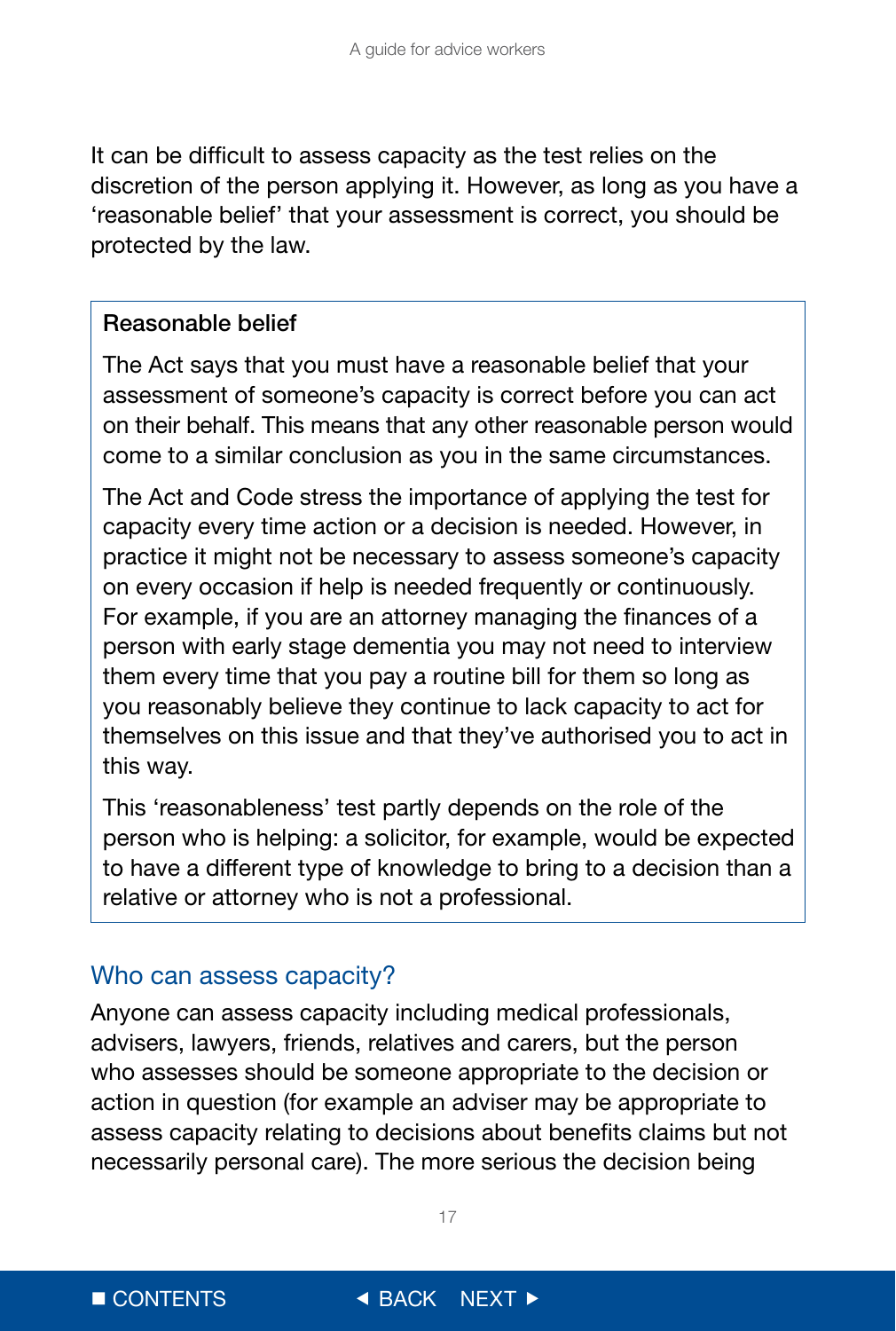<span id="page-18-0"></span>made the more formal the assessment should be. There are no forms to fill in to 'prove' that somebody has been found to lack capacity to make a decision but your records should show how you carried out the assessment.

#### What does this mean for me?

If you need help on the practicalities of how you or others should be applying the test you should look at the Code of Practice which gives detailed guidance. For example, it clarifies that even if someone can only understand the relevant information for a short time and convey their decision very simply, this can be enough. It also explores how you can help a person to understand information, for example, someone with depression may feel more able to deal with decisions at particular times of the day.

Capacity should be assessed for each particular decision. Assessing capacity is not a 'one off' event or a checklist to tick off. In each new situation, for example at the start of an interview, or as new decisions come up, you will have to apply the test. The assessment should check if the person's lack of capacity to make the decision is temporary, (for example, because of a recent stroke), when it might change and what can be done to help and support the person to make the decision in question. Some decisions may be safely postponed until the person regains their capacity to make it.

#### Appointees

The Department for Work and Pensions (DWP) will need to apply the capacity test and adhere to the five principles of the Mental Capacity Act when they decide if someone has the mental capacity to manage their benefits, as will anyone who acts as an 'appointee'.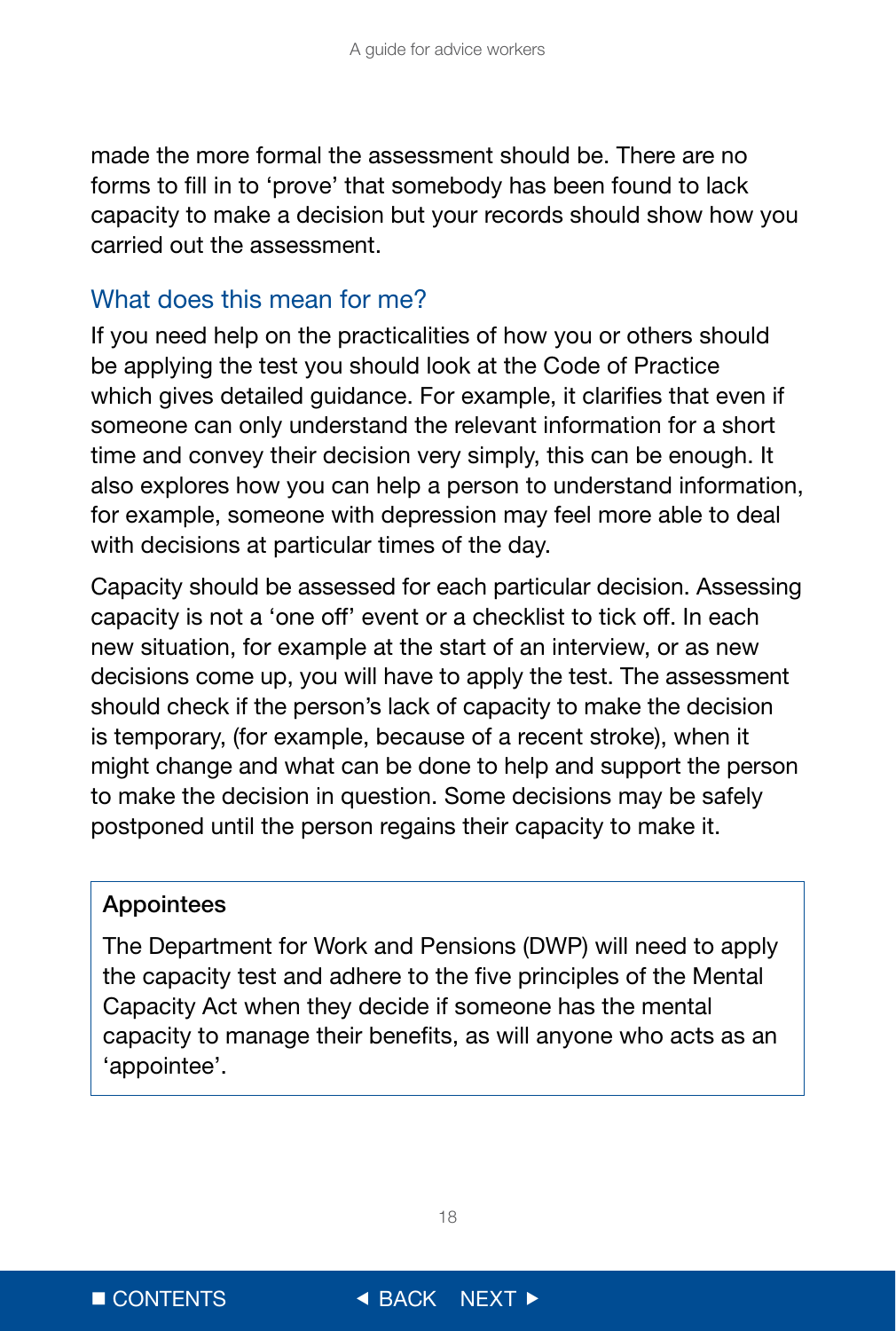## <span id="page-19-0"></span>3. Helping people who lack capacity to make decisions

If your client, or the person they care for, lacks capacity to make a particular decision, then principles 4 and 5 apply. Everyone making decisions or acting for someone who lacks capacity will be bound by these principles, whether they are a carer, relative, friend, lawyer, adviser, attorney, a representative of the court, or any other professional. As an advice worker you will not only need to act in line with these principles but will need to be able to look at whether the principles have been followed by others involved in your case, for example, your client's GP or the DWP.

## Principle 4 - 'best interests'

The principle of always acting in a person's best interests is a crucial part of the Mental Capacity Act, and should be central to any action taken on behalf of someone who lacks capacity. The Act gives a checklist of key factors which you must consider when working out what is in someone's best interests. This is not a full list and you should refer to the Code of Practice for more details, but, to check 'best interests' includes:

- Never make assumptions about the person lacking capacity based on their looks, age, appearance, behaviour, or their condition alone. How a person appeared last time you met them, or what your receptionist tells you about their behaviour, may be relevant to help you assess if their condition may fluctuate but should not prejudice your assessment of their capacity in relation to the decisions you are considering.
- Consider all the relevant circumstances, including looking at other options. For example, if a carer wants a relative with advanced dementia to move into a care home because they think they lack capacity to make decisions about everyday living, you should advise them that there may be other care and housing options available.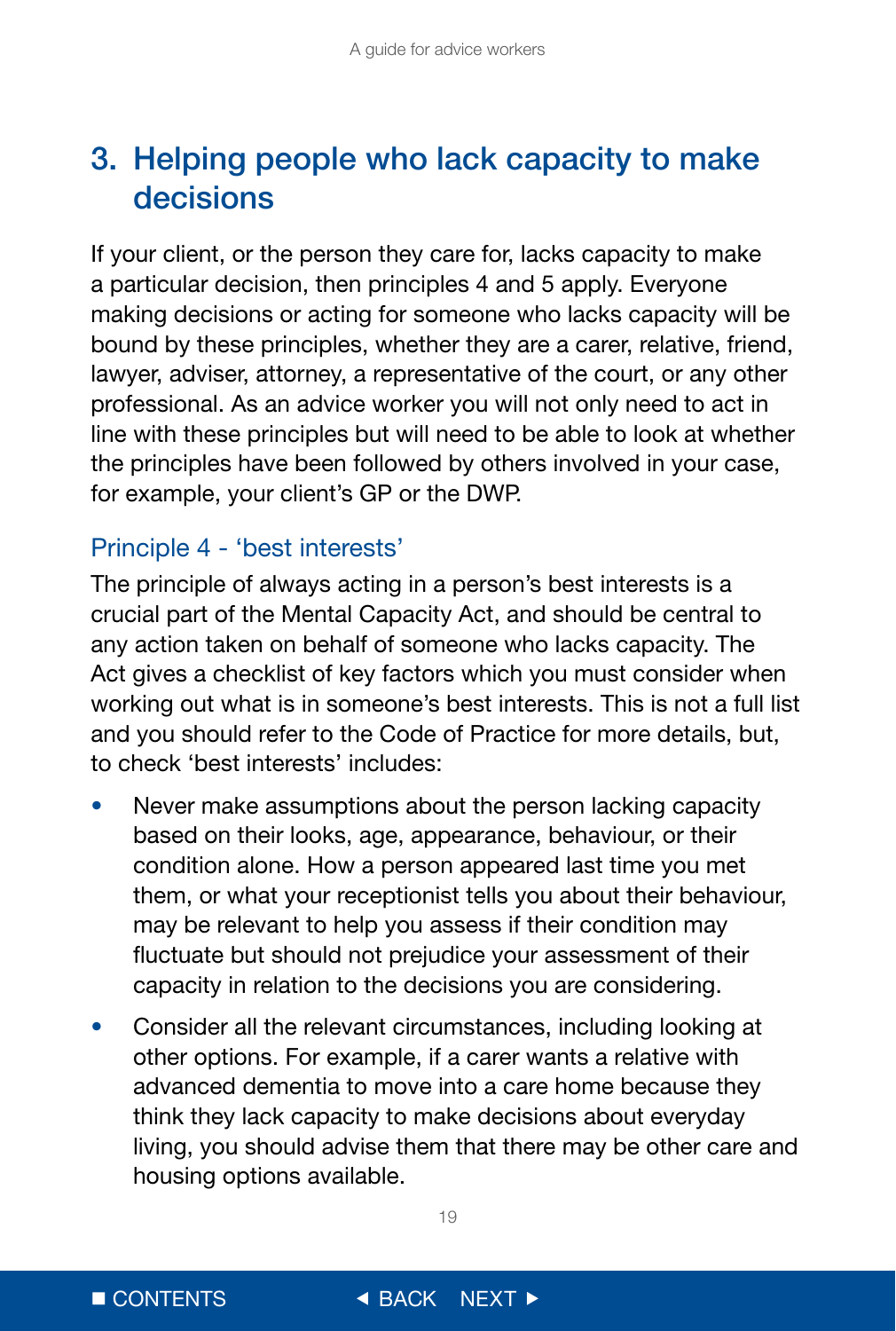- Consider postponing the decision if the person may regain the capacity to make it. For example, if a major decision needs to be made for someone who has had a recent stroke; it may be in their best interests to wait until they regain the capacity to make it for themselves.
- Make sure that the person retains as much control and involvement in the decision making as possible.
- If the decision is about treatment needed to keep someone alive (called life-sustaining treatment), the person making the decision must not be motivated by a desire to bring about death.
- Think about what the person lacking capacity would have decided for themselves by taking into account what is known of their past and present wishes and feelings, beliefs and values, (particularly if they have been written down). For example, a best interests assessment of a person who has always held outspoken views against accepting charity should take this into account when looking at maximising their income even though it may not in the end rule out an application for money from a charity if this is determined as being in their overall best interests.
- As far as possible consult with others, such as family, friends and any deputy or attorney, and take into account what they think would be in the person's best interests.

Any other relevant factors must also be taken into account when assessing what is in someone's best interests. How issues are weighed up will depend on the individual case, and on things like the urgency and importance of the decision. There will be further guidance on how to determine best interests in the Code of Practice.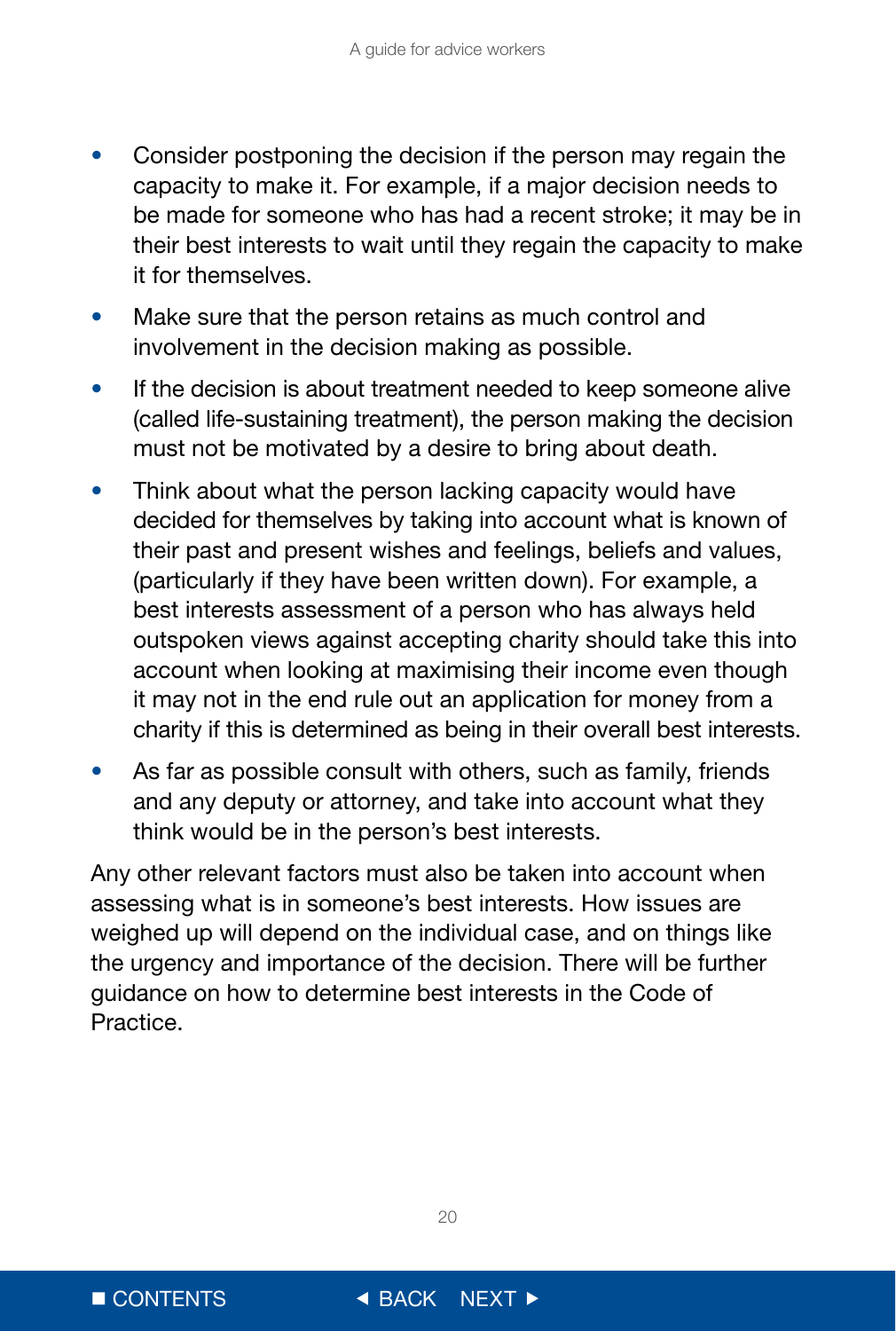#### <span id="page-21-0"></span>Principle 5 – the less restrictive option

Principle 5 says that you or anyone else helping a person who lacks capacity should consider all possible options which will limit the person's rights and freedom as little as possible. This means that when you or anyone else does anything to or for a person who lacks capacity you must choose the option that is in their best interests (principle 4) and you must consider whether you could do this in a way that interferes less with their rights and freedoms of action.

When deciding on the best course of action to take for someone who lacks capacity to make a decision, conflict may arise. Principles 4 and 5 say that although the views of relatives or carers may be invaluable, decisions made should, be based on what is best for the person and not about what anyone else wants. See page 27 for more information on resolving disputes.

#### An adviser's story, continued

I was really glad I'd gone to see Ruby: I felt a lot clearer about what was going on. I'm not medically trained but I could see that Ruby's dementia was causing a lot of difficulties. She told me that she often forgets to take her medication, and would not know when it was time for meals if Marie didn't pop in and remind her. Although she was confused at times she definitely understood what we were talking about, with a few prompts from Marie.

We talked through all the options for Ruby's future, including the GP's recommendation that she move into a home. Ruby was definite she wanted to stay in her flat so we talked through ways to make it safer. Ruby was happy with the suggestion that we see what help social services can give and pleased that Marie was happy to carry on popping in to help. She also agreed to make claims for Attendance Allowance and Carer's Allowance for her and Marie.

Read on to find out what happened next.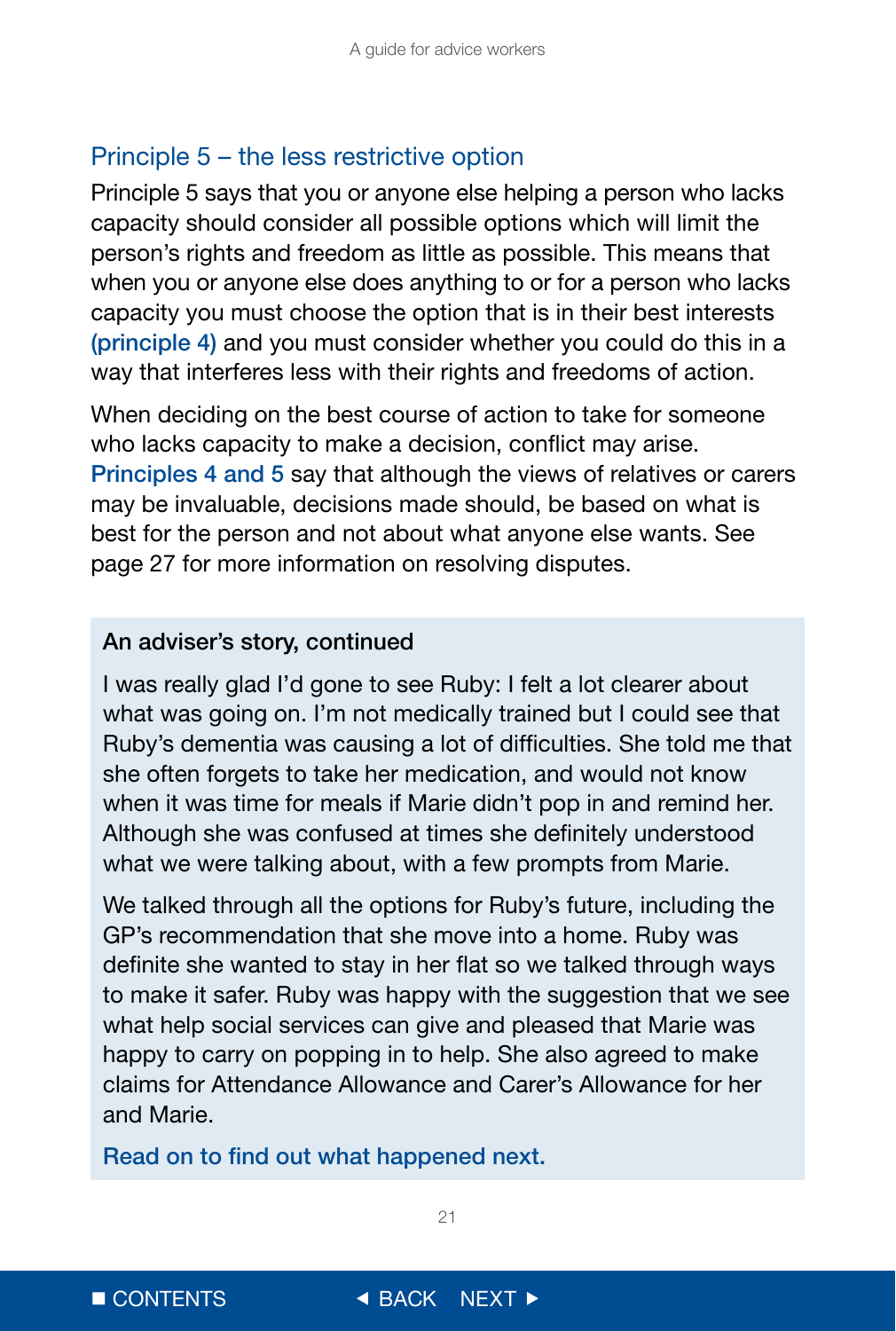## <span id="page-22-0"></span>4. Advising people on planning for the future

Many people ask advisers to explain how they can prepare for their future, for example, how they can make a will or set out what they would want to happen to them if they lose the ability to make their own decisions. The Act formalises and changes some of the measures currently available.

### Lasting Powers of Attorney

The Act will introduce new 'Lasting Powers of Attorney' (LPAs) which will replace the current system of Enduring Powers of Attorney (EPAs) (see page 23).

An LPA enables a person who has mental capacity and is over 18 (the 'donor') to appoint another person or people (their 'attorney(s)') to make certain decisions for them if they lose the capacity to make them themselves.

There will be two types of LPA:

- A property and affairs LPA for decisions about financial matters, similar to an EPA. This type of LPA can be used while the donor still has capacity, unless the donor specifies that it can't.
- A personal welfare LPA can only be used when the donor no longer has capacity to make decisions affecting their health or personal welfare.

Unless the donor says otherwise on their LPA form, the attorney will have authority to act on the donor's behalf for all the issues covered in the LPA. However, if a donor wants their attorney to make decisions about 'life-sustaining treatment' (see page 24) they will need to specify this in the personal welfare LPA form. Any attorney will have to abide by the five principles of the Act including acting in the donor's best interests, and will have a legal duty to have regard to the Code.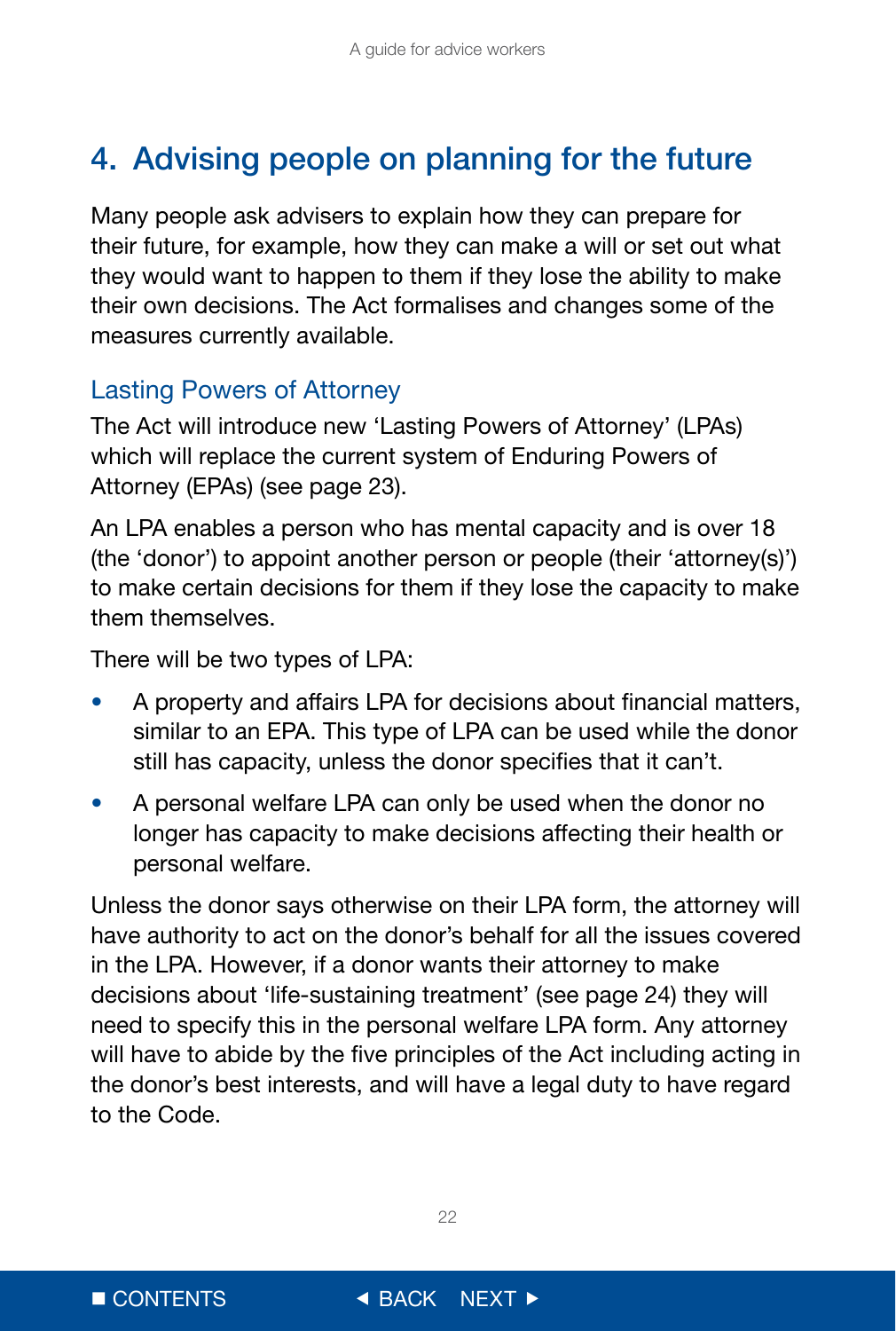As part of your job you may be asked how someone can make an LPA: There are two forms for donors to fill in, one for each type of LPA. LPA forms will have to be certified and then registered (for a fee) with the Office of the Public Guardian (OPG, see page 30) before they can legally be used, as unregistered LPAs don't give any powers to the attorney. Anyone wanting to check if an LPA is registered can contact the OPG which keeps a register of LPA's. Forms to make and register an LPA will be available from the OPG (where you can also get guidance on filling in the forms) and from legal stationers.

### Enduring Powers of Attorney

A Power Of Attorney is where someone delegates the power to manage their financial affairs to someone they trust, who becomes their 'attorney'. There is already a system for people to appoint attorneys for financial matters called an Enduring Power of Attorney (EPA).

If someone has an existing EPA it will still be valid and can be registered after the Mental Capacity Act comes into force although new ones can't be drawn up after 1st October 2007. If you're already an attorney and the EPA has been registered because the donor can no longer make their own financial decisions then you can carry on as before. If the EPA has not been registered and the donor at some point is no longer able to make financial decisions after the Mental Capacity Act comes into force then the EPA will have to be registered before the attorney can continue to use it.

If the donor still has capacity, then after the Act comes into force, the donor can keep the EPA for finance decisions, revoke it and replace it with a property and affairs LPA, or keep it and also make a personal welfare LPA.

Other Powers of Attorney are not affected by the new law.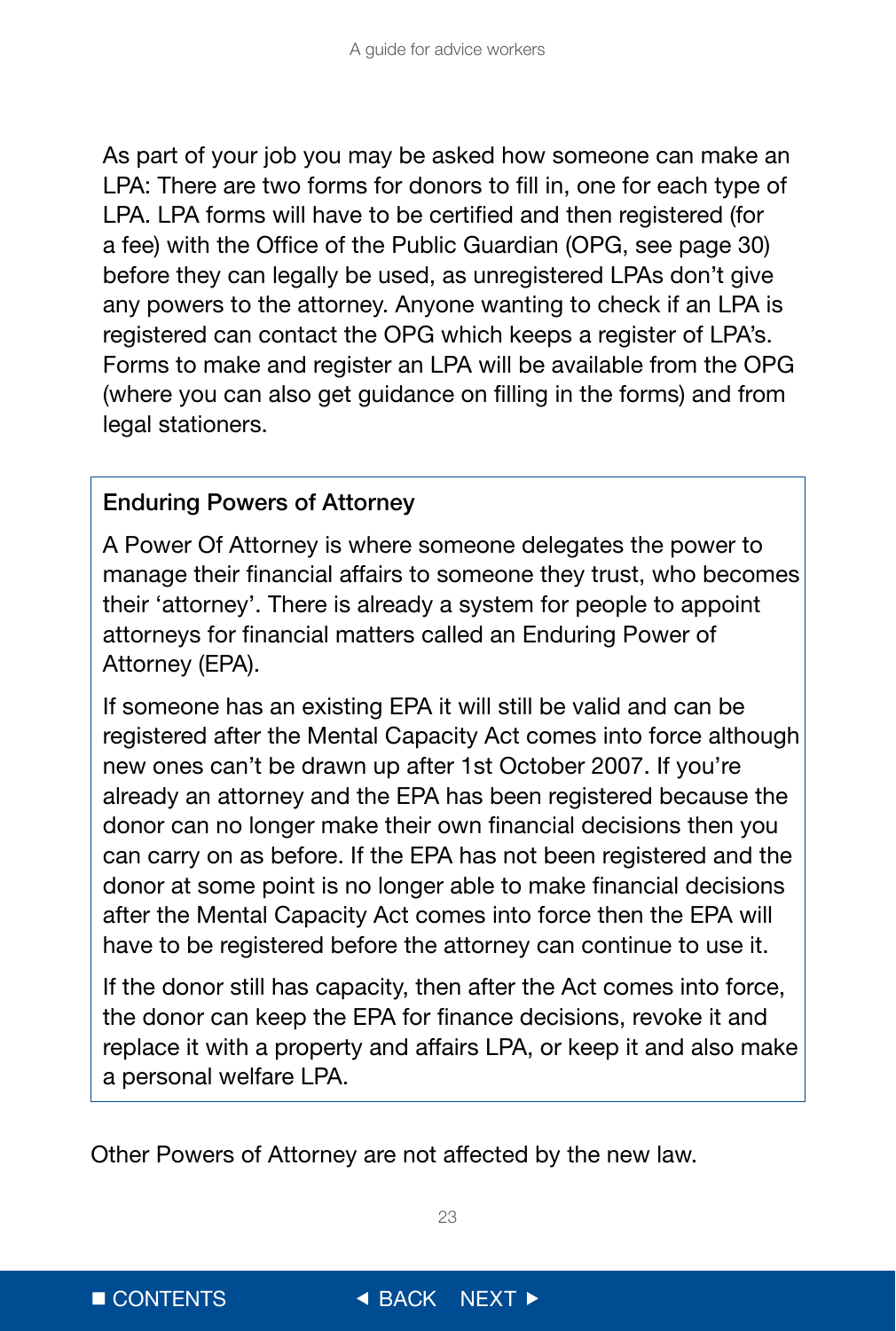<span id="page-24-0"></span>The Court of Protection will have the power to revoke LPAs and EPAs if they're misused. Guidance and more details on the duties and responsibilities of attorneys will be available from the OPG and you should also refer to the Code of Practice.

#### Advance decisions to refuse treatment

The Act introduces specific requirements for when someone aged 18 or over decides to refuse future medical treatment which might be offered to them when they're unable to refuse or consent to the treatment. These are termed advance decisions to refuse treatment (referred to in this guide simply as 'advance decisions') and can specifically include a decision to refuse life-sustaining treatment.

#### Life sustaining treatment

Treatment the health care provider believes is necessary to keep someone alive. It can include artificial nutrition and hydration.

People can't make an advance decision to request medical treatment - they can only say what kinds of treatment they would refuse. Neither can people make an advance decision to ask for their life to be ended.

The Mental Capacity Act introduces new rules and safeguards for making advance decisions. Advance decisions are legally binding and have to be followed by health professionals, as long as they meet these rules, even if it results in the person's death.

The person making the advance decision must have capacity to do so. Advance decisions should make clear which treatments the person is refusing (although they do not need to use detailed medical terms) and explain which circumstances the refusal refers to. An advance decision doesn't have to be in writing, but writing it down and discussing it with other relevant people (such as healthcare staff and family) can help avoid later confusion or challenges about its validity or scope.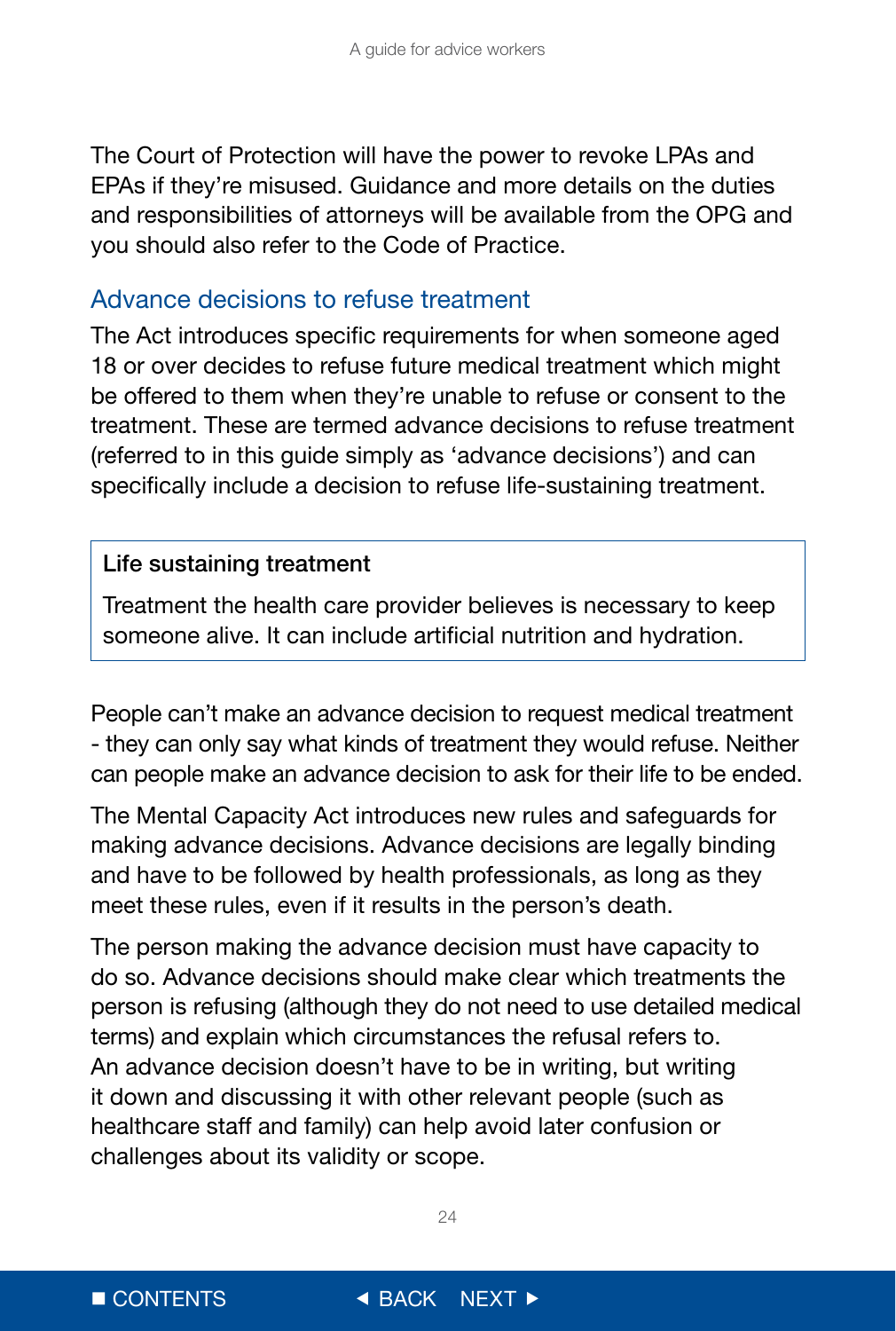<span id="page-25-0"></span>Advance decisions to refuse life sustaining treatment have additional requirements. For example, they have to be written, signed, witnessed and have a specific statement saying that the advance decision is to apply even if their life is at risk.

#### Existing advance decisions or 'living wills'

You may have clients who have already made an advance decision or 'living will' as it is sometimes known. You should advise them to check that it meets the new rules, particularly if it deals with life-sustaining treatment. More detailed guidance will be available at: www.dh.gov.uk/consent

Remember that people who are detained under the Mental Health Act 1983 can be treated for mental disorder without their consent, so they can also be given such treatment despite having an advance decision to refuse the treatment.

If you need to advise a client on advance decisions you should read the Code of Practice and look at the list of other sources of information and contacts (at the back of this booklet) for other organisations which can help.

#### Wishes and feelings about treatment and care

Under the new law people will also be able to write down or tell others about their wishes and preferences about future treatment and care, and explain the feelings and values that led to these decisions. These statements can be about anything and can include requests for certain types of treatment or personal preferences such as having a shower rather than a bath, or wanting to sleep with the light on. Such statements must be taken into account when deciding what is in their best interests (particularly if they have been written down) but they are not legally binding in the same way that advance decisions are and they do not have to be followed if overall it would not be in the best interests of the person.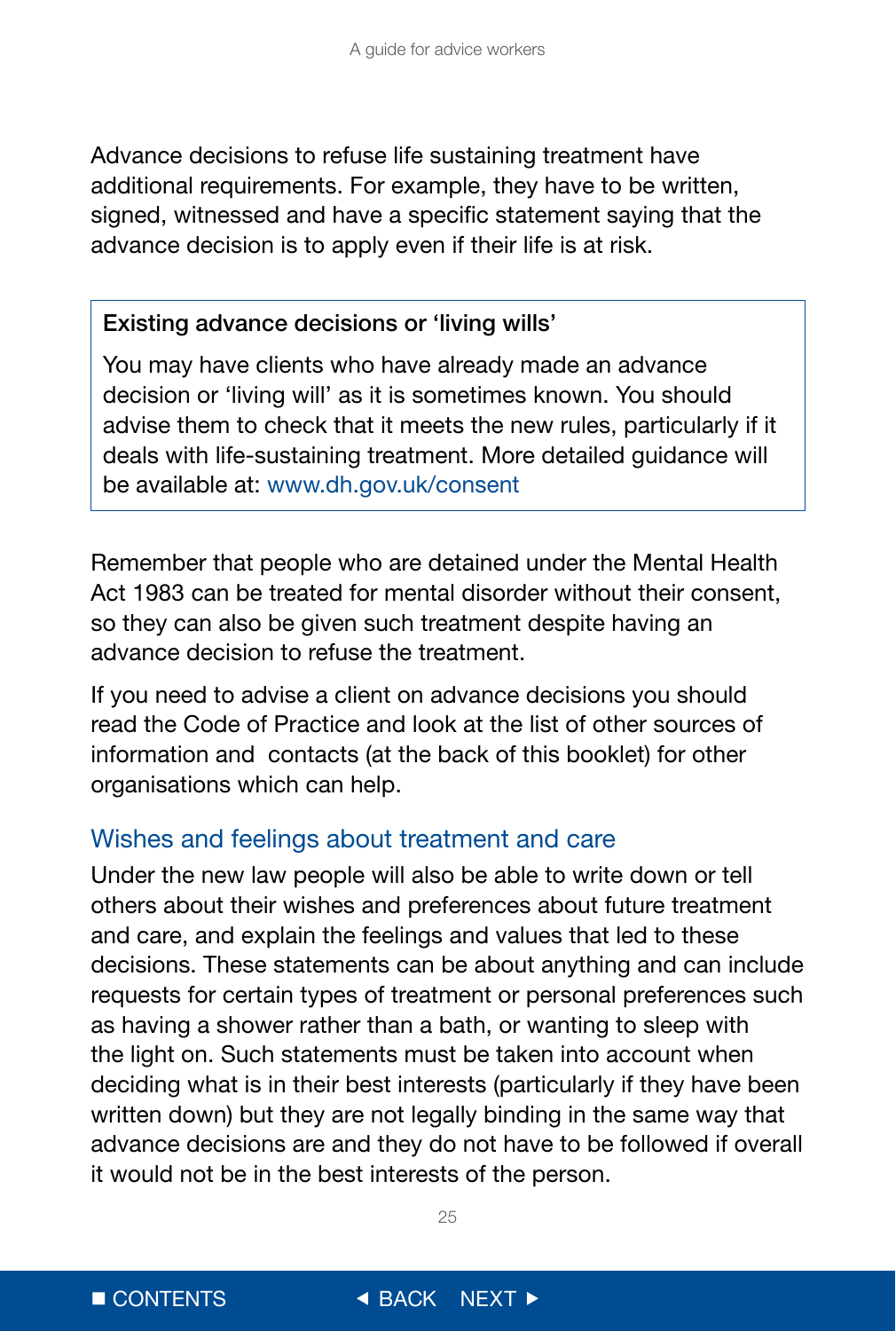## <span id="page-26-0"></span>5. How else might the new Act affect my work?

### Ill-treatment or wilful neglect of a person who lacks capacity

The Mental Capacity Act introduces a new criminal offence of ill-treating or wilfully neglecting someone (of any age) who lacks capacity. This is intended to deter people from abusing, ill-treating or wilfully neglecting people who lack capacity. The offence will apply to anyone who 'has care of' the person and can lead to imprisonment or a fine.

This part of the Act comes into force from 1st April 2007.

If you think someone is abusing, ill-treating or wilfully neglecting someone you should contact the police or social services.

## Protection from liability for carers and professionals

When helping someone who lacks capacity, a carer or professional may have to do something for them which could legally be, for example assault or theft. For example, if a person lacks the capacity to bath themselves and their carer does it for them, the carer is potentially committing assault in touching them without their consent, even though they weren't harmed in any way.

These rules will apply to anyone who acts or makes decisions on behalf of someone who lacks capacity. As an adviser, relatives may ask you whether they are protected from liability for their actions, or you may want to be sure that your own actions and decisions on behalf of a client who lacks capacity are likely to be lawful.

The Act will offer carers and professionals protection from liability so long as they have a 'reasonable belief' (see page 17) that the person lacks capacity and their actions are in the person's best interests. This means that even if you can't show that you did a full capacity or best interest assessment in every instance, a belief that is based on good reasons (not just an assumption), within the spirit of the principles of the Act, could protect you.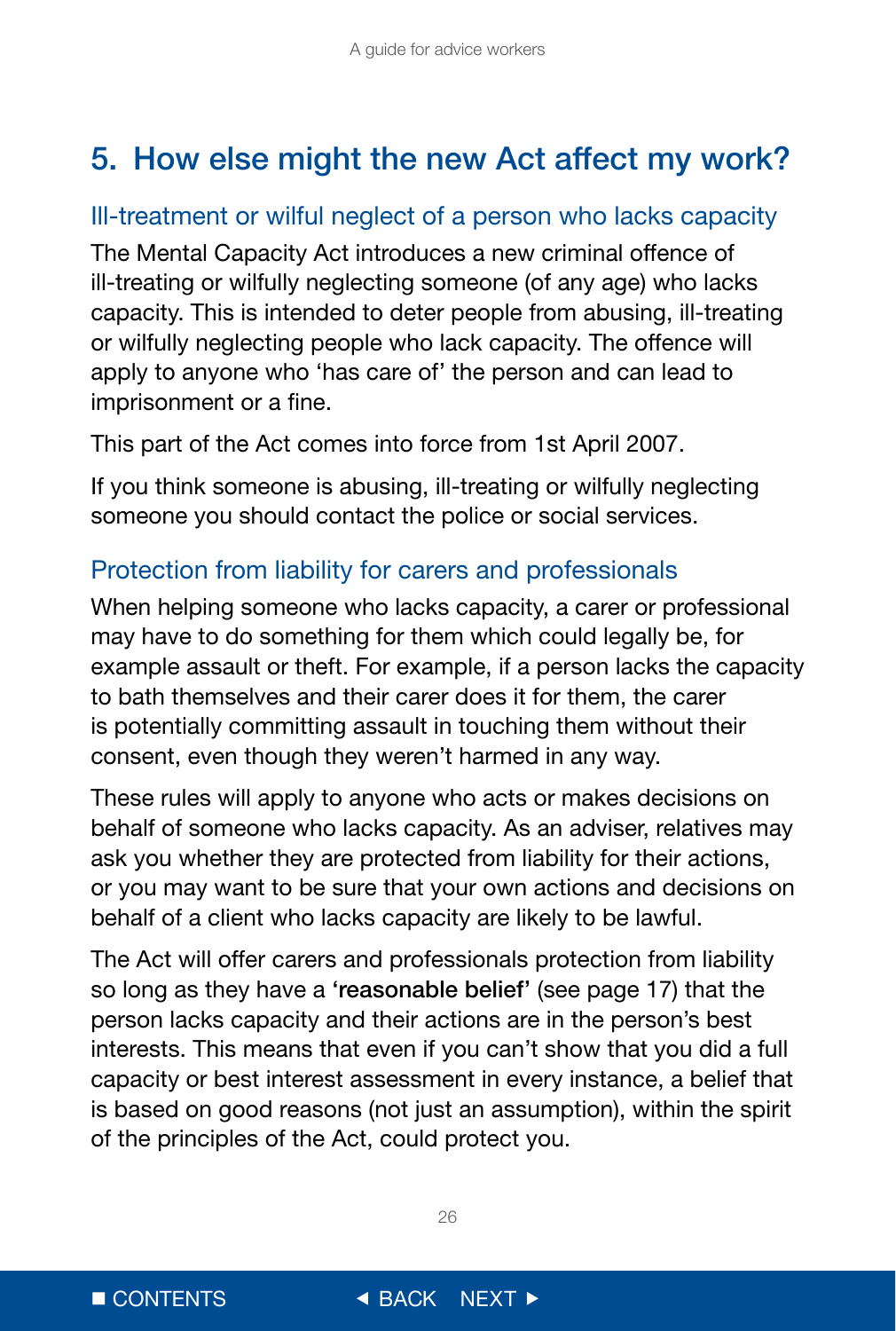<span id="page-27-0"></span>Carers and professionals will not be protected from liability if they use restraint or restrict liberty, unless they do so because they reasonably believe that it is necessary to prevent harm to the person who lacks capacity. The degree of restraint must be in proportion to the likelihood and degree of harm.

As such actions or decisions may be disputed, it is a good idea to record any actions you take in relation to capacity matters clearly. How detailed that will be may vary according to the seriousness of the action.

For more information on the liability of carers and health professionals please see the Code of Practice.

## Taking part in research

The Act sets out a clear framework for many types of research involving people who lack capacity to consent to taking part in such research. If you're advising someone who wants to know about research, see the Code of Practice for more information or refer them to a specialist adviser. Other information booklets in this set also have information on this that you will find useful.

### Resolving disputes and rights of appeal

If your client is unhappy with the result of a capacity assessment, or decisions that have been made on their behalf (including those made by their attorney or deputy), or the way they or the person they help are being treated, you may need to help them resolve the dispute.

In most cases it should be possible to informally resolve the dispute between the people involved. If this doesn't work, then a more formal route should be tried, such as making a complaint through the organisation's complaints procedure or complaining to an ombudsman. In some situations such as disputes between family members, mediation may help to find a solution. See page 38 for useful contacts.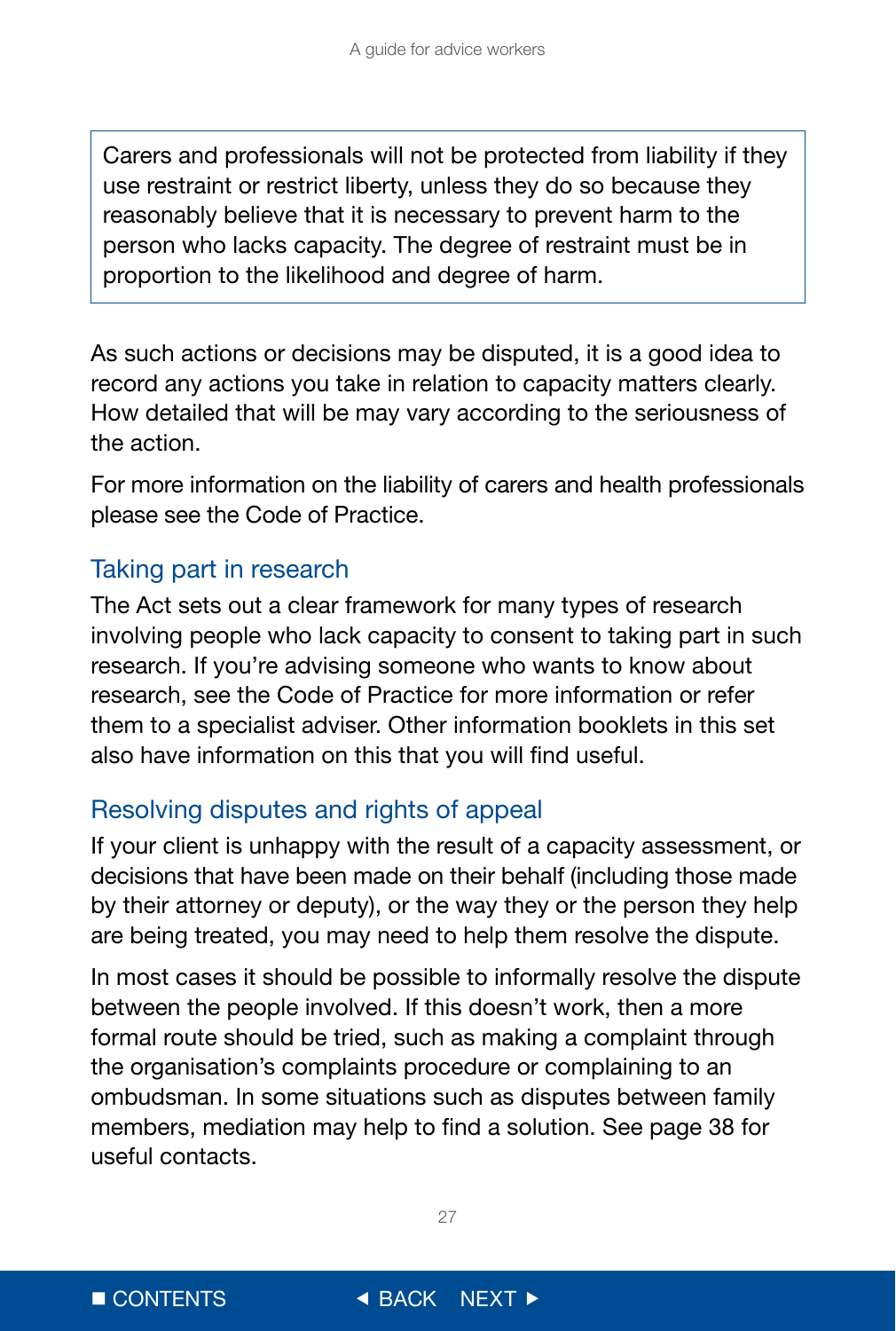If someone doesn't agree with the result of a capacity test they should raise it with whoever made the assessment. The assessor will have to show they have applied the test correctly and stuck to the five principles; if it is a professional who made the assessment then they will also have to show that they had regard to the Code of Practice.

Anyone who is unhappy about how an attorney or a deputy is acting for on behalf of a person who lacks capacity (including the person themselves) will also be able to raise their concerns with the Office of the Public Guardian (OPG) (see page 30). This office will also provide general information about disputes under the Mental Capacity Act.

If a dispute can't be resolved in any of these ways it may have to be taken to the Court of Protection (See page 30). There will be more information about how to access the Court of Protection and to seek permission for court action from the OPG (see page 30) later in 2007. The OPG Customer Contact Unit should be your first point of contact and will be able to give advice.

#### An adviser's story, continued

I visited Ruby again to tell her what I'd found out. She and Marie were very keen to take up the help available, and Ruby was particularly excited about the meals on wheels option. The problem remained, though, that Ruby was worried that her doctor might try to get her to move again in the future. She said she would be able to relax if he agreed that she was able to make day to day decisions which allow her to stay at home.

At my last visit Marie had mentioned that she thought the GP was just making a 'knee jerk' reaction because Ruby has dementia. I was able to assure her that although her illness was relevant it shouldn't be the deciding factor about Ruby's future.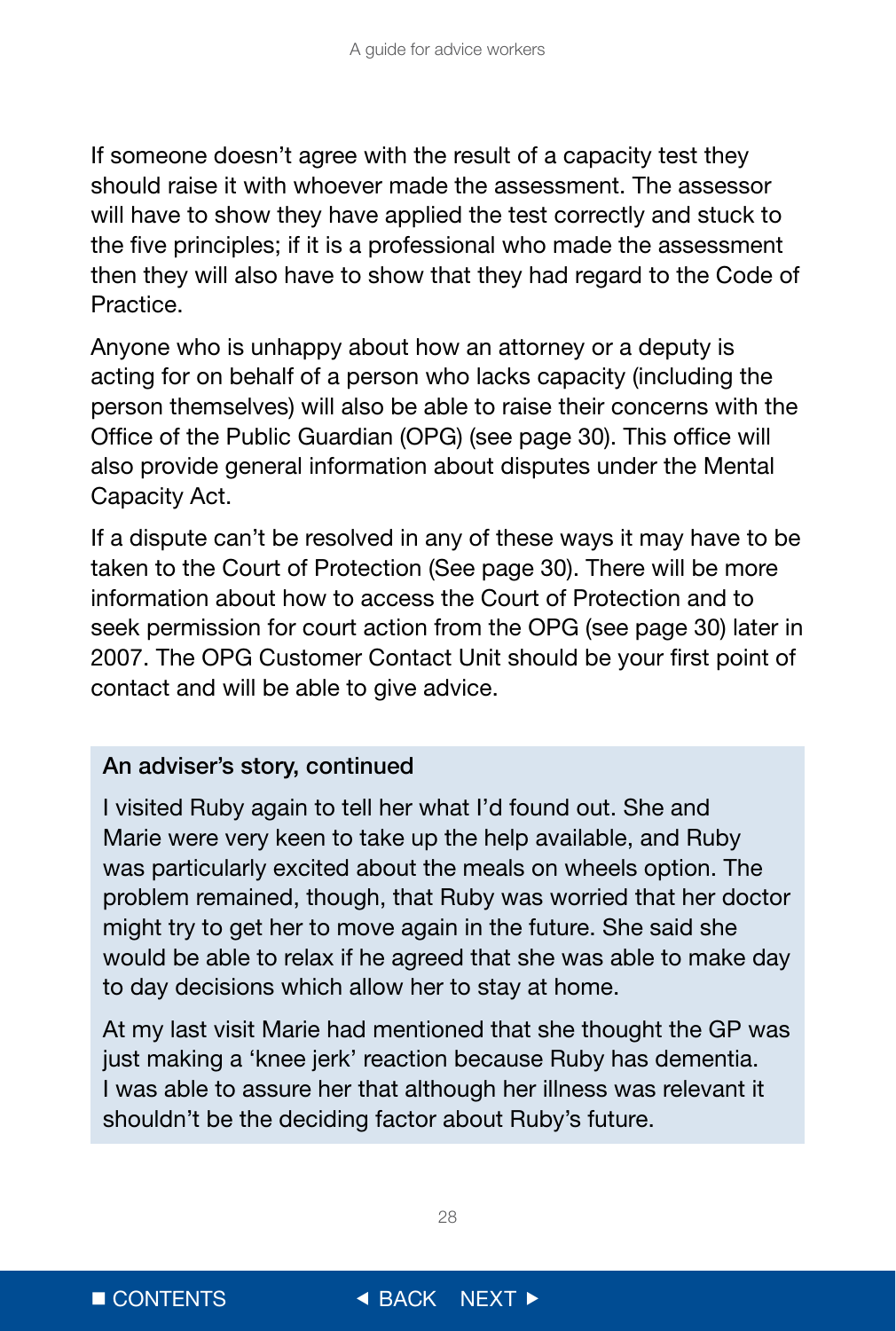I talked them both through the new rules which say that if you aren't happy with someone's assessment of your mental capacity you start by taking it up with them direct. We agreed that Marie will go with Ruby to her doctor and talk it through - it may just be a misunderstanding or that he doesn't know what help she has. In the meantime I'll get hold of the NHS complaints procedure to see what we need to do if we need to take it up more formally. Failing that, I told Ruby that if necessary, she could always take her case to Court to appeal the GP's assessment but think it should be sorted well before then. Ruby seemed much more relaxed than when I'd first visited, and was keen to get on with choosing her next week's menu.

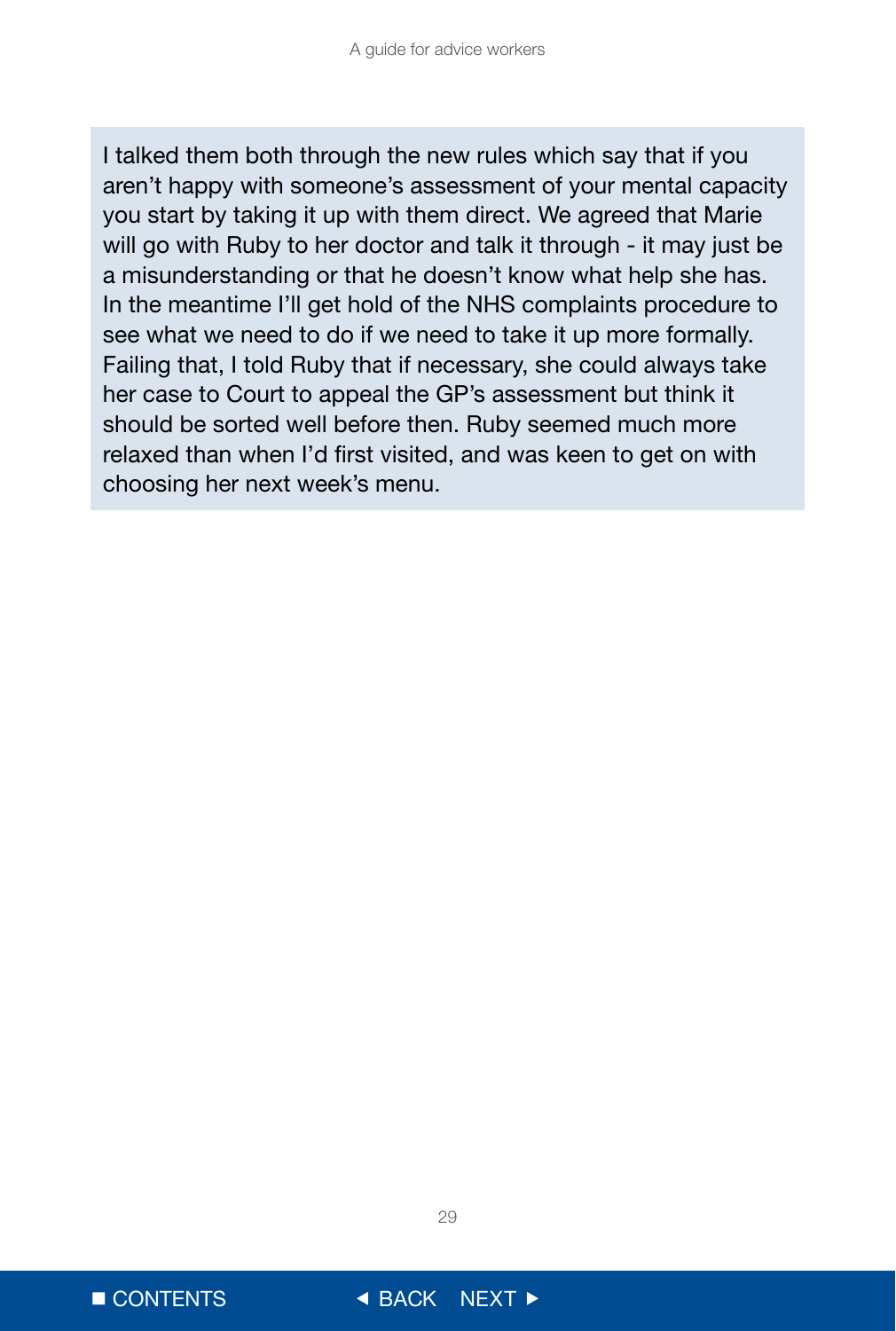## <span id="page-30-0"></span>6. Who can help?

### The Office of the Public Guardian (OPG)

The Act creates a new public official – the Public Guardian who will be supported by a new Office of the Public Guardian (OPG). The main functions of the OPG will be to:

- set up and maintain a register of LPAs and EPAs
- set up and maintain a register of court appointed deputies
- supervise court appointed deputies
- provide information to the Court of Protection.

The OPG will provide a Customer Contact Unit which will be the first point of contact for anyone wanting general information about the Mental Capacity Act, advice on being an attorney or deputy and on making or registering LPAs or registering EPAs.

## The Court of Protection

The existing Court of Protection will be replaced by a new Court of Protection (referred to in this guide as 'the Court'), with wider jurisdiction. Although the Court will be based in London, court judges will be able to hear cases around England and Wales.

The Court of Protection will deal with all issues related to the Mental Capacity Act, including the health and welfare and property and affairs of people lacking capacity, and mental capacity issues which are currently dealt with by other courts. It will be particularly important in resolving complex or disputed cases, for example, about whether someone lacks capacity or what is in their best interests. Some decisions are so serious that they will always go to the Court. These include decisions about serious medical issues such as organ donation, sterilisation, abortion or possible death.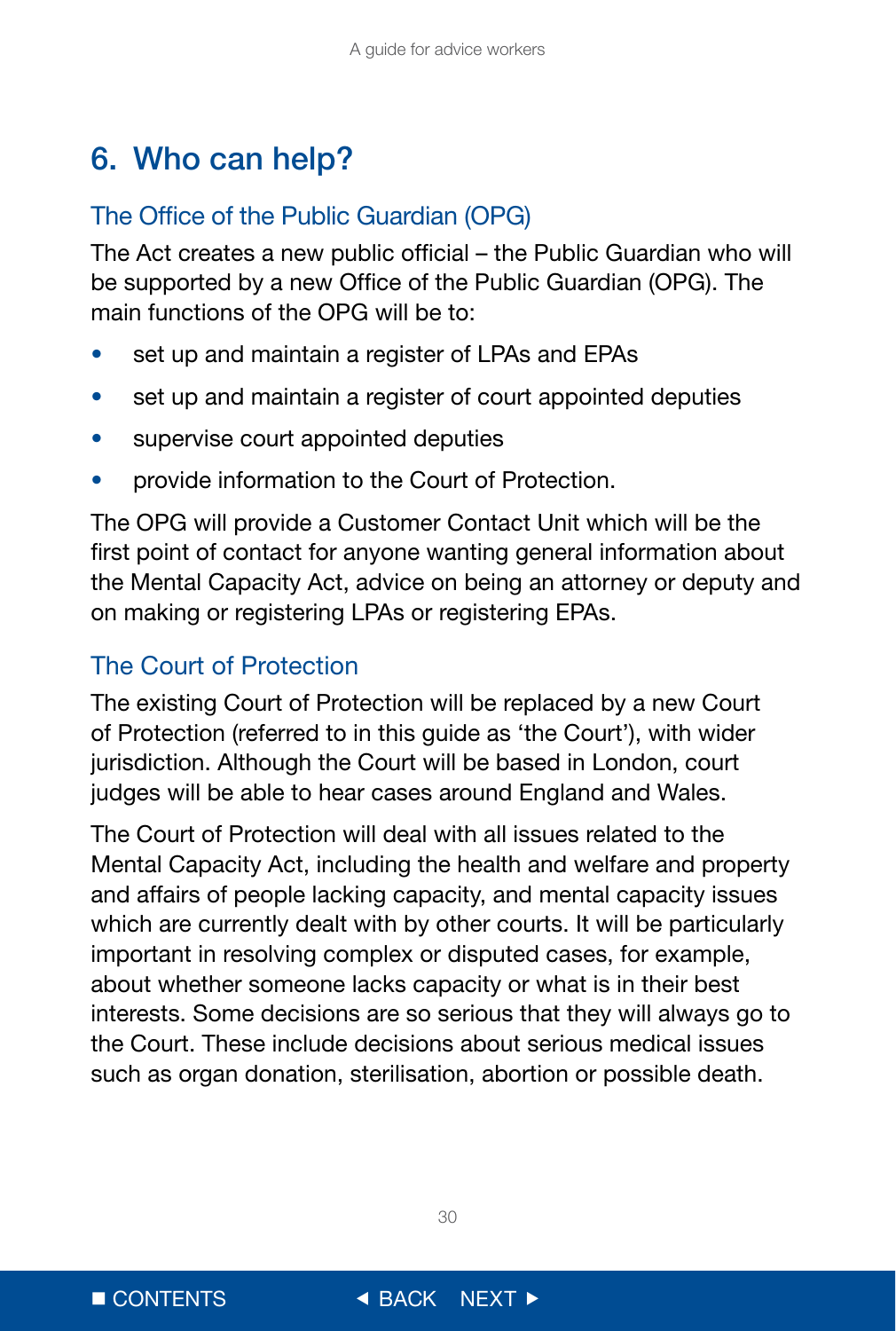<span id="page-31-0"></span>Generally people will need to get the Court's permission before they make an application; however some groups of people will have the right to take their case straight to court. The OPG will have more information on this.

If your client has a complicated or serious case, it's probably best for you to refer them on to a solicitor who specialises in mental capacity issues (see Useful Contacts on page 38). They can explain the rules for applying to the Court and help them make an application.

When the new law comes in you can get more information on how to access the Court of Protection from the OPG website or the OPG Customer Contact Unit.

## Court of Protection deputies

If, the Court decides that there is a need for ongoing involvement in a case, for example, there is a need for someone to make several decisions on someone's behalf, they can appoint a 'deputy' (or joint deputies).

The current system of receivers, appointed by the court to deal with property and affairs of someone who lacks capacity, will end. Unlike receivers, deputies could be appointed to deal with personal welfare decisions or with financial ones, as specified by the Court. The scope of their authority may be very limited or quite wide depending on the amount of involvement the Court decides is needed.

#### Existing 'receivers'

Until October 2007 if a person who lacks capacity has assets such as property and shares, the current Court of Protection can appoint a receiver to manage their financial interests. When the Act comes in existing receivers will continue to act in the same way but will be known as deputies for financial affairs. More information will be sent to receivers nearer to October 2007.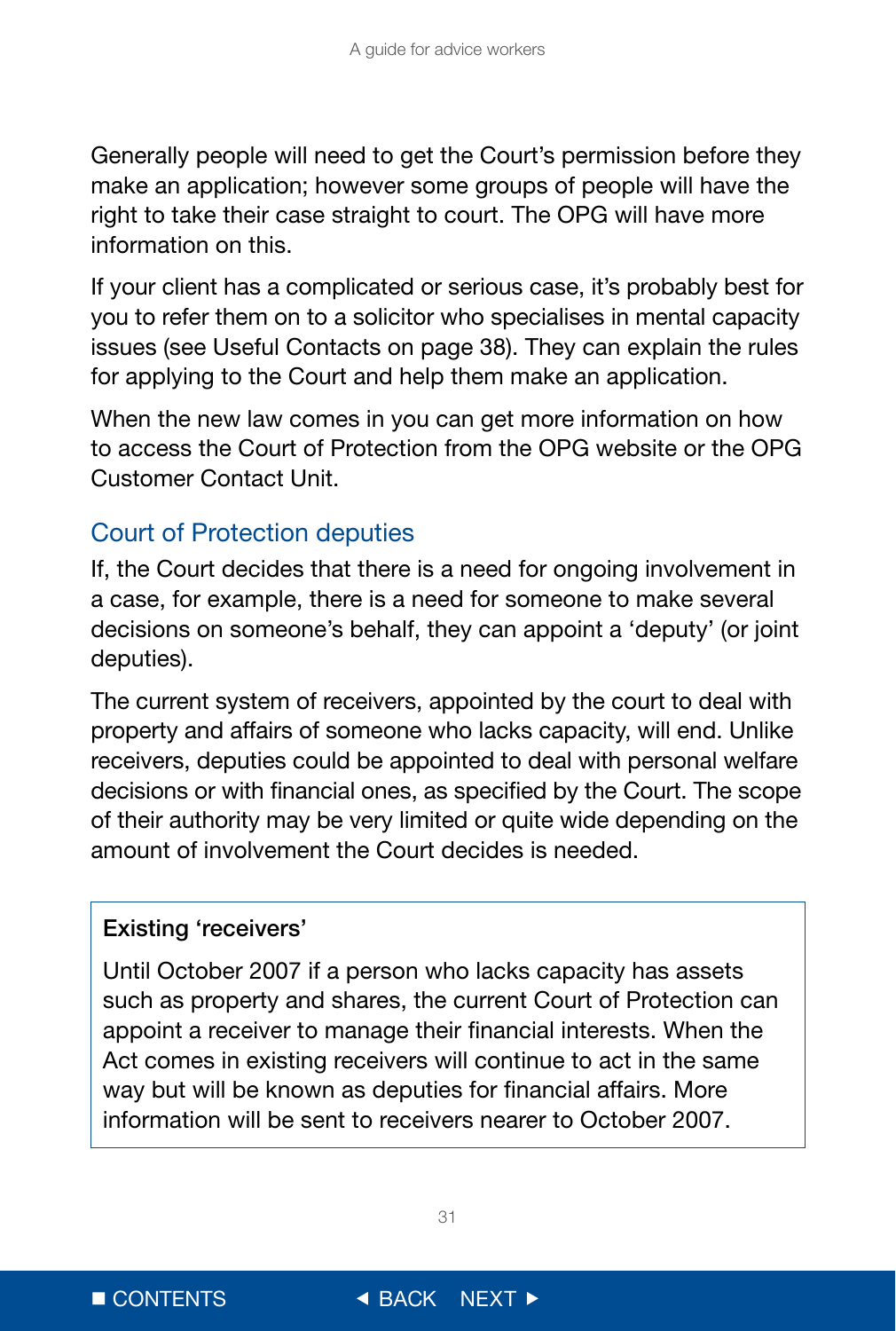<span id="page-32-0"></span>The person appointed as a deputy could be, for example, the carer concerned, a professional (such as Director of Adult Services), or financial institution, depending on the needs of the case. If you have a client who wants to apply to become someone's deputy they should contact the OPG for more on this.

### Court of Protection Visitors

The Court will be able to send official 'Visitors' to visit people who have attorneys or deputies acting for them. Visitors can check on someone's general welfare or investigate suspected problems and also offer support and advice. They will provide reports of their visits to the Court or the Office of the Public Guardian.

### The Independent Mental Capacity Advocate (IMCA) service

At the moment if someone doesn't have anyone to help and support them make decisions you can refer them to a local advocacy service. You will still be able to do this once the Act comes into force, but the Act will also introduce a new IMCA service for certain types of decision. This new service will be set up to provide extra support to people who lack capacity and are particularly vulnerable because they don't have an attorney, deputy, close friends, family or carers who can support them.

Generally IMCAs will be involved in decisions about serious medical treatment provided by the NHS and changes in long term accommodation if there is no one appropriate who can be consulted. It will be the duty of the person in the NHS, local authority (in England) or local health board (in Wales) who is making the decision to involve an IMCA. An IMCA will not be the decisionmaker, but the decision-maker will have a duty to take into account the information given by the IMCA.

If you have a client who has a major decision to make about one of these issues you should treat the case in much the same way as you do now, by referring them to the service which is involved in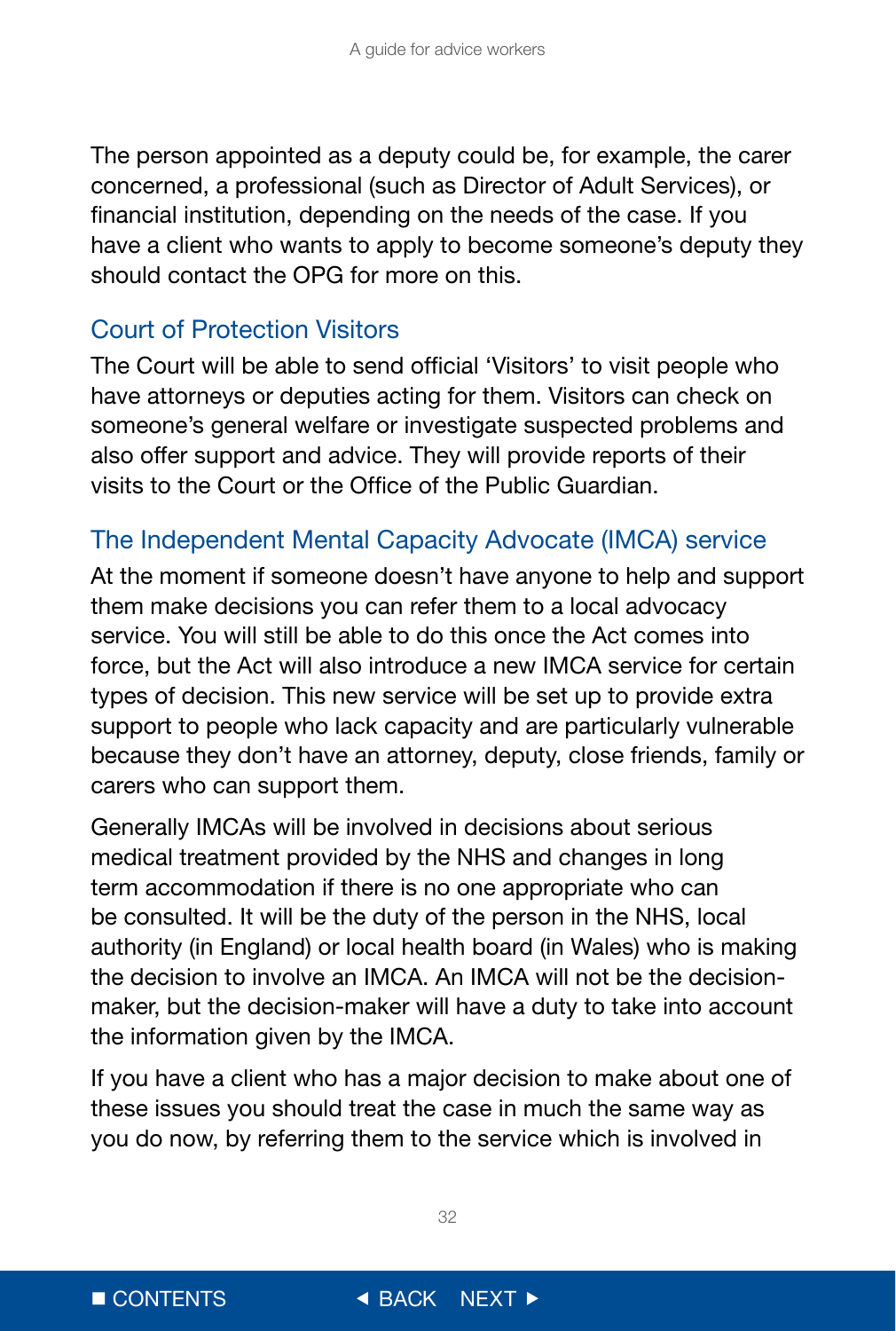the decision, for example social services or the NHS, who should themselves contact the IMCA service. Please see the Code of Practice for more details.

In England, local authorities and the NHS also have powers to extend the IMCA service to care reviews about accommodation and adult protection cases if they think it would be beneficial. In Wales, the National Assembly for Wales will announce later in 2007 if local health boards and local authorities can extend the IMCA service to care reviews and adult protection cases.

Although most of the Act does not come into force until October 2007, the IMCA service in England will be operational from April 2007. On the same date other essential parts of the Act (the principles, assessing capacity, determining best interests) will also be introduced, but only in relation to supporting the operation of the IMCAs.

The IMCA service in Wales will become operational in October 2007.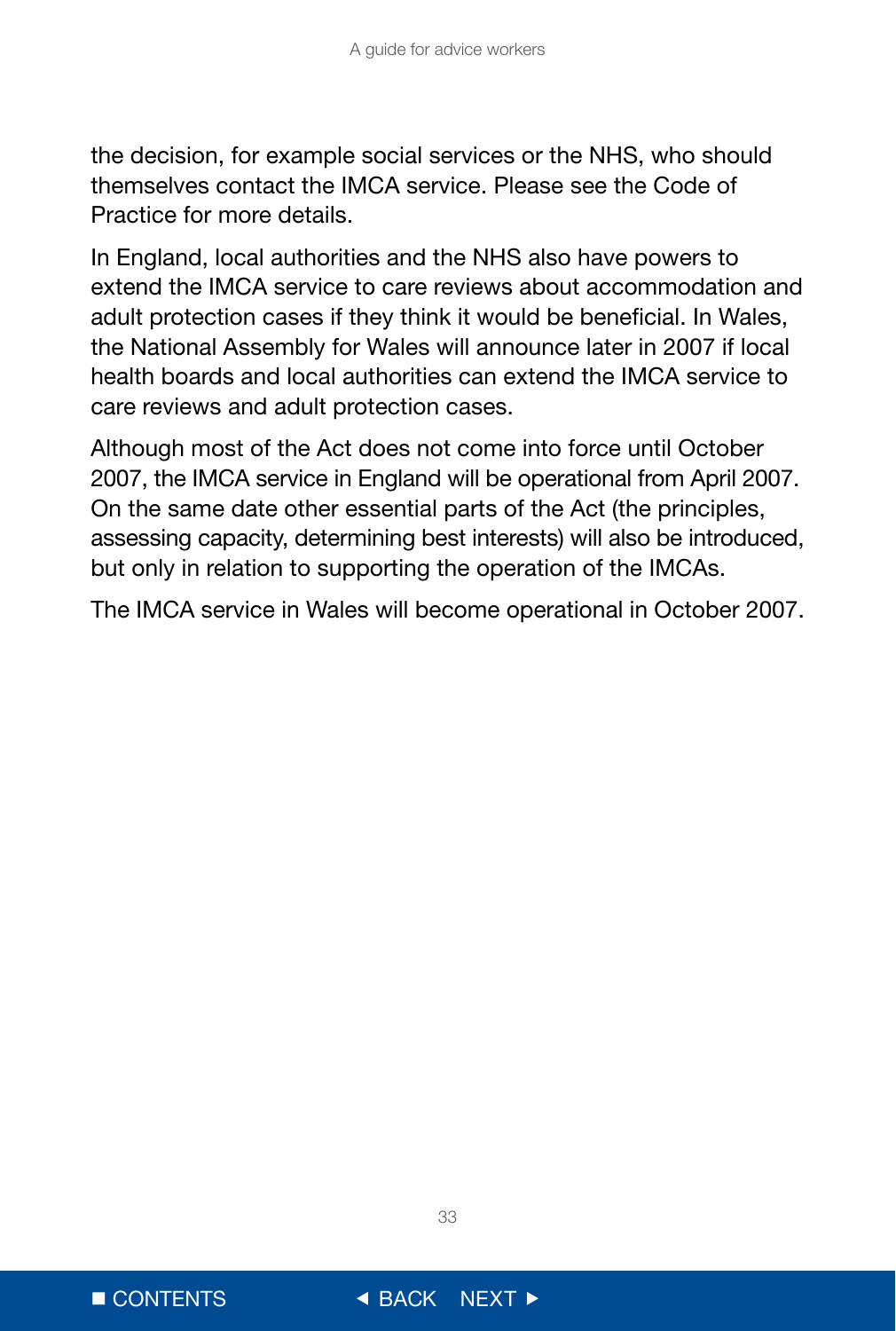## <span id="page-34-0"></span>7. Jargon buster

| Jargon                                  | What it means in the Mental Capacity Act                                                                                                                                                                                                                                   |  |
|-----------------------------------------|----------------------------------------------------------------------------------------------------------------------------------------------------------------------------------------------------------------------------------------------------------------------------|--|
| Advance decision<br>to refuse treatment | When someone who has mental capacity decides to<br>refuse future medical treatment which might be offered<br>to them when they're unable to refuse or consent to<br>the treatment themselves. They can specify that it is to<br>apply even if life is at risk.             |  |
| Attorney                                | A person given power to act on a donor's behalf<br>through an LPA or an EPA                                                                                                                                                                                                |  |
| Capacity                                | Refers to the mental ability of a person to make a<br>particular decision at a particular time, whether minor,<br>like when to eat, or major, like whether to move house                                                                                                   |  |
| Code of Practice                        | Provides practical guidance on the Mental Capacity Act<br>and explains in more detail key features of the new law.<br>Certain people will have a duty to have regard to the<br>Code                                                                                        |  |
| Court of Protection                     | The new specialist court which will deal with cases<br>relating to capacity issues                                                                                                                                                                                         |  |
| Court of Protection<br>Visitor          | Someone sent by the Court or Public Guardian to<br>visit people who have deputies or attorneys acting for<br>them to make general welfare checks or investigate<br>suspected problems. They can offer support and<br>advice, and/or report to the Court or Public Guardian |  |
| Deputy                                  | A person appointed by the Court of Protection to deal<br>with a specific issue or range of issues to help a person<br>who lacks capacity who hasn't got an attorney                                                                                                        |  |
| Donor                                   | A person who appoints an attorney (by making an LPA<br>or EPA)                                                                                                                                                                                                             |  |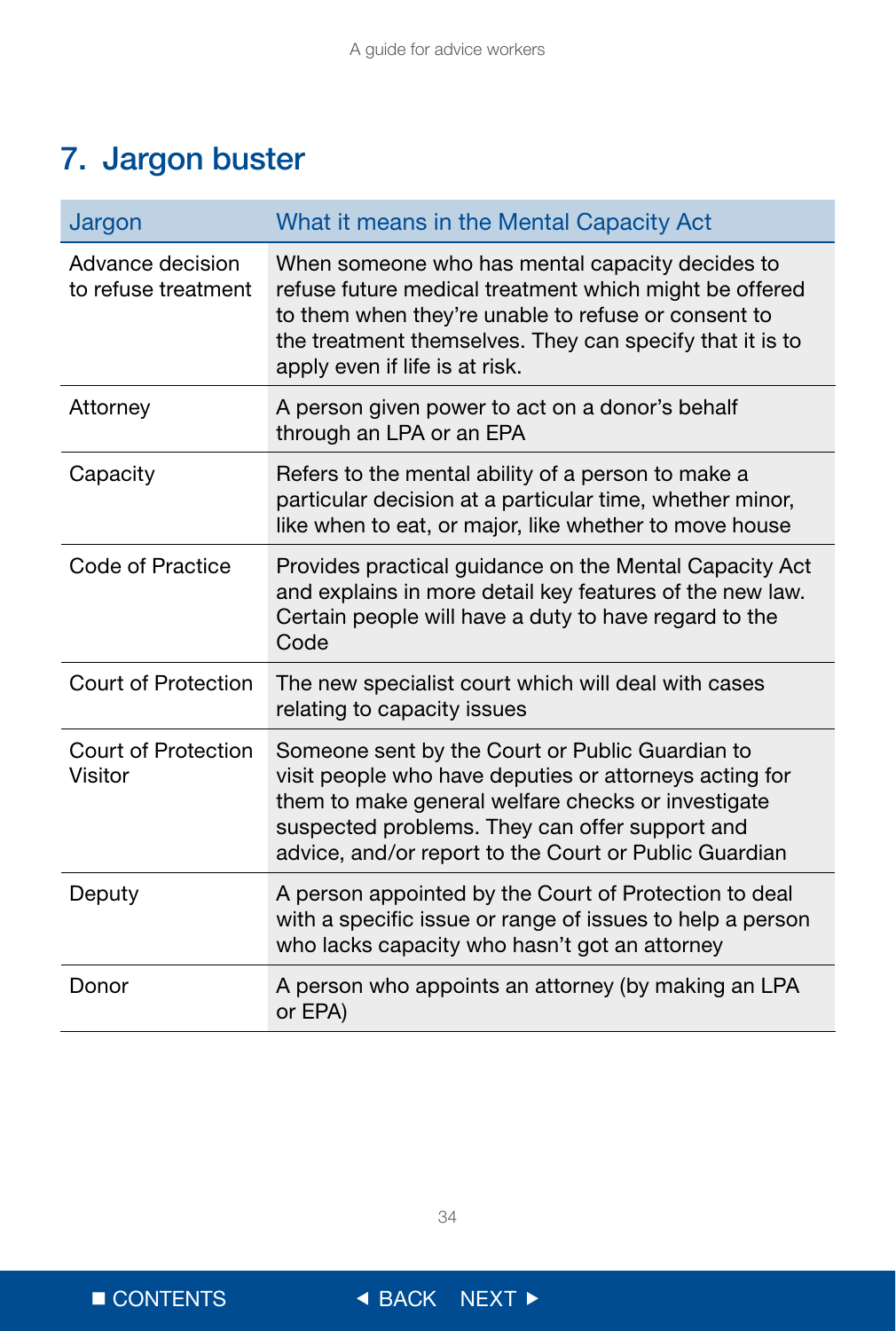| Jargon                                                   | What it means in the Mental Capacity Act                                                                                                                                                                                                                                                                                                                                                                                                                                                                                   |
|----------------------------------------------------------|----------------------------------------------------------------------------------------------------------------------------------------------------------------------------------------------------------------------------------------------------------------------------------------------------------------------------------------------------------------------------------------------------------------------------------------------------------------------------------------------------------------------------|
| <b>Enduring Power of</b><br>Attorney (EPA)               | When someone (a donor) appoints someone else (an<br>attorney) to act for them with regard to their property<br>and financial affairs. New EPAs can't be made after<br>1 October 2007 but existing ones will still be valid                                                                                                                                                                                                                                                                                                 |
| Fluctuating<br>capacity                                  | When a person has capacity to make their own<br>decisions at some times, but not at other times (for<br>example, during an acute phase of a psychotic illness)                                                                                                                                                                                                                                                                                                                                                             |
| IMCA (Independent<br><b>Mental Capacity</b><br>Advocate) | When a person lacking capacity has no personal<br>support such as family, friends, an attorney or deputy,<br>an IMCA will be appointed when there is a major<br>decision to be made about serious medical treatment<br>or a long-term care move, to help represent them and<br>help assess their best interests. An IMCA may also be<br>appointed for care reviews about accommodation and<br>for adult protection cases                                                                                                   |
| Lacking capacity                                         | When someone is unable to make a particular decision<br>at a particular time because the way their mind or brain<br>works is affected (for example due to a stroke or brain<br>injury, mental health problem or a learning disability).<br>Many people will lack capacity in relation to some<br>issues or at some times, but have capacity in other<br>instances or at other times                                                                                                                                        |
| Lasting Power of<br>Attorney (LPA)                       | Is a legal document where someone (a donor) appoints<br>someone else (an attorney) to make decisions about<br>certain things for them in the future. There are two<br>types of LPA:<br>• Personal welfare LPAs which can only be used when<br>the donor lacks capacity to make relevant personal<br>welfare or health decisions<br>• A property and affairs LPA which can be used<br>whether the person has or lacks capacity to make the<br>decisions for themselves unless they have specified<br>otherwise in their LPA |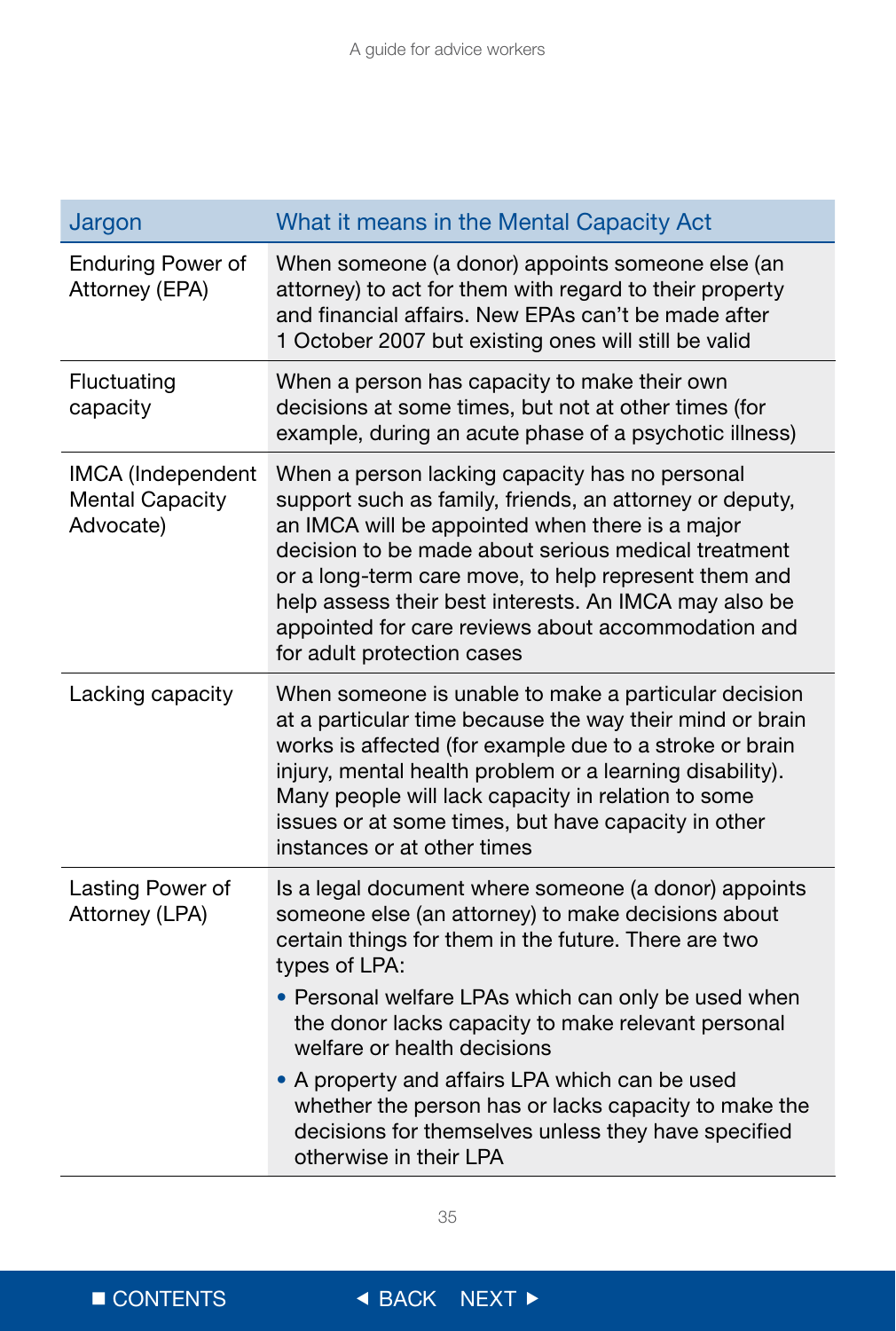| Jargon                                                               | What it means in the Mental Capacity Act                                                                                                                                                                                                                      |
|----------------------------------------------------------------------|---------------------------------------------------------------------------------------------------------------------------------------------------------------------------------------------------------------------------------------------------------------|
| Public Guardian /<br>Office of the Public<br>Guardian (PG or<br>OPG) | Will monitor court appointed deputies, keep a register<br>of, and investigate concerns about, attorneys and<br>deputies. It will also provide general information about<br>the Act, advice on becoming a deputy, making LPAs<br>and registering LPAs and EPAs |
| Reasonable belief                                                    | Before you can act on someone's behalf you must<br>have a reasonable belief that your assessment of their<br>capacity is correct. This means that you must be able to<br>point to objective reasons for your belief                                           |
| Receiver                                                             | Someone appointed by the current Court of Protection<br>to manage the financial interests of someone who lacks<br>capacity. From April 2007 receivers will be known as<br>'deputies for financial affairs'                                                    |

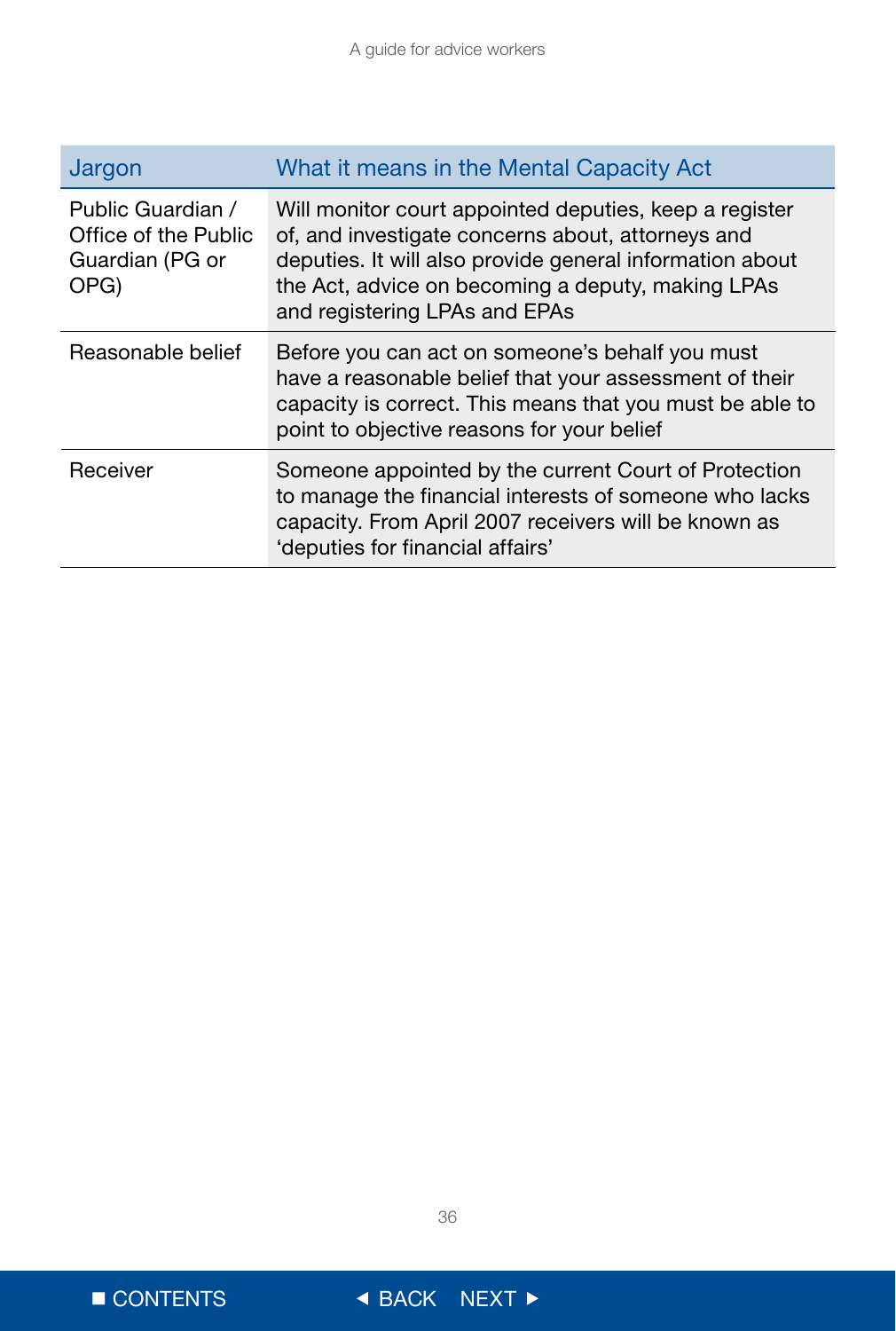## <span id="page-37-0"></span>8. What if I want to know more about the Mental Capacity Act?

If you would like to know more about the Mental Capacity Act you can call 0845 330 2900 or email makingdecisions@dca.gsi.gov.uk

Other sources of useful information and guidance includes:

| <b>Title</b>                                                                                  | <b>Available from</b>                                                                                                      |  |
|-----------------------------------------------------------------------------------------------|----------------------------------------------------------------------------------------------------------------------------|--|
| Other information booklets<br>like this one                                                   | You can view these electronically by<br>going to: www.dca.gov.uk/legal-policy/<br>mental-capacity/publications.htm         |  |
|                                                                                               | To order hard copies you can email:<br>reorder@inprintlitho.com                                                            |  |
| The Mental Capacity Act<br>2005                                                               | You can view this for free by going to:<br>www.dca.gov.uk/legal-policy/mental-<br>capacity/index.htm                       |  |
|                                                                                               | Or you can order a hard copy from TSO<br>by calling 0870 600 5522 or emailing<br>customerservices@tso.co.uk                |  |
| The Code of Practice for the<br><b>Mental Capacity Act</b>                                    | When the Code is published you will be<br>able to download it for free by going to:<br>www.dca.gov.uk/legal-policy/mental- |  |
|                                                                                               | capacity/index.htm                                                                                                         |  |
|                                                                                               | You can order a hard copy from TSO<br>by calling 0870 600 5522 or emailing<br>customerservices@tso.co.uk.                  |  |
| Information on the IMCA<br>service, IMCA Pilots and<br>training materials for<br><b>IMCAs</b> | www.dh.gov.uk/imca                                                                                                         |  |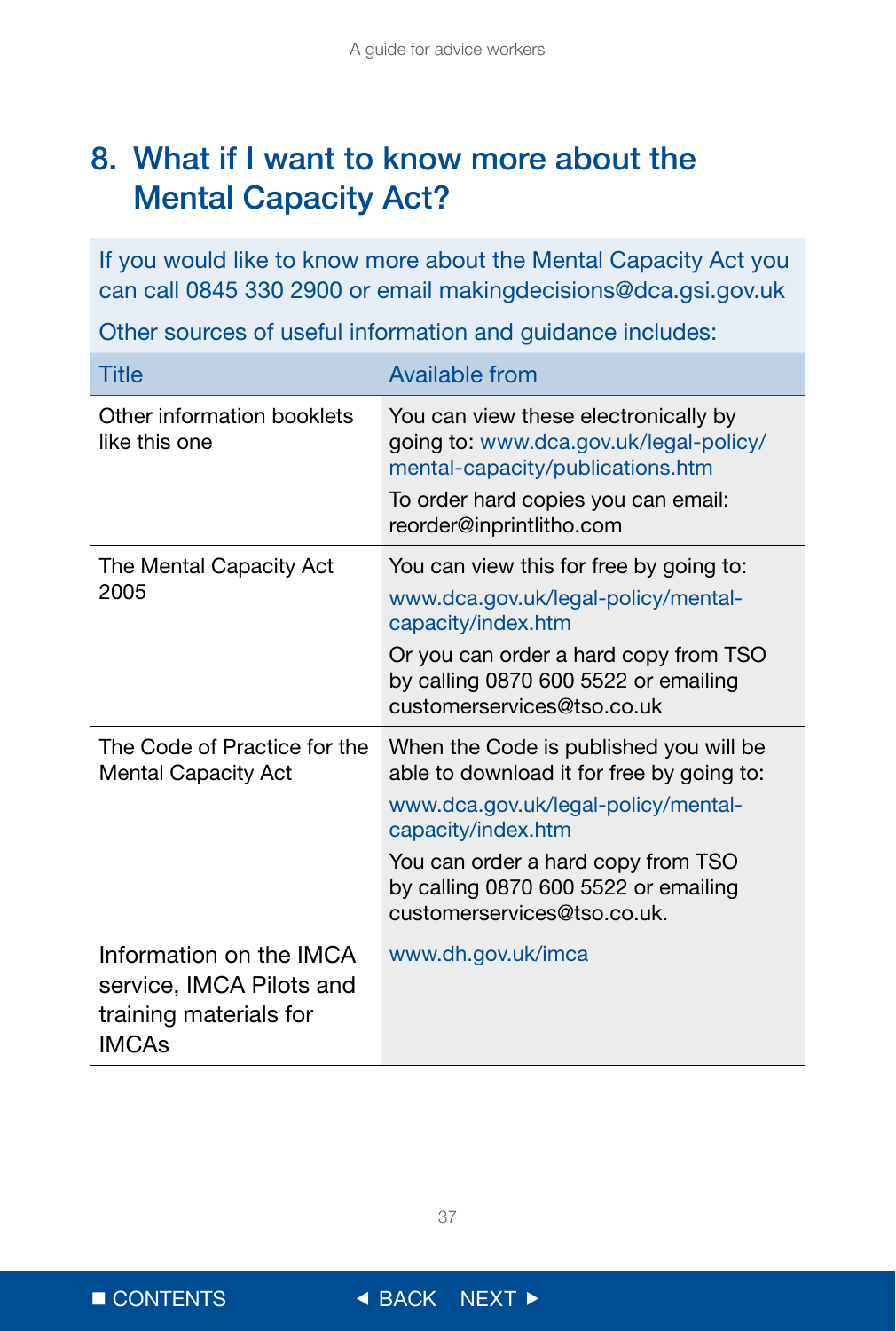## <span id="page-38-0"></span>9. Some useful contacts

### The following government departments are working together to implement the Mental Capacity Act in 2007

| <b>Department</b>                                        | What it is/does                                                                                                                                                                                                                                                      | Contact                                                                                                                                |
|----------------------------------------------------------|----------------------------------------------------------------------------------------------------------------------------------------------------------------------------------------------------------------------------------------------------------------------|----------------------------------------------------------------------------------------------------------------------------------------|
| Department for<br>Constitutional<br><b>Affairs (DCA)</b> | Responsibilities include<br>running the courts, and<br>improving the justice system,<br>human rights, information<br>rights law, policy on running<br>elections and modernising the<br>constitution                                                                  | 5th Floor Steel House, 11 Tothill St,<br>London, SW1H 9LH<br>www.dca.gov.uk/<br>E making decisions@dca.gsi.gov.uk                      |
| Department of<br><b>Health (DH)</b>                      | Responsibilities include setting<br>health and social care policy<br>in England. The Department's<br>work sets standards and<br>drives modernisation across all<br>areas of the NHS, social care<br>and public health                                                | Wellington House, 133-155<br>Waterloo Road, London, SE1 3UG<br>www.dh.gov.uk<br>T 020 7210 4850                                        |
| <b>Public</b><br>Guardianship<br>Office (PGO)            | The administrative arm of<br>the Court of Protection and<br>part of the Department for<br>Constitutional Affairs. It<br>provides financial protection<br>services for clients who are not<br>able to manage their financial<br>affairs because they lack<br>capacity | Archway Tower, 2 Junction Road,<br>London, N19 5SZ<br>www.guardianship.gov.uk<br>T 0845 330 2900<br>E custserv@guardianship.gsi.gov.uk |
| <b>Welsh Assembly</b><br>Government                      | Develops policy and approves<br>legislation that reflects the<br>needs of the people of Wales                                                                                                                                                                        | Cathays Park, Cardiff, CF10 3NQ<br>www.wales.gov.uk<br>T 029 2082 5111                                                                 |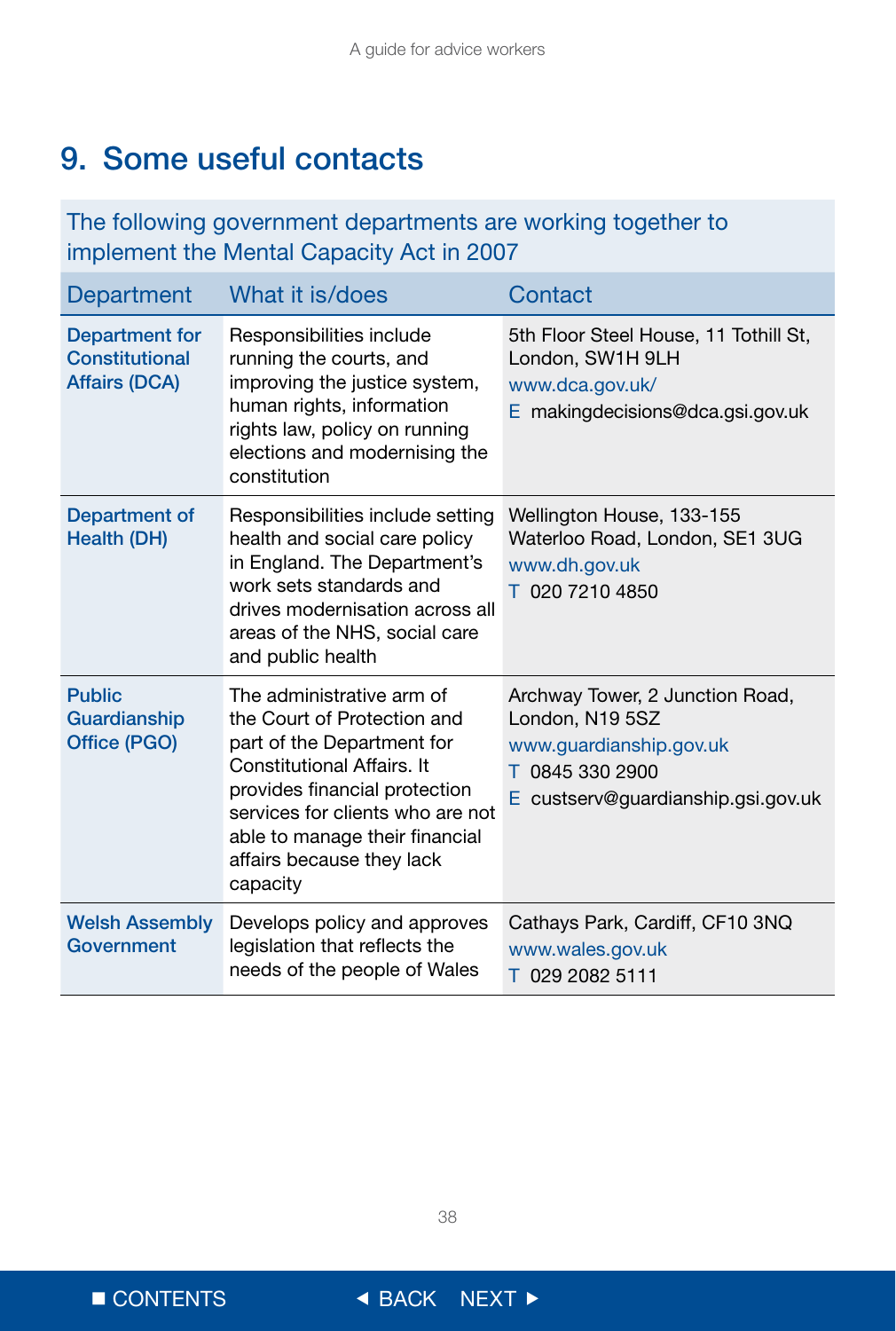## Contact details for a number of organisations that have an interest in the Metal Capacity Act

| Organisation                         | What it is/does                                                                                                                                                                                                                           | Contact                                                                                                                              |
|--------------------------------------|-------------------------------------------------------------------------------------------------------------------------------------------------------------------------------------------------------------------------------------------|--------------------------------------------------------------------------------------------------------------------------------------|
| <b>Action for</b><br><b>Advocacy</b> | A resource and support<br>agency for the advocacy<br>sector, information, training<br>and advice                                                                                                                                          | PO Box 31856, Lorrimore Square,<br>London, SE17 3XR<br>www.actionforadvocacy.org                                                     |
| <b>Age Concern</b><br><b>England</b> | The UK's largest organisation<br>working to promote wellbeing<br>of all older people. It provides<br>vital services, information<br>and support to thousands of<br>older people - of all ages and<br>backgrounds                          | Astral House, 1268 London Road,<br>London, SW16 4ER<br>www.ageconcern.org.uk<br>www.accymru.org.uk<br>Information line 0800 00 99 66 |
| Alzheimer's<br><b>Society</b>        | The UK's leading care and<br>research charity for people<br>with dementia, their families<br>and carers                                                                                                                                   | Gordon House, 10 Greencoat<br>Place, London, SW1P 1PH<br>www.alzheimers.org.uk<br>Helpline 0845 300 0336                             |
| <b>ASA ADRnow</b>                    | A website providing<br>independent information<br>about a wide range of<br>alternative dispute resolutions<br>options, so that advisers and<br>the general public can make<br>an informed decision about<br>how best to resolve a dispute | www.adrnow.org.uk                                                                                                                    |
| <b>ASA Advice</b>                    | An independent, not-for-profit<br>website providing accurate,<br>up-to-date information on<br>rights and legal issues                                                                                                                     | www.advicenow.org.uk                                                                                                                 |

 $\blacksquare$  CONTENTS  $\blacksquare$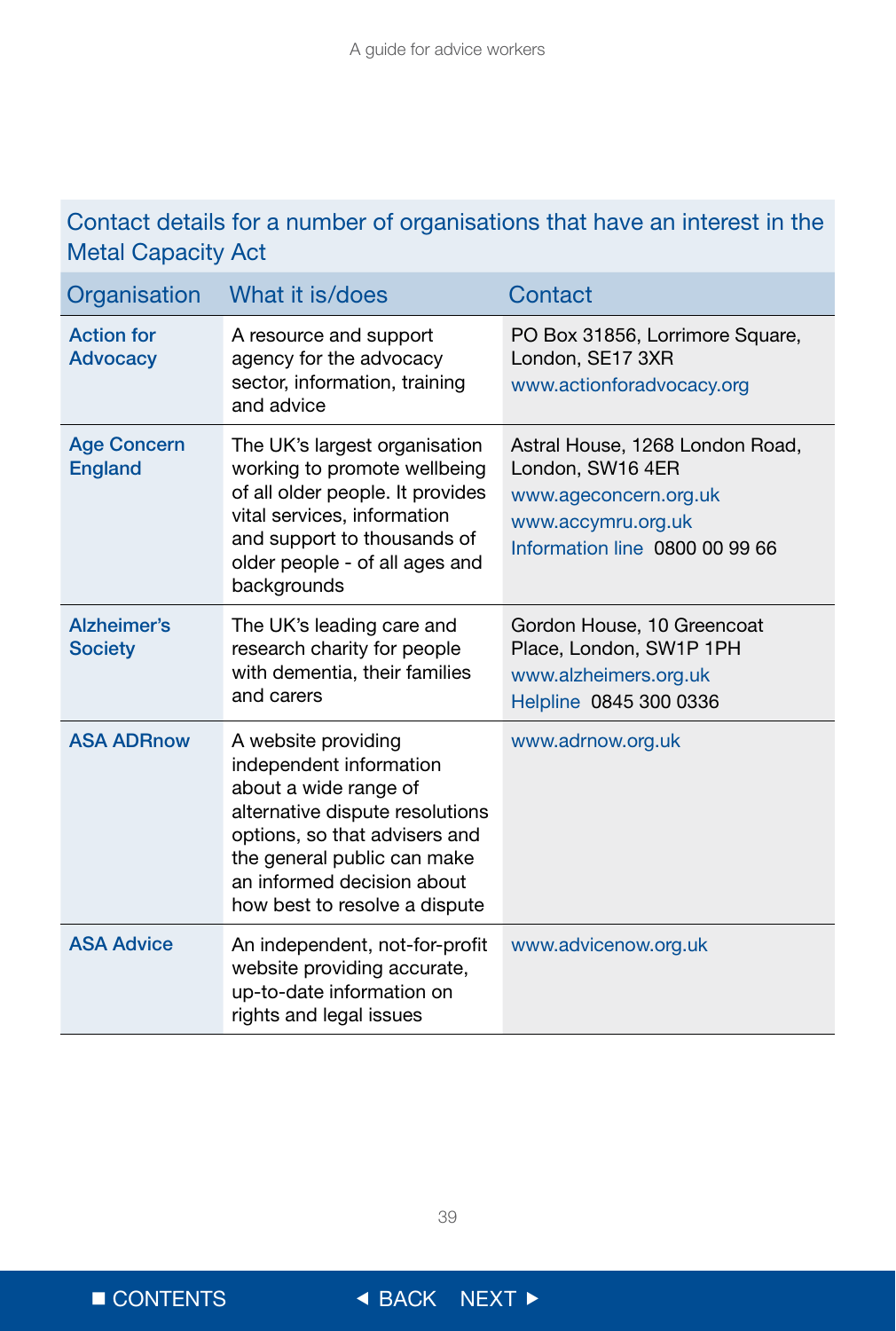| Organisation                                                            | What it is/does                                                                                                                                                                                                                                                       | Contact                                                                                                                                                                                                                                      |
|-------------------------------------------------------------------------|-----------------------------------------------------------------------------------------------------------------------------------------------------------------------------------------------------------------------------------------------------------------------|----------------------------------------------------------------------------------------------------------------------------------------------------------------------------------------------------------------------------------------------|
| <b>British Medical</b><br><b>Association</b><br>(BMA)                   | BMA represents doctors from<br>all branches of medicine all<br>over the UK                                                                                                                                                                                            | BMA House, Tavistock Square,<br>London, WC1H 9JP<br>www.bma.org.uk<br>T 020 7387 4499<br>F 020 7383 6400                                                                                                                                     |
| <b>Carers UK</b>                                                        | Looks after family, partners<br>or friends in need of help<br>because they are ill, frail or<br>have a disability                                                                                                                                                     | 20/25 Glasshouse Yard, London,<br>EC <sub>1</sub> A 4JT<br>www.carersuk.org<br>T 020 7566 7637<br>F 020 7490 8824                                                                                                                            |
| <b>Citizens Advice</b><br><b>Bureaux (CABx)</b>                         | Help people resolve their<br>legal, money and other<br>problems by providing free<br>information and advice                                                                                                                                                           | Myddelton House, 115-123<br>Pentonville Road, London, N1 9LZ<br>www.citizensadvice.org.uk<br>T 020 7833 2181<br>You can find your local CAB by<br>visiting their website or looking<br>under 'Citizens Advice Bureaux' in<br>The Phone Book. |
| <b>Community</b><br><b>Legal Service</b><br><b>Direct</b>               | CLS Direct is a free,<br>confidential service to help<br>people deal with their legal<br>problems. Their website has<br>a database of lawyers and<br>a range of legal information<br>leaflets                                                                         | www.clsdirect.org.uk<br>T 0845 345 4 345                                                                                                                                                                                                     |
| Down's<br><b>Syndrome</b><br>Association                                | Provides information and<br>support for people with<br>Down's Syndrome, their<br>families and carers, as well as<br>being a resource for interested<br>professionals                                                                                                  | Langdon Down Centre, 2a Langdon<br>Park, Teddington, Middlesex,<br><b>TW11 9PS</b><br>www.dsa-uk.com<br>T 0845 230 0372<br>F 0845 230 0373                                                                                                   |
| <b>Foundation</b><br>for People<br>with Learning<br><b>Disabilities</b> | Works with people with learning<br>disabilities, their families and<br>those who support them to<br>improve the quality of their lives<br>and promotes the rights, quality<br>of life and opportunities of<br>people with learning disabilities<br>and their families | Sea Containers House, 20 Upper<br>Ground, London, SE1 9QB<br>www.learningdisabilities.org.uk<br>T 020 7803 1100                                                                                                                              |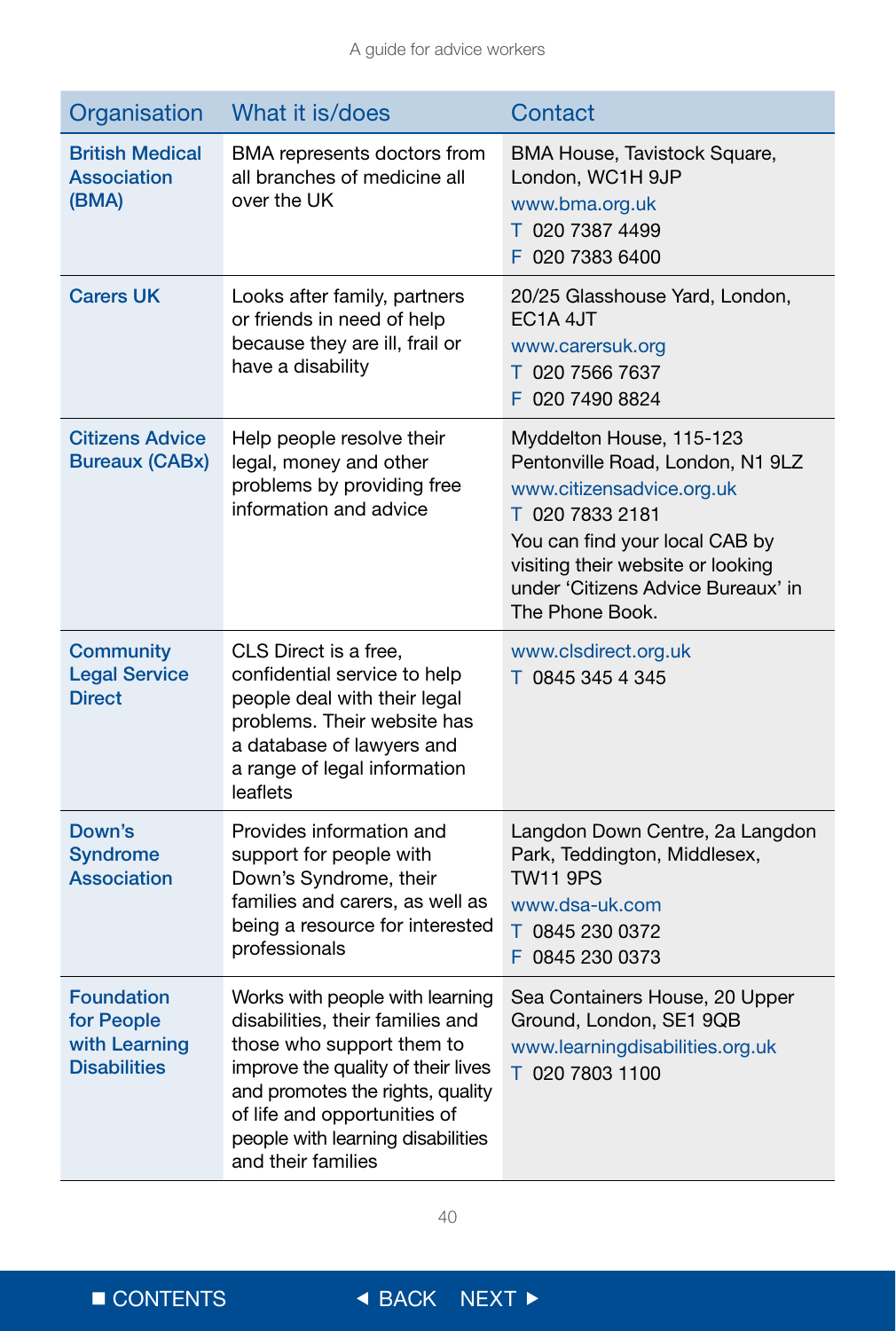| Organisation                                          | What it is/does                                                                                                                                                                                                                            | Contact                                                                                                                   |
|-------------------------------------------------------|--------------------------------------------------------------------------------------------------------------------------------------------------------------------------------------------------------------------------------------------|---------------------------------------------------------------------------------------------------------------------------|
| <b>Headway</b><br>- the brain injury<br>association   | Promotes understanding of<br>all aspects of brain injury; and<br>provides information, support<br>and services to people with<br>a brain injury, their family and<br>carers                                                                | 4 King Edward Court Service,<br>King Edward Street, Nottingham,<br>NG11EW<br>www.headway.org.uk<br>Helpline 0808 800 2244 |
| <b>Law Centres</b><br><b>Federation</b>               | The national body for a<br>network of community based<br>Law Centres, Law Centres<br>provide help in solving<br>everyday problems, such<br>as getting decent housing,<br>dealing with discrimination, or<br>obtaining the correct benefits | Duchess House, 18-19 Warren<br>Street, London W1T 5LR.<br>www.lawcentres.org.uk<br>T 020 7387 8570                        |
| <b>Law Society</b>                                    | The regulatory and<br>representative body for<br>116,000 solicitors in England<br>and Wales                                                                                                                                                | www.lawsociety.org.uk/<br>choosingandusing/findasolicitor.law<br>T 0870 606 6575                                          |
| <b>MENCAP</b>                                         | Charity working with people<br>with learning disabilities, their<br>families and carers                                                                                                                                                    | 123 Golden Lane, London,<br>EC1Y ORT<br>www.mencap.org.uk<br>T 020 7454 0454                                              |
| <b>Mental Health</b><br><b>Foundation</b>             | A leading UK charity that<br>provides information, carries<br>out research, campaigns and<br>works to improve services for<br>anyone affected by mental<br>health problems, whatever their<br>age and wherever they live                   | Sea Containers House, 20 Upper<br>Ground, London, SE1 9QB<br>www.mentalhealth.org.uk<br>T 020 7803 1100                   |
| <b>Mental Health</b><br>Lawyers<br><b>Association</b> | A professional association<br>of mental health lawyers in<br>England and Wales. Their<br>website includes a database<br>of lawyers                                                                                                         | www.mhla.co.uk<br>$E$ admin@mhla.co.uk                                                                                    |
| <b>MIND</b>                                           | Leading mental health charity,<br>working to create a better life<br>for everyone with experience<br>of mental distress. Provides<br>information and support                                                                               | 15-19 Broadway, Stratford, London,<br>E154BQ<br>www.mind.org.uk<br>Infoline 0845 766 0163                                 |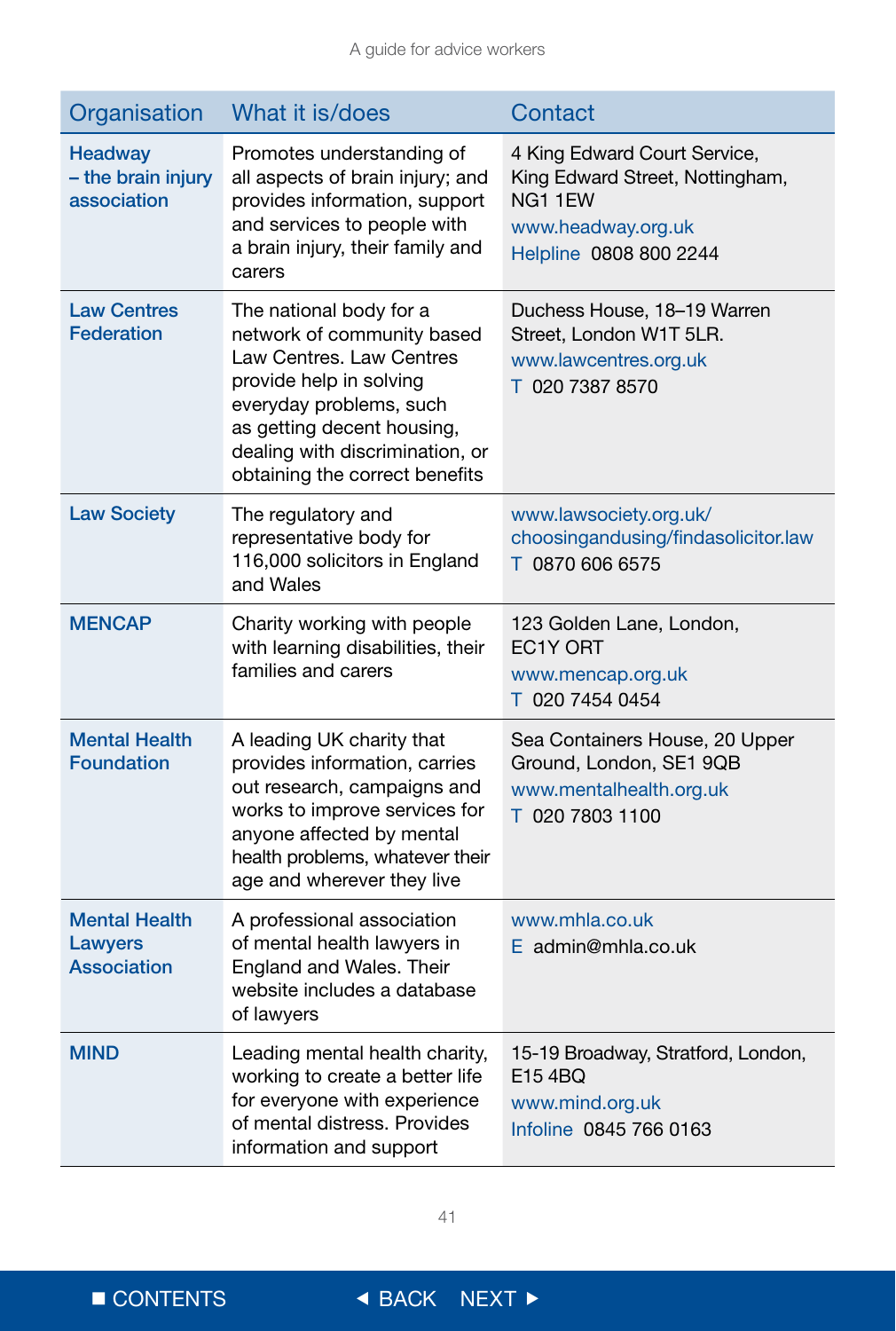| Organisation                                                         | What it is/does                                                                                                                                                                 | Contact                                                                                                        |
|----------------------------------------------------------------------|---------------------------------------------------------------------------------------------------------------------------------------------------------------------------------|----------------------------------------------------------------------------------------------------------------|
| <b>National Autistic</b><br><b>Society (NAS)</b>                     | Champions the rights and<br>interests of all people with<br>autism and to ensure that<br>they and their families receive<br>quality services appropriate to<br>their needs      | 393 City Road, London, EC1V 1NG<br>www.autism.org.uk<br>Helpline 0845 070 4004                                 |
| <b>National Care</b><br><b>Association</b><br>(NCA)                  | Represents the interests and<br>provides services to support<br>small and medium sized<br>providers of social care in<br><b>England and Wales</b>                               | 45-49 Leather Lane, London,<br>EC <sub>1</sub> N <sub>7J</sub> T<br>www.nca.gb.com<br>T 020 7831 7090          |
| <b>The National</b><br><b>Family Carer</b><br><b>Network</b>         | A network that provides a<br>focal point for issues affecting<br>families that include an adult<br>with a learning disability                                                   | Merchants House, Wapping Road,<br>Bristol, BS1 4RW<br>www.familycarers.org.uk<br>T 0117 930 2600               |
| <b>The National</b><br><b>Family Carer</b><br><b>Support Service</b> | A network that provides<br>support and information for<br>family carers                                                                                                         | Merchants House, Wapping Road,<br>Bristol, BS1 4RW<br>www.hft.org.uk<br>T 0117 930 2608                        |
| <b>Patient Concern</b>                                               | An organisation committed<br>to promoting choice and<br>empowerment for all health<br>service users. Provides<br>information to service users                                   | PO Box 23732, London, SW5 9FY<br>www.patientconcern.org.uk<br>E patientconcern@hotmail.com                     |
| <b>The Relatives</b><br>and Residents<br><b>Association</b>          | An organisation for older<br>people needing, or living<br>in, residential care and the<br>families and friends left<br>behind. Offers support and<br>information via a helpline | 24 The Ivories, 6-18 Northampton<br>Street, London, N1 2HY<br>www.relres.org<br>Helpline 020 7359 8136         |
| <b>RESCARE</b>                                                       | The national society for<br>children and adults with<br>learning disabilities and their<br>families                                                                             | Steven Jackson House, 31 Buxton<br>Road, Heaviley, Stockport, SK2 6LS<br>www.rescare.org.uk<br>T 0161 474 7323 |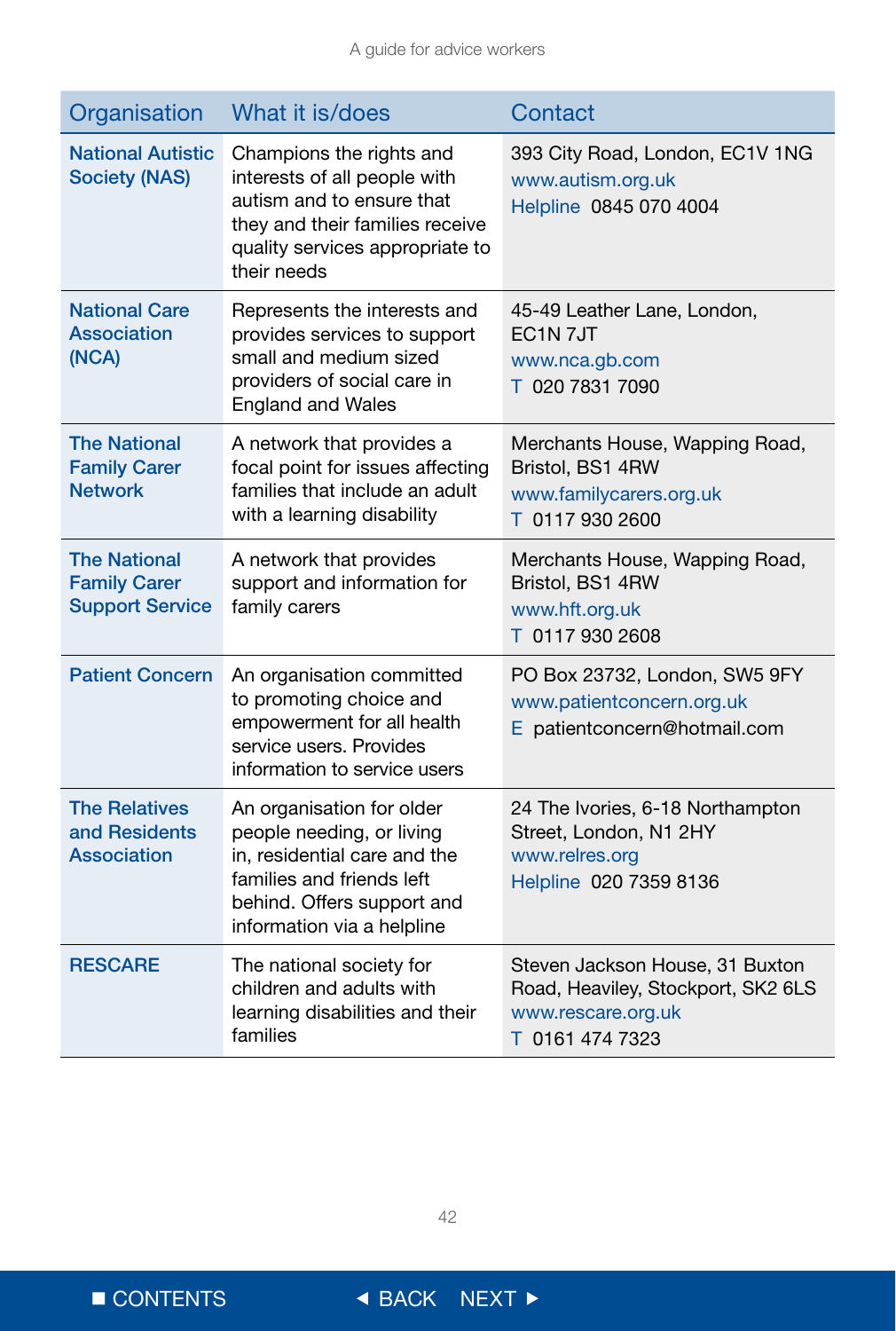| Organisation                  | What it is/does                                                                                                                                                                                                                                                                 | Contact                                                                                                                                   |
|-------------------------------|---------------------------------------------------------------------------------------------------------------------------------------------------------------------------------------------------------------------------------------------------------------------------------|-------------------------------------------------------------------------------------------------------------------------------------------|
| <b>RESPOND</b>                | Provides a range of<br>services for both victims<br>and perpetrators of sexual<br>abuse who have learning<br>disabilities and those who<br>have been affected by other<br>trauma. Their services extend<br>to support and training<br>for families, carers and<br>professionals | 3rd Floor, 24-32 Stephenson Way,<br>London, NW1 2HD<br>T 020 7383 0700<br>F 020 7387 1222<br>www.respond.org.uk<br>Helpline 0808 808 0700 |
| <b>Scope</b>                  | Disability organisation in<br>England and Wales, whose<br>focus is people with cerebral<br>palsy                                                                                                                                                                                | 6 Market Road, London, N7 9PW<br>www.scope.org.uk<br>T 020 7619 7100                                                                      |
| <b>Sense</b>                  | Charity providing specialist<br>information, advice and<br>services to deaf blind people,<br>their families, carers and the<br>professionals who work with<br>them. Funded to develop<br>training materials which<br>address the advocacy issues<br>for deaf blind people       | 11-13 Clifton Terrace,<br>Finsbury Park, London, N4 3SR<br>www.sense.org.uk<br>T 0845 127 0060<br>F 0845 127 0061<br>Text 0845 127 0062   |
| Solicitors for<br>the Elderly | A national organisation of<br>lawyers who are committed to<br>providing independent legal<br>advice for older people, their<br>family and carers                                                                                                                                | Room 17, Conbar House, Mead<br>Lane, Hertford, SG13 7AP<br>www.solicitorsfortheelderly.com                                                |
| <b>Turning Point</b>          | The UK's leading social<br>care organisation, providing<br>services for people with<br>complex needs, including<br>those affected by drug and<br>alcohol misuse, mental health<br>problems and those with a<br>learning disability                                              | New Loom House, 101 Backchurch<br>Lane, London, E1 1LU<br>www.turning-point.co.uk<br>T 020 7702 2300                                      |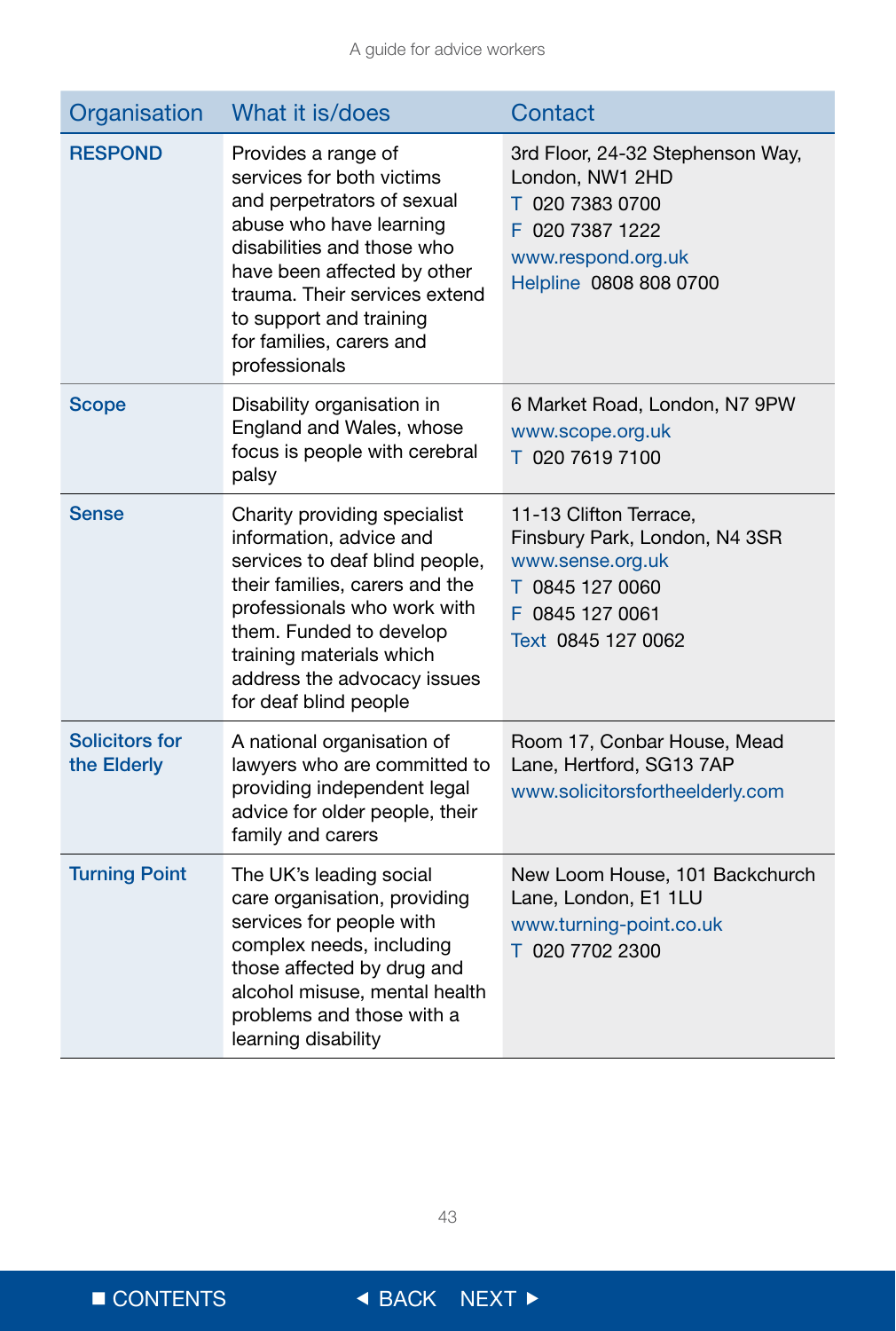|                                  | Organisation What it is/does                                                                                                                          | Contact                                                                                                                                              |
|----------------------------------|-------------------------------------------------------------------------------------------------------------------------------------------------------|------------------------------------------------------------------------------------------------------------------------------------------------------|
| <b>United</b><br><b>Response</b> | A national organisation<br>creating opportunities and<br>services with people with<br>learning difficulties and people<br>with mental health problems | 113-123 Upper Richmond Road,<br>Putney, London, SW15 2TL<br>www.unitedresponse.org.uk<br>T 020 8246 5200<br>F 020 8780 9538<br>Minicom 020 8785 1706 |

■ CONTENTS ● BACK NEXT ▶